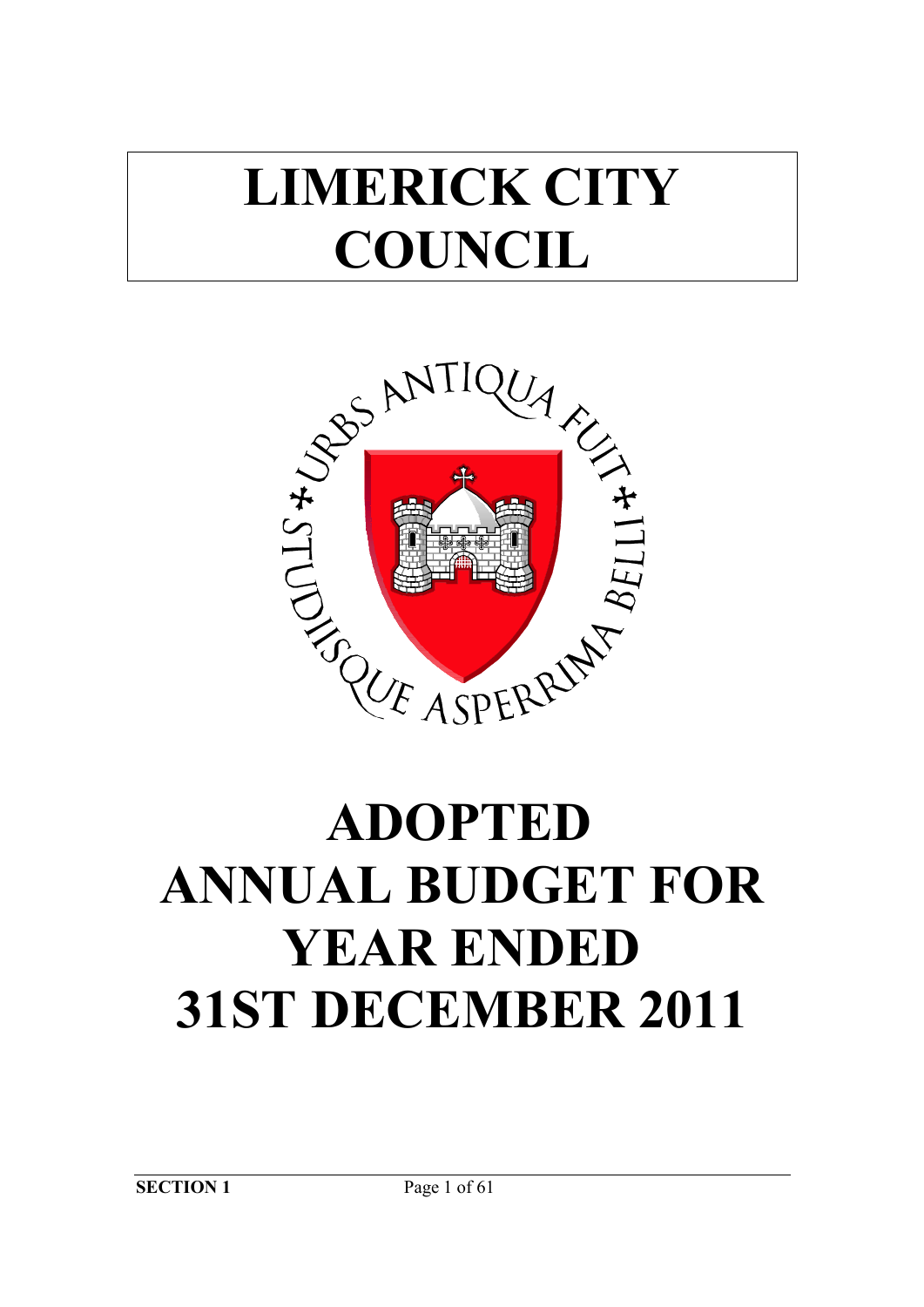## **CONTENTS**

## **Section 1**

| <b>CITY MANAGER'S REPORT</b>                                            | 3  |
|-------------------------------------------------------------------------|----|
| <b>SOCIAL POLICY AND HOUSING</b>                                        | 17 |
| <b>TRANSPORTATION &amp; INFRASTRUCTURE - ROADS &amp; WATER SERVICES</b> | 21 |
| PLANNING AND ECONOMIC DEVELOPMENT                                       | 30 |
| <b>ENVIRONMENTAL AND EMERGENCY SERVICES</b>                             | 34 |
| RECREATION AND AMENITY - PARKS, LIBRARY SERVICE, CULTURE, SPORTS,       |    |
| <b>COMMUNITY AND ENTERPRISE</b>                                         | 43 |
| AGRICULTURE, EDUCATION, HEALTH AND WELFARE, CORPORATE SERVICES 55       |    |
| <b>Section 2</b>                                                        |    |

| <b>DRAFT ANNUAL BUDGET</b>                      |          |
|-------------------------------------------------|----------|
| TABLE A - F (NOTE NO TABLE C FOR CITY COUNCILS) | $1 - 32$ |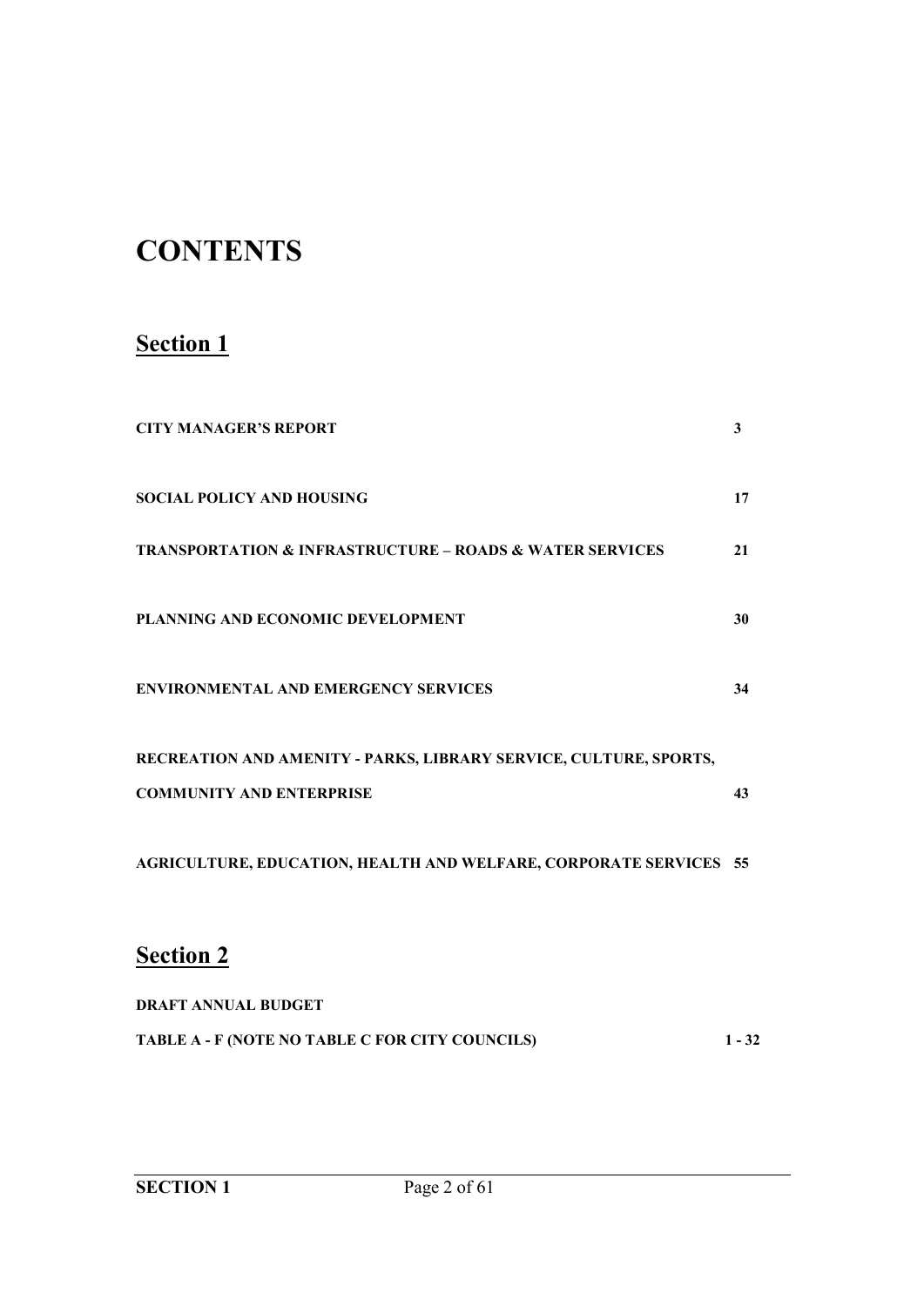#### **LIMERICK CITY COUNCIL COMHAIRLE CATHRACH LUIMNIGH**

 Árus na Cathrach Luimneach

13<sup>th</sup> December 2010

#### TO: HIS WORSHIP THE MAYOR AND EACH MEMBER OF LIMERICK CITY **COUNCIL**

#### **Annual Budget for the year 1st January 2011 to 31st December 2011**

#### **Introduction**

The recession in the Irish economy has continued to deepen during 2010, with a continuing fall in consumer confidence, stagnation of the property sector, businesses going into liquidation, examinership or forced to close down, rising unemployment, and dramatic fall in Government receipts from taxation. As per the National Recovery Plan 2011-2014, the gap between Government receipts and spending for 2010 will be  $E18.5$ billion.

#### *Austerity measures continued to be implemented during 2010 to stabilise the public finances and to commence a return to a sustainable fiscal position*. For Limerick City Council some of these measures included:

- Ordinary Road grants reduced from  $E2.9m$  in 2009 to  $E2.78m$  in 2010. This compares to  $\text{\textsterling}5.58m$  in 2008.
- Non-Principal Private Residence (NPPR) charge (i.e.  $\epsilon$ 200 per residential unit) was in place for its second year to partly compensate for reduction in Local Government Fund since 2009. The outturn for 2010 for NPPR charge is expected to be €1,240,000.
- Payroll cost reductions were applied from  $1<sup>st</sup>$  January 2010 as set out in Minister Lenihan's 2010 Budget, with an average pay reduction of 8% being applied. For Limerick City Council this was estimated to be in the region of  $\epsilon$ 1.3m. 35% of these payroll savings had to be given back to the Exchequer totalling in excess of €455,000 in 2010. The balance of the payroll savings enabled Budget 2010 for Limerick City Council to balance.
- Significant changes in payroll administration were introduced in 2010 in Limerick City Council, with fortnightly payroll introduced in the  $1<sup>st</sup>$  quarter of 2010, and a new payroll system (CORE) implemented in the 2<sup>nd</sup> half of 2010. The further roll-out of CORE related system is continuing in 2011. This process has helped to free up some staffing resources.
- Staffing embargo has continued, and in exceptional circumstances the Department of Environment, Heritage and Local Government have the discretion to sanction any appointments for periods greater than six months in duration. The continued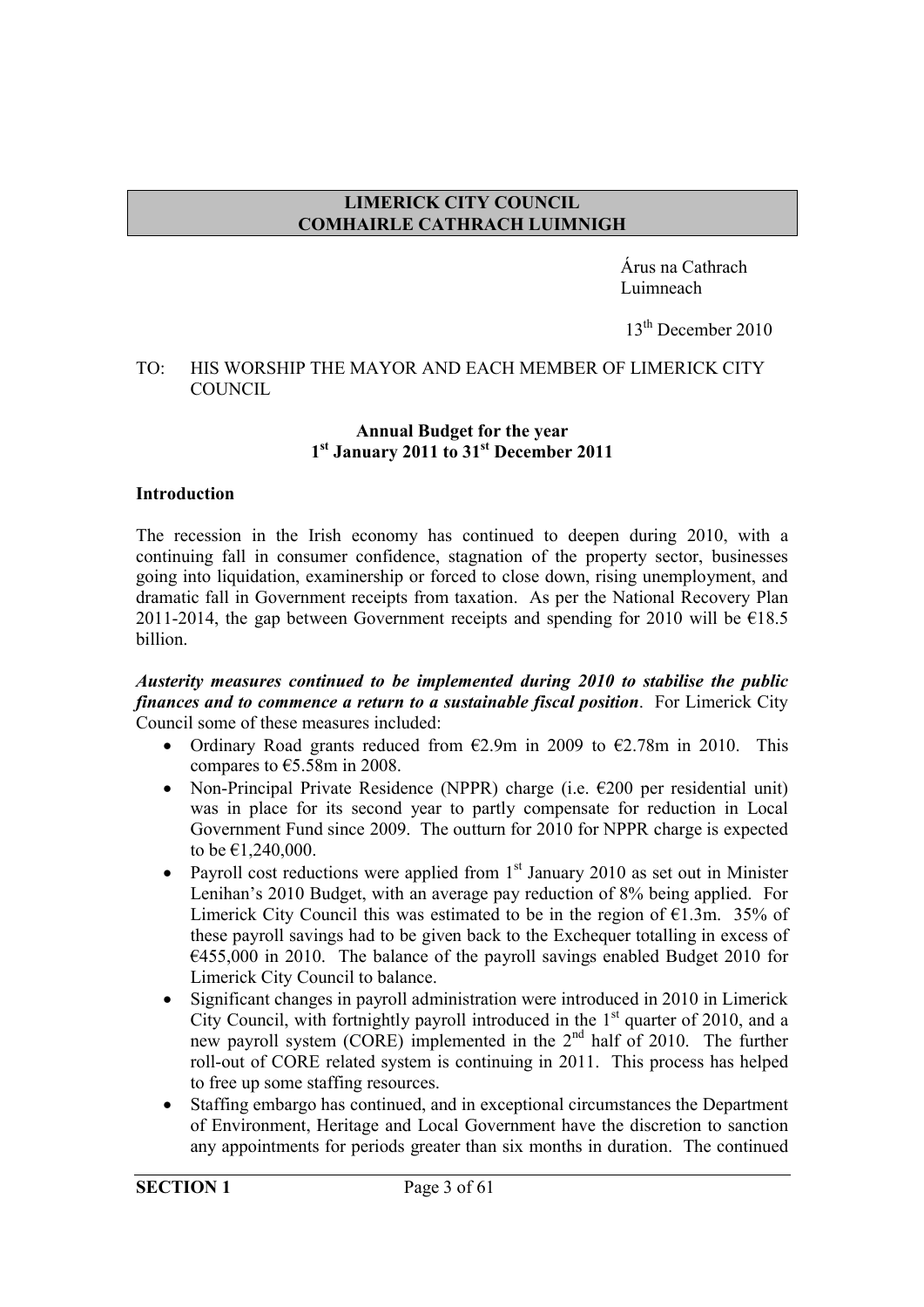reduction in staffing numbers has been made possible through the co-operation of staff, and defining more efficient and effective methods of delivering service.

Other measures that are planned to be implemented in 2011 in order to introduce further efficiencies and value for money in Limerick City Council include:

- The introduction of a central customer service unit for handling the majority of queries from the public,
- The Croke Park Agreement contains a commitment to maintain the pay rates and employment status of existing public servants. It is recognised by all that that there must be a reduction in the cost of the public service employment through the achievement of restructuring, flexibilities and reforms of existing work practices. Since 2003 the City Council has achieved a reduction in its overall employment level of 20%. The City Council will in 2011 continue a process of discussion and dialogue with trade unions under the terms of the Croke Park Agreement towards the overall objective of achieving a further reduction in employment levels through non replacement. In addition the Council will seek additional cost savings from existing staff through changes in current work practices and arrangements, and methods of service delivery. This objective is in line with comments made by Minister for Finance in his Budget speech on  $7<sup>th</sup>$  December 2010 "Public servants, their unions and their managers for their part must abide by their commitments (under the Croke Park Agreement) to pursue flexibilities and reforms in every part and level of the public service".

#### **Economic Outlook**

The short and medium term economic outlook points to a period of contraction. Ireland is a small open economy with consequent vulnerability to global market shifts. This harsh and difficult external environment has and will cause considerable pressure on the Irish economy. As outlined in the National Recovery Plan 2011-2014, the ratio of dayto-day expenditure as a percentage Gross National Product (GNP) – has jumped from 28% during the boom years to 44% in 2010 – which is unsustainable. It is also noted that "since 2007, Ireland's national income (GNP) has fallen by 15% and Ireland's tax revenues have reduced from over  $\epsilon$ 47 billion to  $\epsilon$ 31.5 billion and are now back to 2003 level. In these circumstances, the current level of public spending is unaffordable" (pages 10-11).

As illustrated in *Figure 1.1* below General Government Expenditure is ahead of Revenue (as a % of GDP) since 2007, and is not projected to converge until after 2014 i.e. there will be continuing national deficit until at least 2014, which is illustrated by the yellow bar chart. To achieve a narrowing of the deficit i.e. 3% of GDP by 2014/2015 will require significant cost reduction and alternative sources of income to be identified both locally and nationally, and therefore involve structural reform of public spending and additional taxation.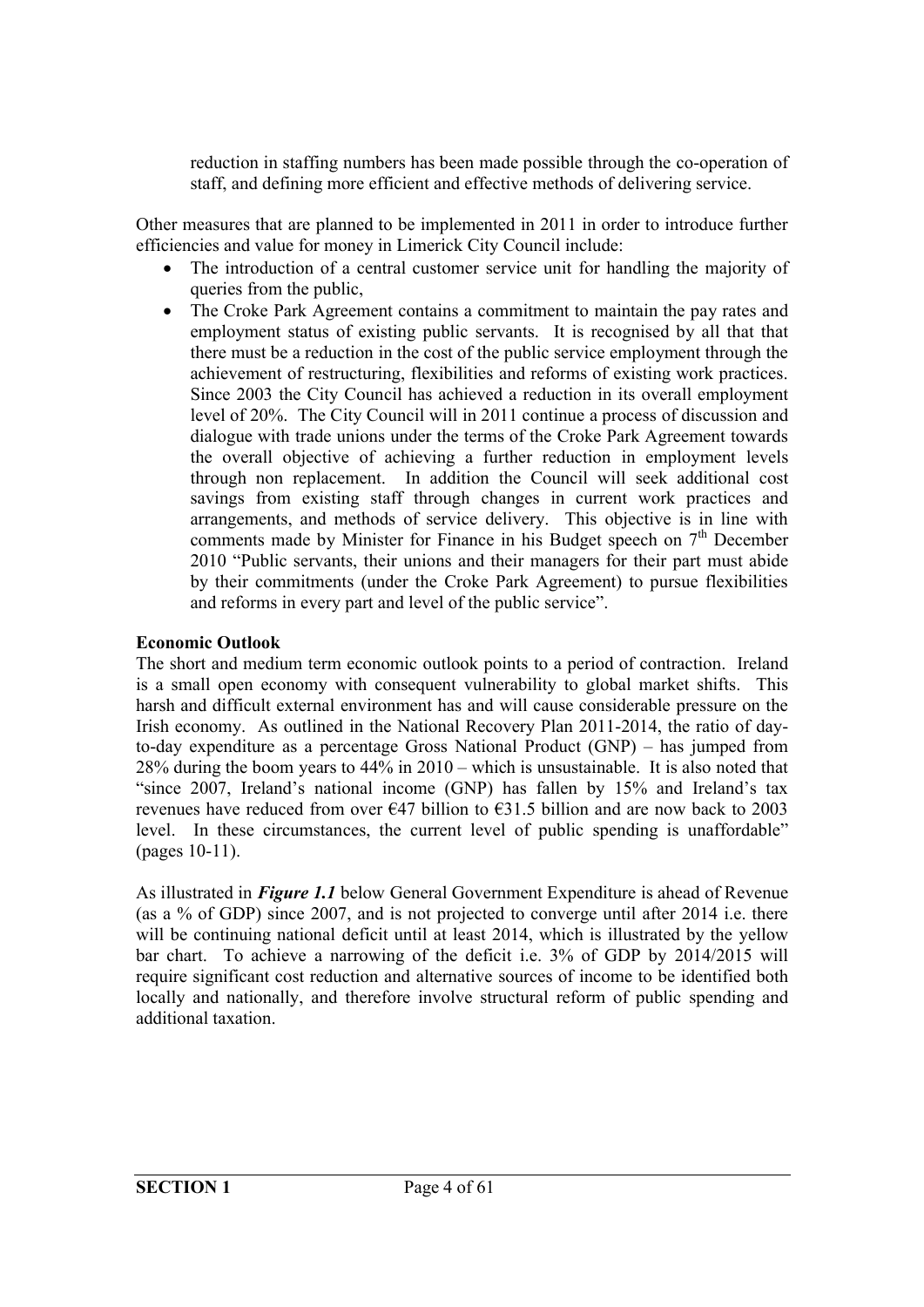

One of the most significant policy documents recently published that will impact directly on the finances of Limerick City Council is the National Recovery Plan 2011-2014 ("the Plan"). Some of the provisions included in this plan that will impact over the four year time frame include:

- Reduction in Local Government Fund expected over the four year plan. The reduction in contribution by the Exchequer to the Local Government Fund for 2011 is noted in Annex 8 of the Plan as  $\epsilon$ 62m. Arising from this reduction in the Exchequer contribution to the Local Government Fund the reduction for Limerick City Council in 2011 in the LGF received is in the region of 9%.
- No increase in Income noted for 2011 for the local authority sector.
- Reference to introduction of *site value tax* to fund essential locally-delivered services.
	- o Site-levy (property based tax) to be introduced in 2012 with initial flat-rate charge of  $\epsilon$ 100, with a full value-based charge to be introduced in 2013.
	- o The average charge is expected to be  $\epsilon$ 200 in 2013.
	- $\circ$  Charge will be on top of  $2<sup>nd</sup>$  home charge (non-principal private residence charge).
	- o Commercial Rates will be moved to a site value basis also (page 98).
	- o the "site value tax" is to "put the funding of locally delivered services on a sound financial footing, and the introduction of this tax will "have significant implications for the financing of local authorities, including a lower contribution from the Exchequer and from motor tax revenues" (p. 98).
- Motor Tax bands are to be adjusted in line with technological advances on  $1<sup>st</sup>$ January 2013 (p. 98).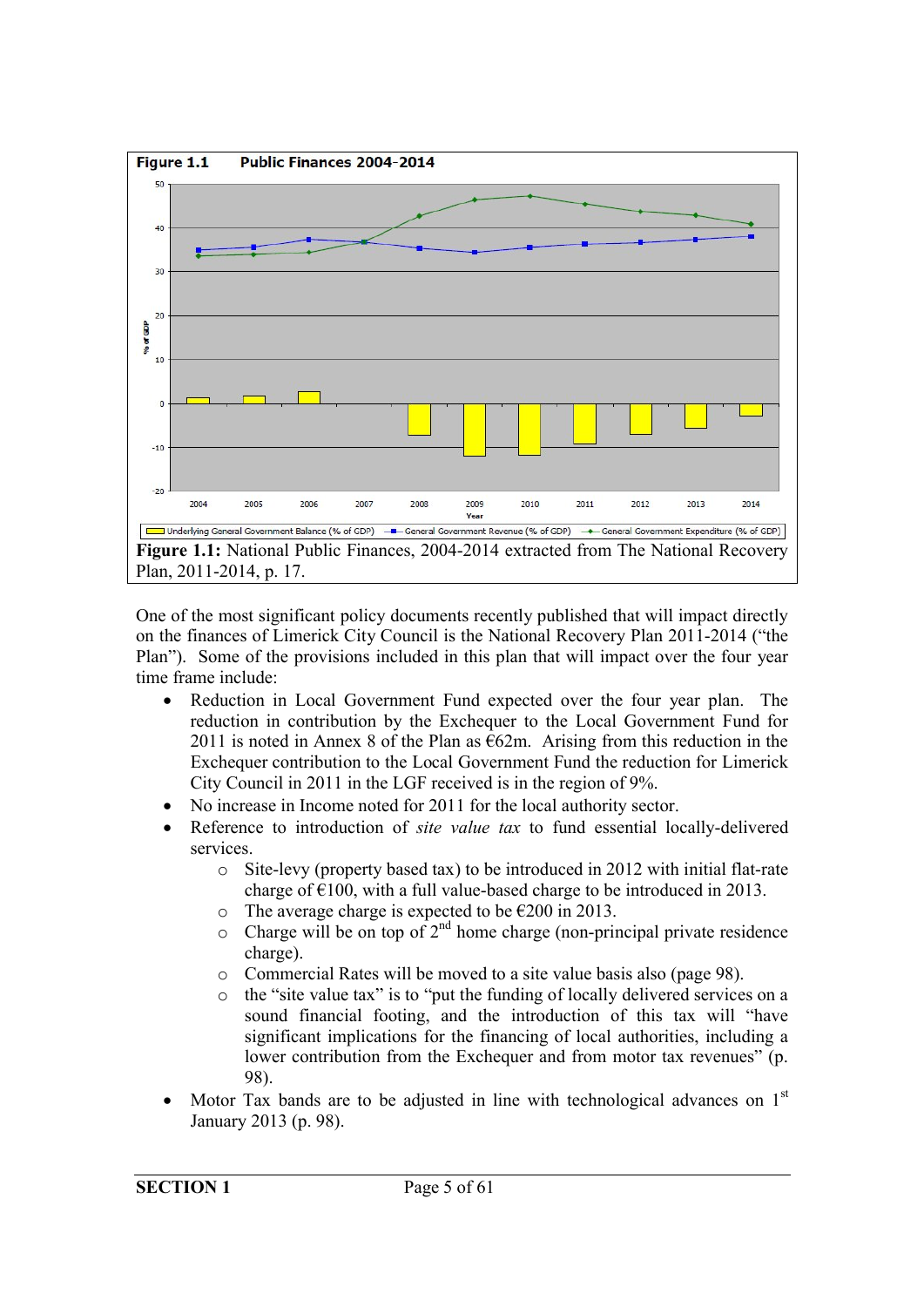- Public sector pensions to be reduced by an average of  $4\%$  on the introduction of legislation. Expected to yield €100million in savings nationally.
- Grace-period for retirements under which pensions are calculated by reference to pre-cut rates of public service is being extended to end February 2012. This will have budgetary implications for 2012.
- Introduce a reformed pension scheme for new entrants to the public service and reduce their pay by 10%.
- Domestic water charges to be introduced by 2014 on a metered basis.
- "Significant change is envisaged for the local government sector over the coming years, as set out in the recommendations of the Local Government Efficiency Review" (page 69).
- Significant increased debt interest burden is projected over the next four years, which will reduce the Exchequer contribution to local authorities over this timeframe (see *Figure 2* below).



Budgets brought to you in previous years have been expansionary with service and works

programme initiatives being developed year on year. The circumstances in which we operate have changed significantly as outlined above. We must reflect economic realities and have due regard for those who benefit from our services and those contributing to the costs of service in the preparation and adoption of Budget 2011.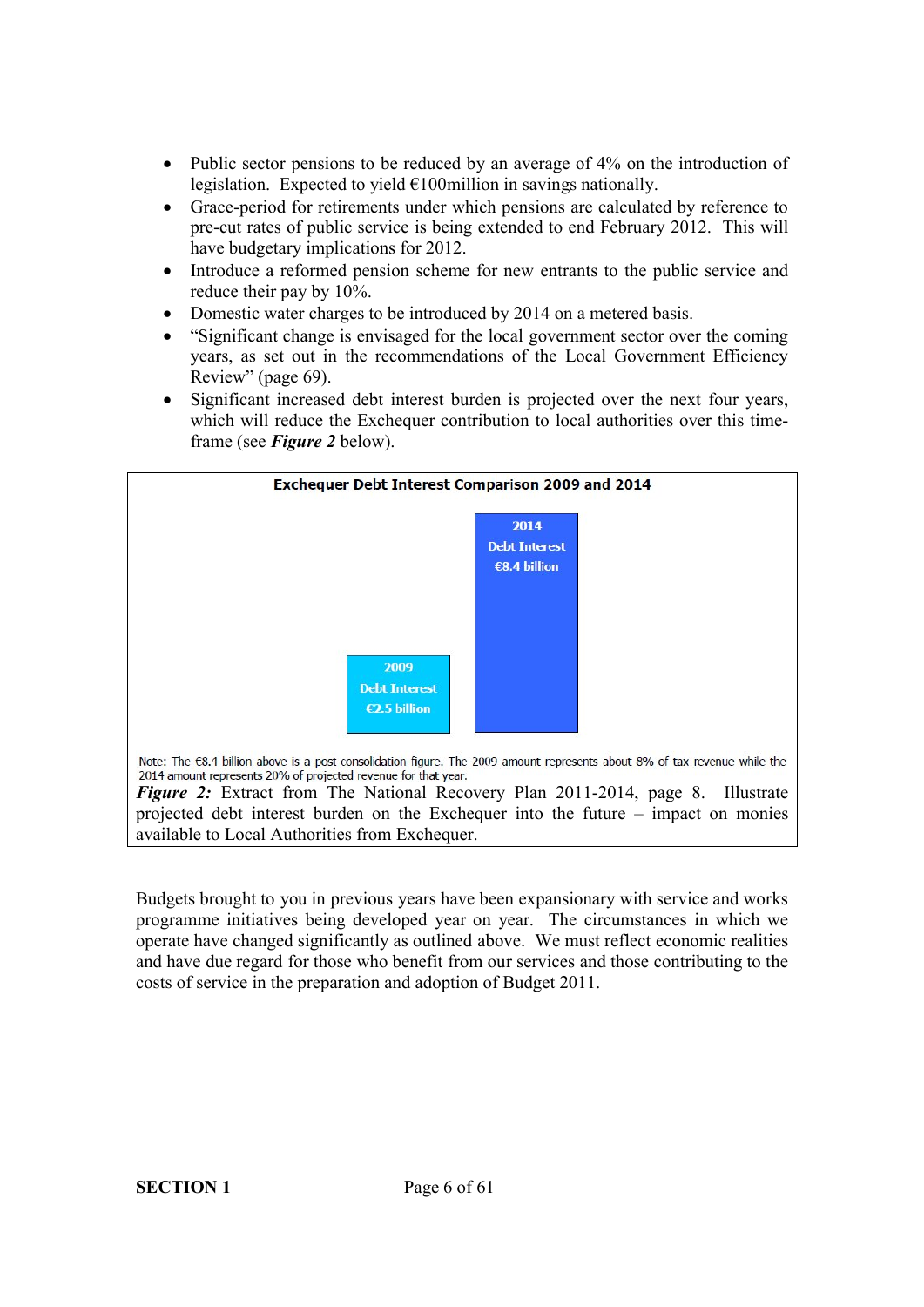#### **Budget 2011**

In presenting the Annual Budget for the year ended  $31<sup>st</sup>$  December 2011 to Council, I wish to take this opportunity, to summarise the financial position of Limerick City Council at 31<sup>st</sup> December 2009. The Annual Financial Statement of Limerick City Council for the year 2009 shows that the accumulated Balance on the Revenue Account is a credit position of  $\epsilon$ 260,192 at 31<sup>st</sup> December 2009 (compared to the accumulated Credit Balance on the Revenue Account at  $31<sup>st</sup>$  December 2008 €178,404).

Current outturn figures indicate that it will be difficult to maintain the Revenue Credit in 2010, but every effort will be made to break-even. Limerick City Council had an accumulated deficit for every year from 1979 to 2005. The steady financial position since 2005 must be maintained and this will be done by a combination of cost management and measures as outlined above. The 2011 budget reflects the need to continue the strong financial management ethos while making every effort to meet the ever increasing demands on the services of Limerick City Council.

In framing the budget I have had regard to the demands that will be placed on this Council as a result of the Government decision to reduce the level of funding from the local government fund.

I will now set out the proposals for Expenditure and Income for 2011.

#### **Expenditure – 2011**

The Budget for 2011 provides for expenditure of  $E$ 87,565,484 million. This represents a decrease of €835,879 over the Budget for 2010, a decrease of 0.9%. The following table sets out the expenditure by Division:

|                                             | <b>Budget 2011</b> | Budget 2010 |
|---------------------------------------------|--------------------|-------------|
| 1. Housing and Building                     | 16,615,377         | 16,277,882  |
| 2. Road Transportation and Safety           | 9,585,188          | 10,716,849  |
| 3. Water Supply and Sewerage                | 14,549,312         | 14,704,617  |
| 4. Development Incentives and Controls      | 4,250,456          | 4,999,501   |
| 5. Environmental Protection                 | 18,804,592         | 19,114,370  |
| 6. Recreation and Amenity                   | 5,695,585          | 6,241,610   |
| 7. Agriculture, Education, Health & Welfare | 9,130,032          | 7,521,899   |
| 8. Miscellaneous Services                   | 8,934,942          | 8,824,635   |
| <b>TOTAL</b>                                | 87,565,484         | 88,401,363  |

The following graph (*Figure 3*) depicts estimated expenditure by Division for 2011, compared to 2010.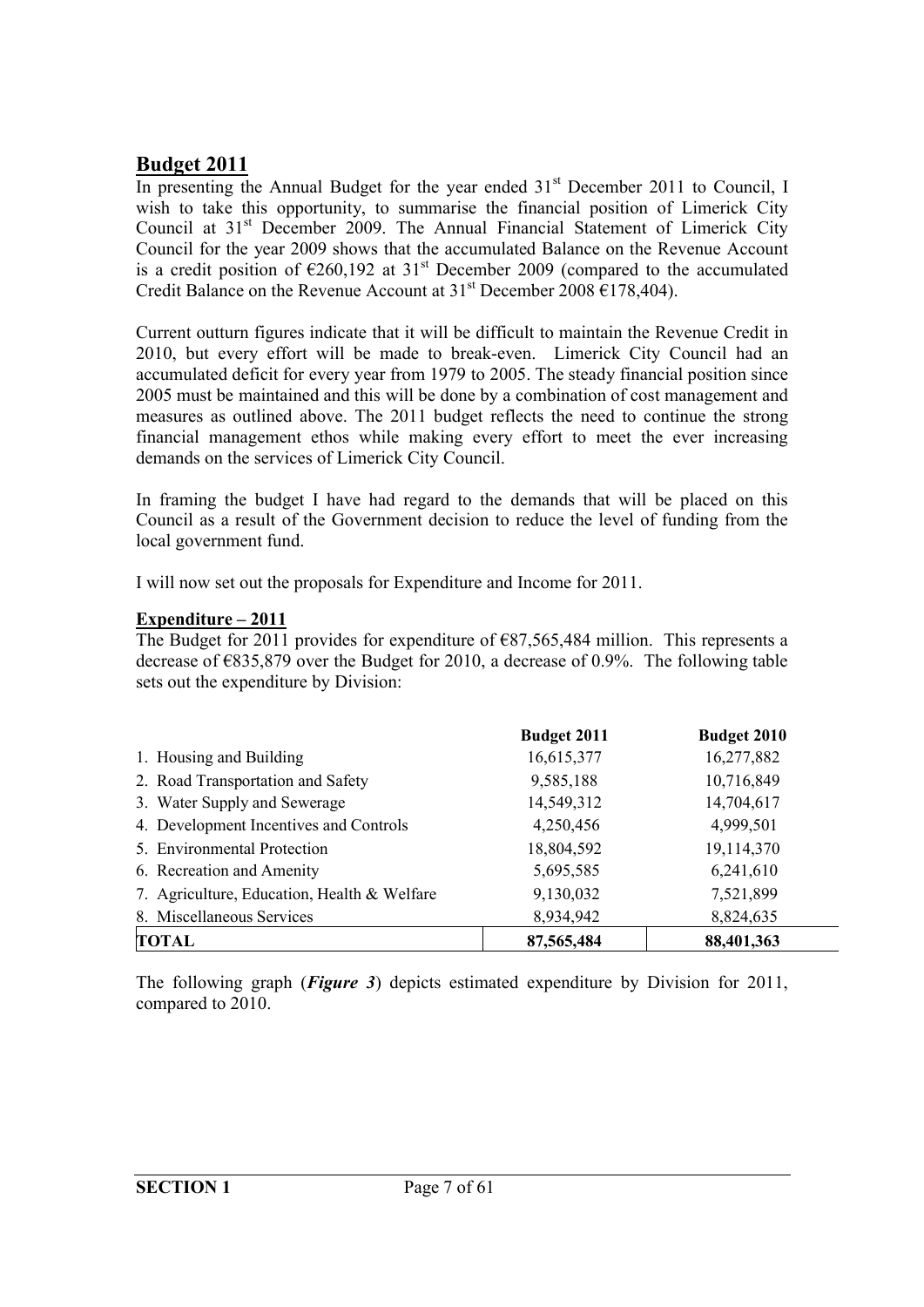

#### **Payroll and Pensions**

It must be acknowledged that staff in Limerick City Council has already made a substantial contribution to the necessary reduction in expenditure, namely through:

- The *pension levy*, which has reduced their pay by an average of nearly 7 per cent (this money is retained by Limerick City Council, but it's deducted from the overall Local Government Fund allocation). This is noted in Table A as €1,300,000.
- Further pay cuts were applied on  $1<sup>st</sup>$  January 2010 to all salaries and wages of public sector employees arising from central Governments Budget 2010. This resulted in an average pay reduction of 8% of which 35% had to be remitted to central Government in 2010 (€455k approx.).
- Overall staffing numbers have been reduced in-line with the staffing moratorium on an ongoing basis. There is a large number of staff expected to retire in 2011. There are nine individuals to retire in 2011 based on 'planned' retirement. There is expected to be a significant number of 'unplanned' retirements in 2011 (approx. 12 expected) due to the Government scheme of preserving pension entitlements to pay scales and rates prior to pay cut applied on 1<sup>st</sup> January 2010. This grace period will end on  $28<sup>th</sup>$  February 2012, in order to avoid a destabilising rate of retirement among older public servants. There is also an ongoing requirement to provide for retirements based on ill-health grounds. The total provision made in draft Budget 2011 for pension gratuities is  $E1.7m$ . The consequent impact of those retiring is a reduction in Wages and Salaries costs, but an increase in Pensions & Gratuities. The Wages/ Salaries & Pension/ Gratuities costs are noted further below.
- The Minister for Finance outlined cuts in public service pensions in his Budget 2011 speech as follows: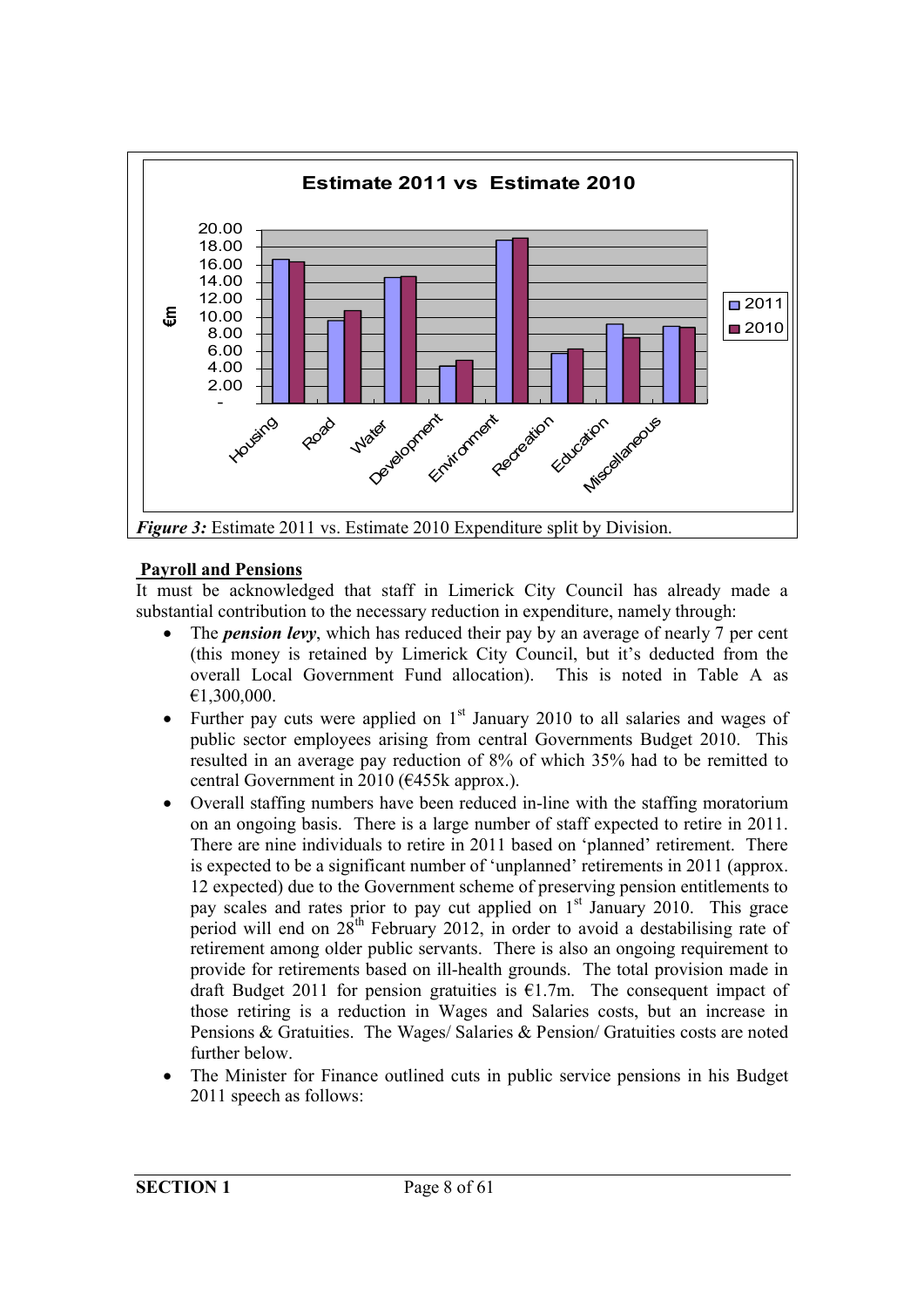| Annual Public Service Pension $(\epsilon)$ | <b>Reduction Rate</b> |
|--------------------------------------------|-----------------------|
| First 12,000                               | $0\%$                 |
| Between 12,001 and 24,000                  | 6%                    |
| Between 24,001 and 60,000                  | 9%                    |
| Balance above 60,001                       | 12%                   |

The impact of these pension cuts for Limerick City Council is a saving of approximately  $\epsilon$ 150,000. This saving will partly off-set the increased burden of funding expected gratuities/ lump sums of  $E1.7m$  in 2011.

The details of payroll costs are noted below for 2011 and 2010: **Payroll versus non-payroll Draft Budget 2011 Adopted Budget 2010**

| Wages & Salaries | 26,311,525 | 27,133,496 |
|------------------|------------|------------|
| Pensions         | 14.082.412 | 12.709.404 |
|                  | 40,393,937 | 39.842.900 |

To continue to minimize the increase in payroll costs in 2011 and to comply with the Government directive to reduce payroll costs a number of measures have been reflected in the Budget 2011. These include the non renewal of temporary contracts, non filling of vacancies that arise in 2011 along with the non filling of a number of vacancies that arose in 2010 and reductions in overtime and allowances. Payroll costs including non-core payroll costs and staff numbers will continue to be examined during 2011 in order to identify further savings where possible. This will be done in line with the Croke Park Agreement. In the National Recovery Plan 2011-2014 it has been noted that staffing number in local authorities in Ireland must be reduced further as outlined in the *Figure 4* below. It should be noted that Limerick City Council staffing levels contrast with the recruitment trends of local authorities nationally in the mid 2000's. Rather than increase head-count Limerick City Council continued to reduce its work-force in the mid 2000's through introduction of new and more efficient work practices as illustrated in *Figure 5* below.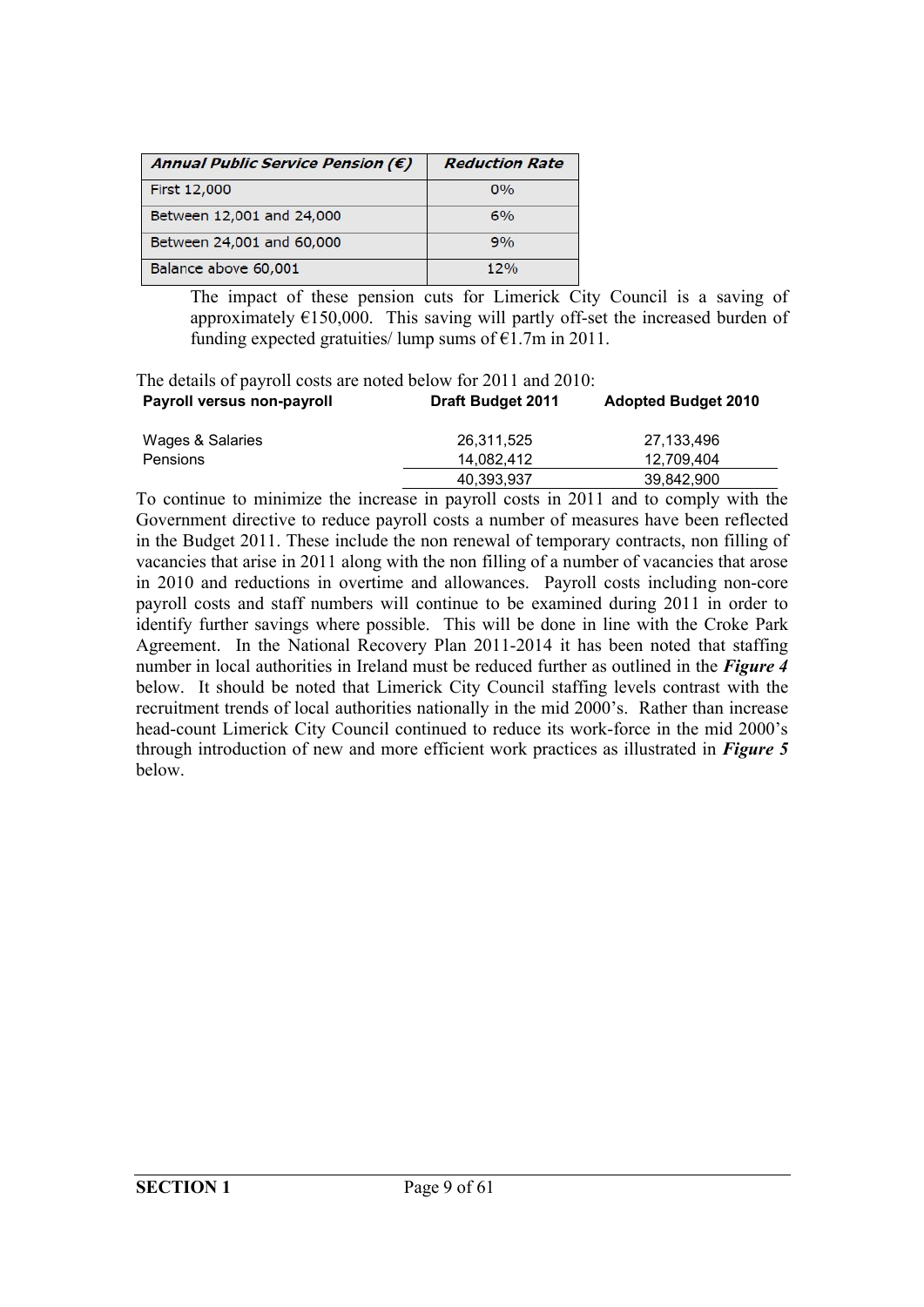

**Figure 4:** Staffing Numbers of Irish Local Authorities from 2000 up to 2014 (estimated), details extracted from The National Recovery Plan 2011-2014, p. 64.



#### **Non-Payroll Costs**

As per the National Recovery Plan 2011-2014, "data on prices, cost and productivity point to a sustained improvement in competitiveness over 2009 and 2010. *Table 1.1*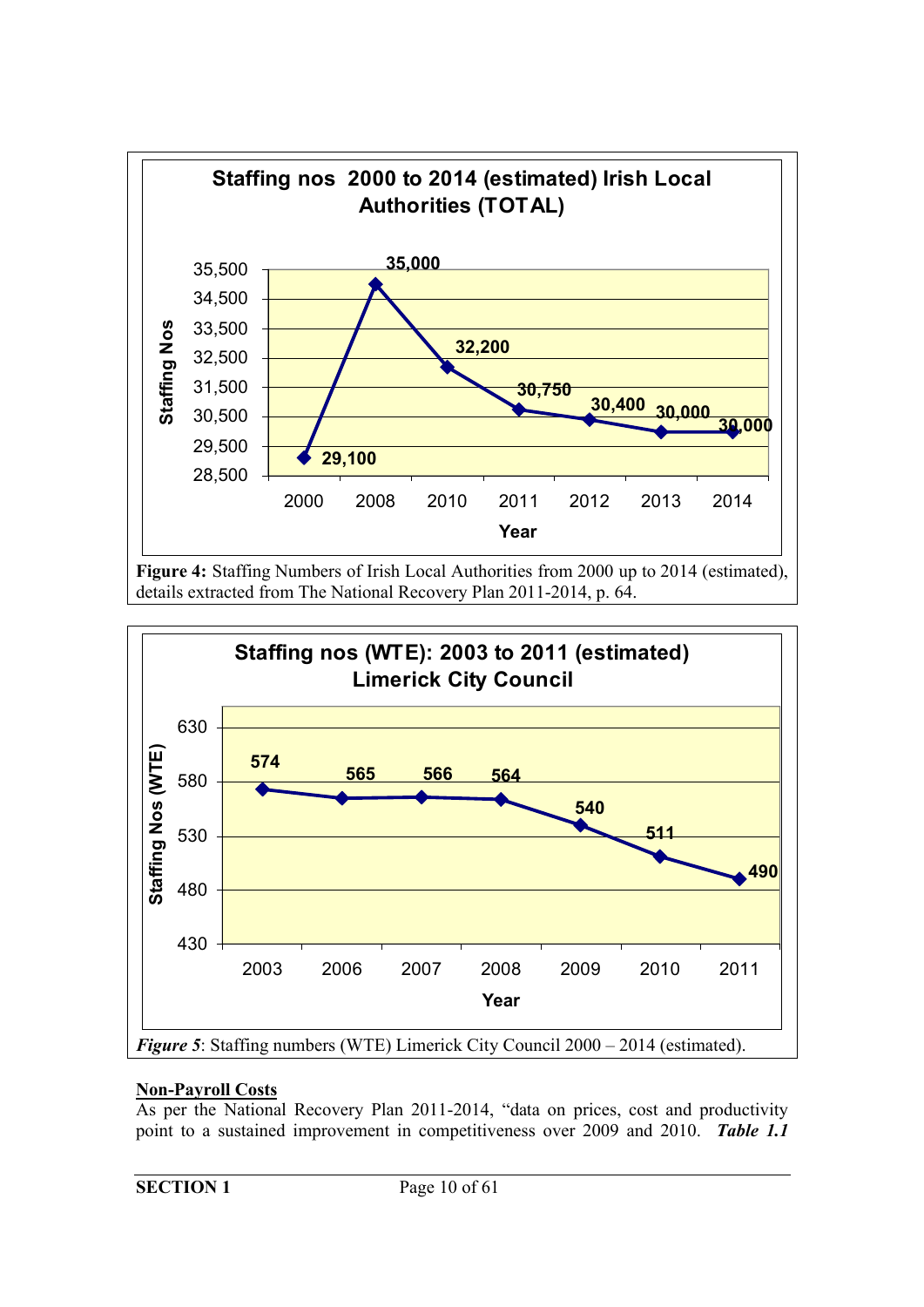| Table 2.1<br>Selected cost competitiveness indicators |                                  |
|-------------------------------------------------------|----------------------------------|
| Cost category                                         | Rank among countries benchmarked |
| Large energy user prices                              | $6^{th}/14$                      |
| Waste disposal costs                                  | $9^{th}$ / 9                     |
| Water costs for industrial users                      | $10^{th}$ / 16                   |
| Mobile telephone costs (high usage)                   | $5^{th}$ / 13                    |
| Broadband low speeds (< 2mbps)                        | $6^{th}/24$                      |
| Broadband medium speeds (2-12mbps)                    | $11^{th}/29$                     |
| Broadband high speeds (12-32mbps)                     | $10^{th}/29$                     |
| Prime industrial rental                               | $11^{th}/13$                     |
| Prime office space rental                             | $8^{th}$ / 13                    |

below shows Ireland's ranking in a selection of key competitiveness indicators (extract from the Plan, Table 2.1).

Source: National Competitiveness Council, Eurostat and OECD

*Table 1.1*: Extract from the National Recovery Plan 2011-2014 (the Plan): Table 2.1: "Selected cost competitiveness indicators".

There are a number of new costs and unavoidable increases in current costs facing the City Council for 2011. I have made every effort to maintain expenditure in critical areas. In particular insurance, public lighting, energy, overdraft, loan financing and provision for rates refunds and bad debts provide a significant drain on resources. Details of proposals are set out in the following pages.

Limerick City Council has successfully tendered for electricity services in 2010 which will result in savings for 2011 in the area of public lighting, maintenance and general electricity costs. These savings have been reflected in Budget 2011.

#### **INCOME PROPOSALS - 2011**



The chart above illustrates the varying sources of income for Limerick City Council's draft Budget 2011.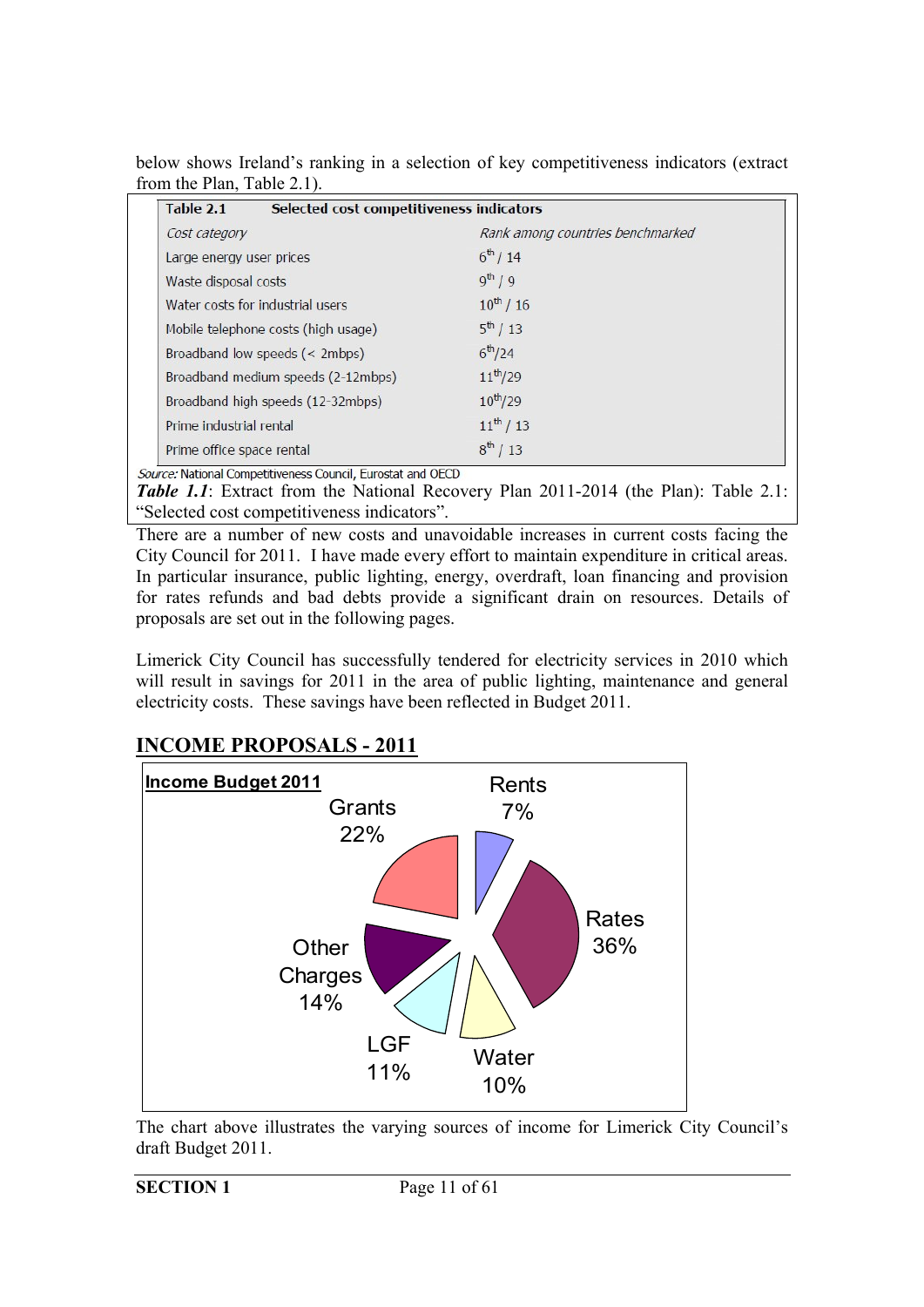#### **Local Government Fund**

The Department of the Environment, Heritage and Local Government have advised that Limerick City Council's Local Government Fund (LGF) Allocation for the year 2011 is €9,638,920, which is bringing the allocation to 2004 levels (see *Figure 6* below). The 2004 Local Government Fund allocation to Limerick City Council was €9.67million. The 2011 LGF allocation compares to the 2010 revised allocation of  $\epsilon$ 10,595,040. The 2011 allocation therefore represents a 9% decrease ( $\epsilon$ 956,120) from the 2010 allocation as set out in the graph below. The impact of the reductions in the Local Government Fund has not been offset by any new sources of income for Limerick City Council in 2011, and therefore has resulted in cost reductions to be sought across all Divisions.



**Figure 6:** Local Government Allocation received by Limerick City Council 2004-2011 This reduced allocation arises through a reduced level of buoyancy in the Motor Tax yield and austerity measure introduced as part of the National Recovery Plan 2011-2014.

#### **Road Grants**

There has been a significant reduction in road grant allocation during 2009 and 2010. This trend is expected to continue for 2011. Details of the funding reductions during 2010 and the expected income figures for 2011 are noted below. Such reductions will impact on the roads programme Limerick City Council is able to deliver during 2011. It should be noted that due to the opening of the Limerick Tunnel, all national roads in Limerick City Council's area will be declassified, therefore not attracting NRA funding. It's uncertain if such funding will be replaced in funding for non-national roads. This has yet to be confirmed by the Department of Transport.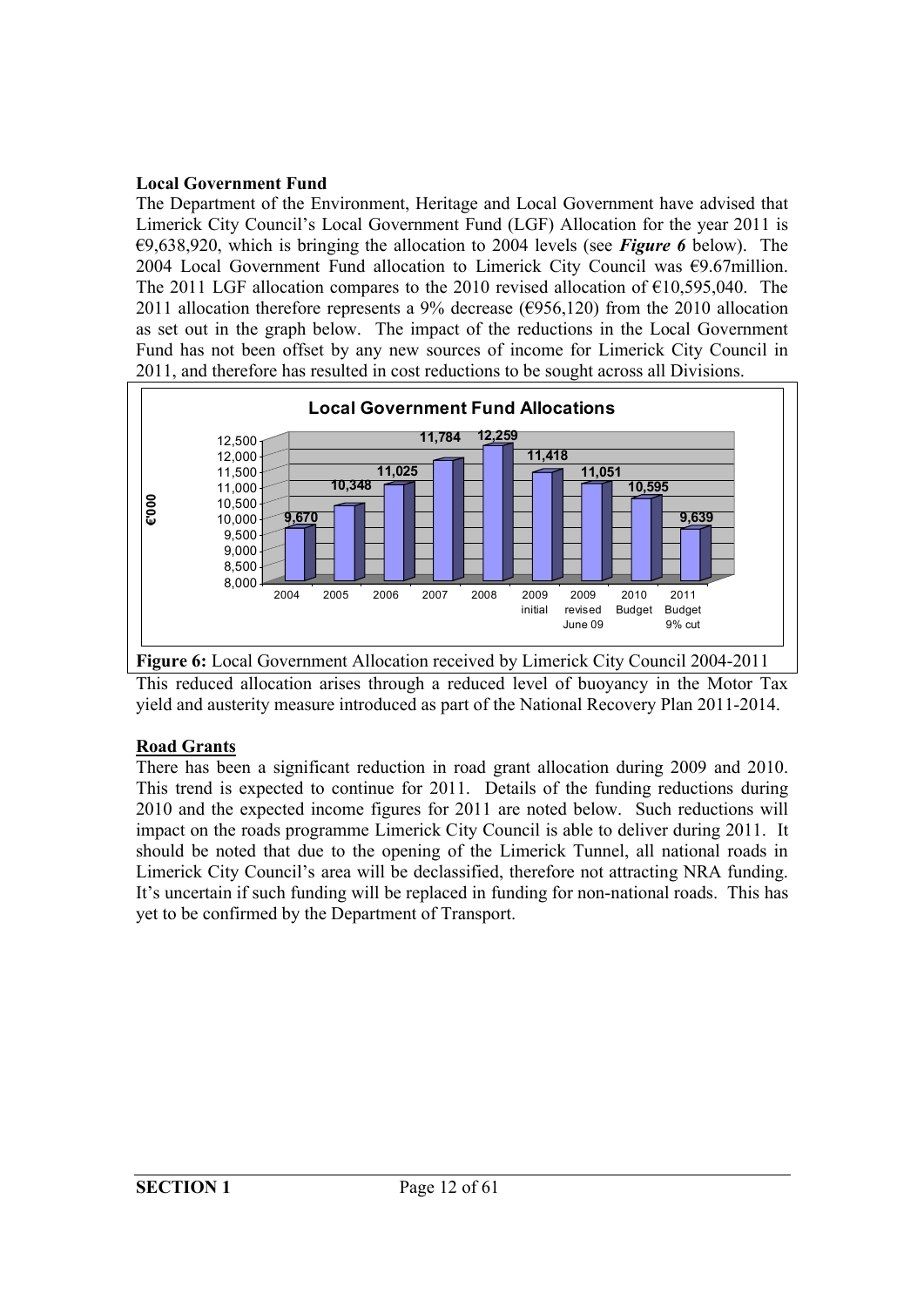



#### **Commercial Rates:**

The Minister for Environment, Heritage and Local Government has requested that local authorities exercise restraint in setting commercial rates and local charges for 2011, in order to support competitiveness in the economy, nationally and locally, and to protect the interests of communities. In line with this request and in recognition of the difficult trading conditions for Retailers/ Businesses in the Limerick City Council area, this draft Budget 2011 there is no increase proposed in the Annual Rate on Valuation.

For draft Budget 2011 there is no change reflected in the effective valuation of 401,035. This assumption reflects the current economic climate where further development of the city has stagnated. .

The year ahead is forecast as presenting continuing difficult trading conditions for all businesses. Consumer confidence is low, credit availability has lessened, along with the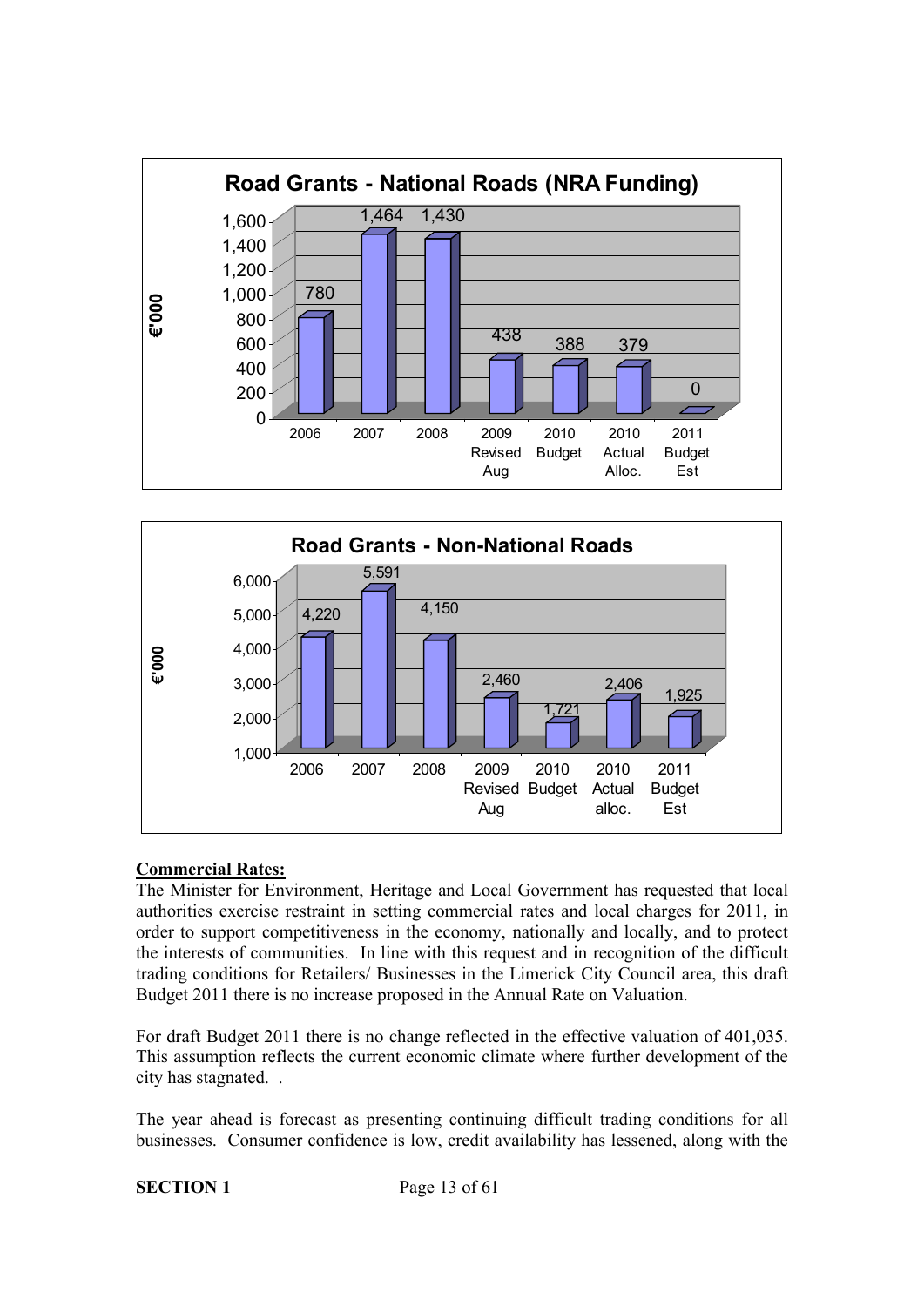presence of competition from external markets. As mentioned above the rates base is expected to hold next year with neither significant expansion nor contraction.

Limerick City Council faces cost pressures in the operation of its many services. For example we must support the disadvantaged parts of the City, continue funding of community groups, maintain appropriate fire cover, provide public lighting and maintain our high standards of street cleaning. Nonetheless, this draft budget has been constructed to limit inflationary pressures in the Limerick economy.

It is vitally important to the City's future that we maintain the optimum conditions to support and increase economic activity. Such activity provides employment and also generates the rates necessary to fund a significant proportion of the essential work of the City Council.

In 2010, Limerick City Council had the third highest Annual Rate on Valuation of the main 34 local authorities. This is despite Limerick City Council making considerable cost savings since 2004 to date, which would have been the period of the boom. This indicates the significant under-bounding of Limerick City Council's area and highlights the necessity of a boundary extension to be effected immediately.<br>
Local Authority Name 2010 **Local Authority Name** 

| <b>E</b> ocal Additionly Prainc | 40 L V |
|---------------------------------|--------|
| Kerry County Council            | 80.35  |
| <b>Wicklow County Council</b>   | 76.78  |
| Limerick City Council           | 76.46  |
| Roscommon County Council        | 75.13  |
| Cork County Council             | 74.75  |
| Cork City Council               | 74.05  |
| Clare County Council            | 72.99  |
| Donegal County Council          | 72.23  |

This Council has demonstrated a commitment to the competitiveness of the City by being the first Local Authority to reduce the rates charge in adopting the annual budget for 2006. This initiative was continued in the 2007 and 2008 budgets. In Budget 2010, the Annual Rate on Valuation was left at the 2009 level of  $\epsilon$ 76.4576. It is proposed to leave the Annual Rate on Valuation at the 2010 level for Budget 2011, despite the significant reduction in funding from the Local Government Fund for 2011, and the continuing level of Bad Debt provision required for Commercial Rates (as illustrated in the graph below). The Bad Debt provision is required due to the high level of vacancy in Limerick City (estimated to be 16%), and due to business closures in the city. There has been a slow turnaround in recent months, with a small number of these vacant becoming occupied, but such progress will be slow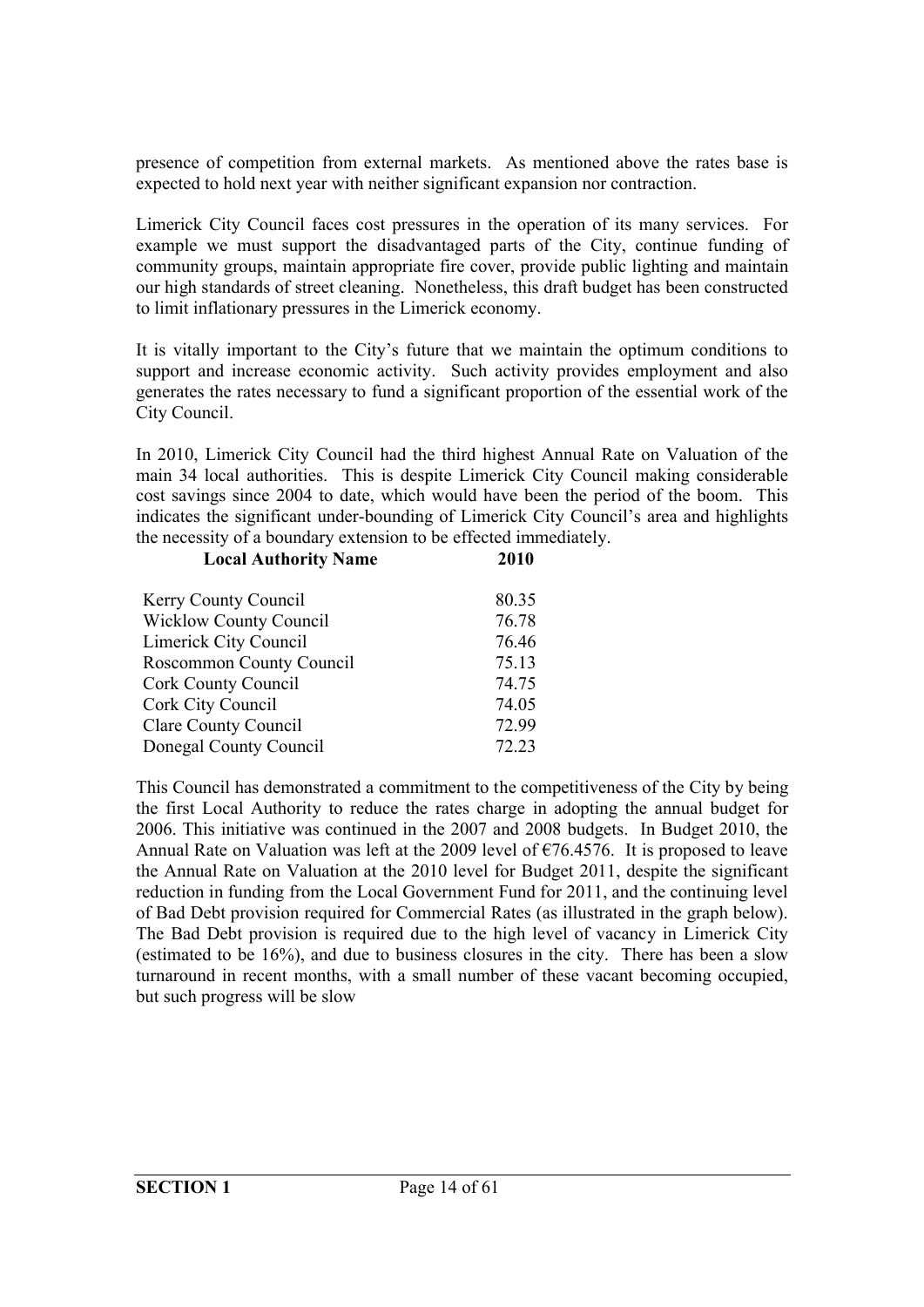

#### **Water/Waste Water Charge:**

The Water/ Waste-Water Charge is defined under the Water Pricing Policy and the cost of operating this service can not be subsidised from any other service area. There has been significant infrastructural investment in the last number of years in this area to guarantee adequate processing capacity for Limerick City which is detailed further in the Water Services section of this report. Such infrastructure is partly funded by central government (for domestic customers) and the balance is funded through loan financing (for commercial customers). The cost of such loan financing has risen significantly in the last two years, and this has necessitated in the need to increase the consolidated water charge to  $\epsilon$ 2.60 per m3 for 2011 (from  $\epsilon$ 2.30 per m3 in 2009 & 2010), with the consolidated standing charge remaining at  $\epsilon$ 300 per annum (2010 level). The following table compares the proposed increased charge for 2011 for Limerick City Council of  $\epsilon$ 2.60 per m3 to the 2010 consolidated water charge for neighbouring local authorities of Limerick City Council.

| $E2.94$ per m3<br>$E2.94$ per m3                 |
|--------------------------------------------------|
| $\epsilon$ 2.60 per m3<br>$\epsilon$ 2.60 per m3 |
| $\epsilon$ 2.30 per m3<br>$\epsilon$ 2.60 per m3 |
|                                                  |

**Table: Water/ Waste Water consolidated charge comparisons**

#### **Retail Incentive Scheme**

The current economic situation has resulted in an increase in vacancies in retail properties across the city. In an effort to encourage occupancy of these vacant units in the City Centre retail core, Limerick City Council is in the process of designing a scheme to offer incentives for the higher order retail uses of such premises. It is intended to ensure that any incoming use will respect and enhance the multifaceted character of the area and will allow and encourage a diversity of uses to increase its overall attractiveness for shopping, leisure and business purposes. It is intended that such a scheme will be cost neutral. Full details of the scheme will be brought forward in the New Year.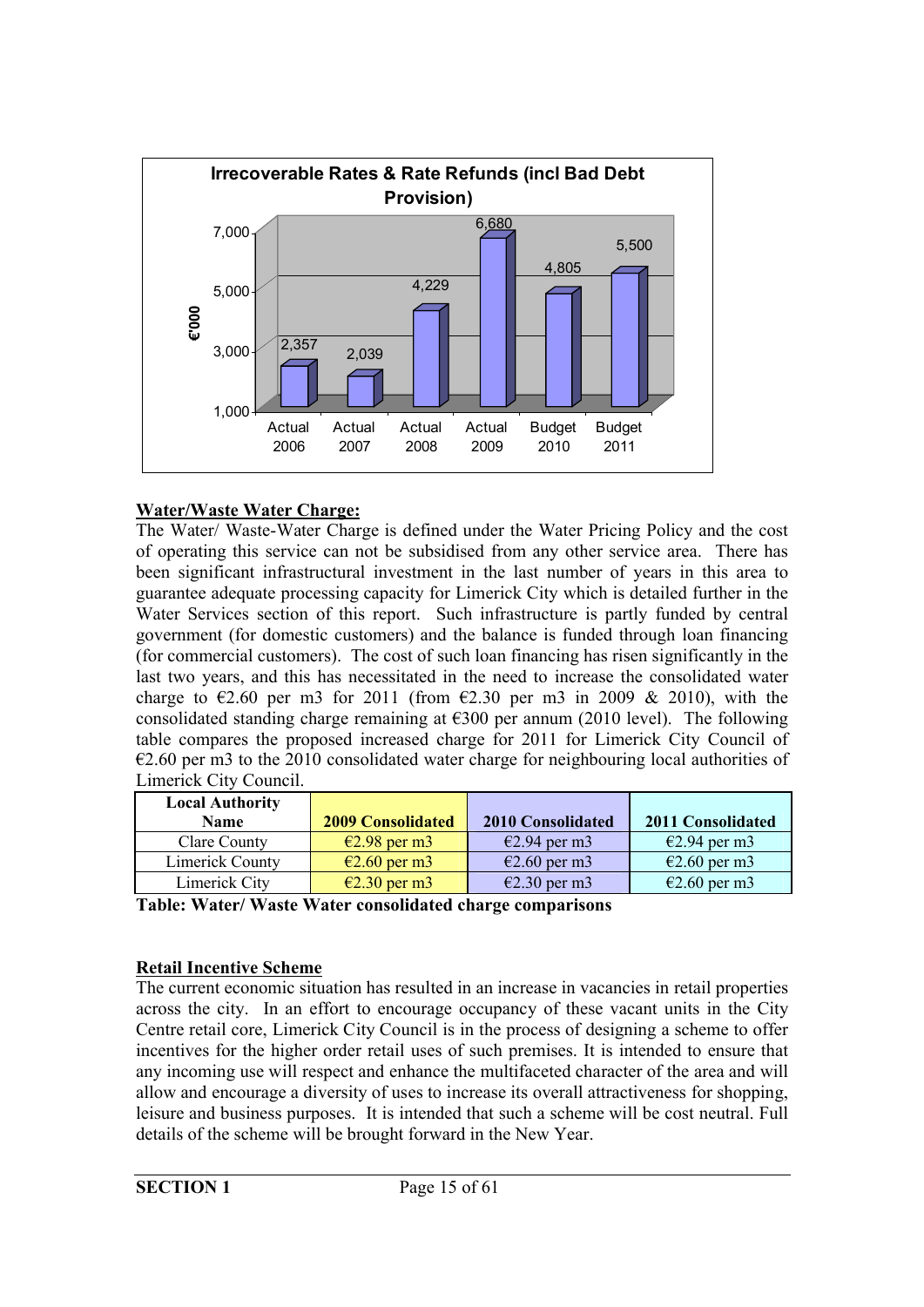#### **Conclusion**

The draft Budget now presented to Members for their consideration reflects:-

- The need to maintain essential services despite reductions in Local Government Fund, and road grants compared to previous years.
- The need to limit cost increases to the users of our services.
- The need to continue a programme of investment and development of the City, albeit on a reduced basis compared to previous years due to limitations in funding  $\&$ financing.
- The need to match spending programmes with resources.
- The fact that the economy is still in a general weakened condition with consumer confidence low.
- The need to support regeneration proposals for disadvantaged areas of Limerick City.

I would like to take this opportunity to thank the Members of Council for their assistance and support during the last year. In particular I wish to express my thanks to the Mayor, Councillor Maria Byrne and her predecessor, Councillor Kevin Kiely for their wholehearted commitment and support this year.

I also wish to express my thanks to the Directors, Mr. Kieran Lehane, Ms. Caroline Curley, Mr. Pat Dowling, Mr. Oliver O'Loughlin and their respective teams for their commitment and high quality work. I am very grateful to all the staff in the Finance Department, in particular Mr. Pat Murnane, Mr. Mark Connolly, Ms Irene Griffin, Ms. Angela Murphy and Ms. Deirdre O'Flynn, for the many hours of work involved in the compilation of this Budget.

I look forward to the full support of the Members at the Statutory Budget Meeting to be held at 2pm on Tuesday,  $21<sup>st</sup>$  December 2010.

**Tom Mackey City Manager**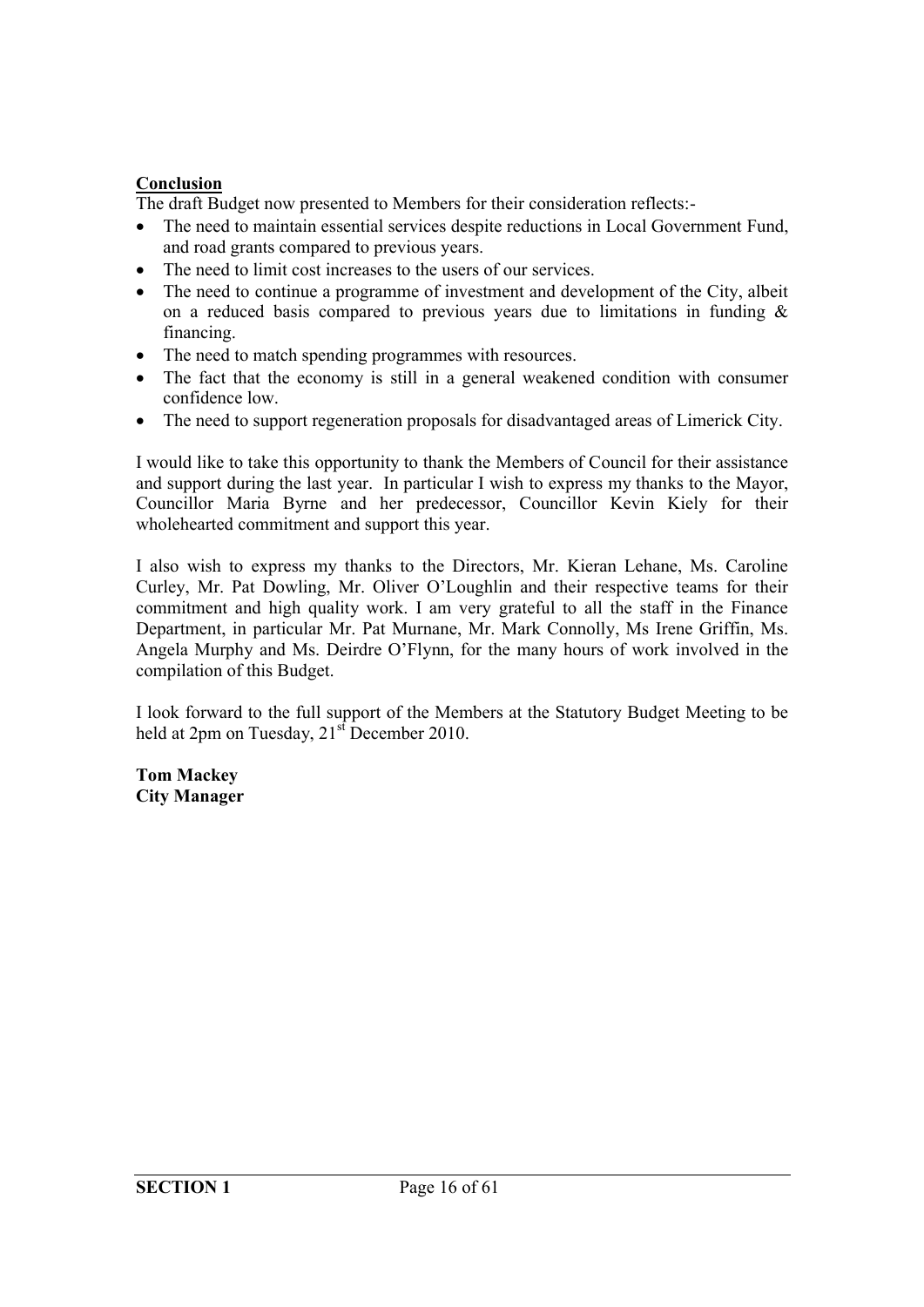## **SOCIAL POLICY & HOUSING**

#### **Housing Capital Programme in 2010**

Government Housing Policy is "to enable every household to have available an affordable dwelling of good quality, suited to its needs, in a good environment and, as far as possible, at the tenure of its choice". Good quality housing is the bedrock of communities. The City Council is the housing authority for the city and has a strong tradition in the direct provision of housing as well as a range of housing options and services. While continuing with construction, the Council has in recent years also expanded its house purchase programme. During 2011 a number of schemes are planned to proceed to construction including:-

- (1) Pike Ave, Garryowen (8 homes under construction)
- (2) Cliona Park, Moyross (a mixed scheme involving 13 family homes and 20 apartments)
- (3) Vizes Court Phase 2 (29 apartments)
- (4) Lord Edward Street (in early stages of design)
- (5) Kincora/Carew Park (in early stages of design)

It is possible that there will be well in excess of 100 homes being built by the end of 2011 and this is very positive. It has been the expressed wish of the Council that there would be increased emphasis on construction in the capital programme owing to its greater economic benefits and job creation in the city. The City Council is unique in obtaining approval to have the above schemes in planning or underway, as part of its building programme and the support of the elected members is essential in this regard. It should also be noted that the Regeneration Agency is examining other possible schemes to be advanced.

The availability of capital is dependent on exchequer funding and the state of government finances. In the 5 year period 2005-2009, the Council spent c.  $\epsilon$ 150m in capital housing services. This investment continued during 2010 with considerable capital resources being expended and the funding role of the Department of the Environment, Heritage and Local Government is acknowledged. The estimated outturns on the principal exchequer funded programmes for 2010 are as follows:-

| <b>Housing Construction/Acquisition</b> | €11.8m           |
|-----------------------------------------|------------------|
| Regeneration                            | E23.7m           |
| <b>Home Improvements/Grants</b>         | E2.3m            |
| <b>Capital Assistance Scheme</b>        | €0.8m            |
| <b>Energy Efficiency</b>                | € $0.7m$         |
| <b>Traveller Accommodation</b>          | €0.4m            |
| <b>Overall Total</b>                    | $\epsilon$ 39.7m |

Given the state of public finances generally, the delivery of this investment level is very welcome. This is a very necessary and high level of investment in housing services in the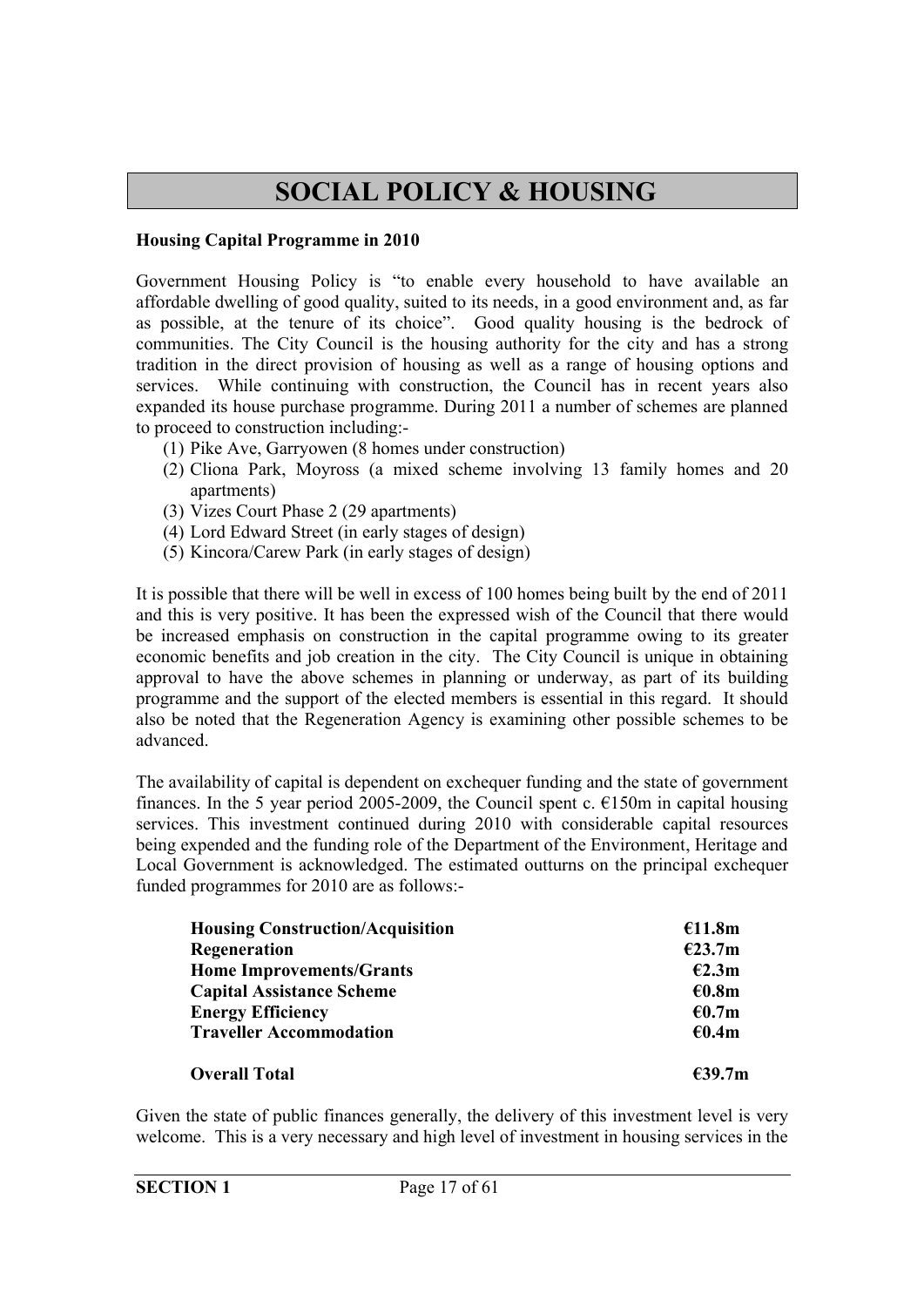city and the benefits that accrue to residents, applicants and the council are considerable. The various action plans, strategies and policies approved by the members of the council facilitate the drawdown of these funds. The staff of the Housing section will continue to work closely with councillors, the Limerick Regeneration Agency and the Department of the Environment to optimise investment in housing services.

#### **Regeneration**

The council has a team of 8 staff employed to facilitate Regeneration. Considerable and welcome progress has been made on the regeneration programme during 2010 in Moyross, Southill, Ballinacurra Weston and Saint Mary's Park. The total budget for Limerick Regeneration in 2010 was  $\epsilon$ 35m of which  $\epsilon$ 23.0m was allocated to the Council. The Council will spend more than this and indeed since the commencement of the process in 2007, has spent in excess of €55m on regeneration. This work will continue in 2011, again with the funding support of the Department of the Environment. The appearance of the estates has improved as physical regeneration proceeds with many vacant & derelict properties cleared and landscaped.

In June 2010 the Government announced support for 26 new regeneration projects in the City with a total investment of  $\epsilon$ 337m. The commitment involves providing over 850 new and refurbished housing units at a total cost of over €160m in a period of 4 and a half years. This level of government commitment to housing services in the city at a time when public finances are severely challenged is a credit to the efforts of the Council and the Regeneration Agency.

#### **Housing Needs Assessment**

A statutory Housing Needs Assessment is due to be carried out in March 2011. The last assessment was carried out in March 2008 and revealed that a total of 1,928 households were considered to be in need of housing. There is a continuing high demand for council housing with many households turning to the Council for assistance. It is likely that owing to the deterioration in the economy that this growth in the waiting lists will accelerate. The Housing Department is currently considering how best to respond to this increased demand through a range of social housing options.

#### **Rental Accommodation Scheme (R.A.S.) and Housing Standards**

The implementation of the Rental Accommodation Scheme has continued in 2010 with a total of 150 transfers completed. The Council has been very active in this area for a number of years with over 550 households now accommodated under the scheme. Expenditure in 2011 on RAS is estimated to be circa  $\epsilon$ 3.7m and this is fully recouped from the state. The Scheme caters for the needs of persons in receipt of rent supplement for 18 months or longer and who have a long term housing need. The aim of the scheme is to provide good quality rented accommodation for qualifying applicants. It is anticipated that an additional 100 qualifying applicants will be catered for under the Scheme in 2011.

The target for inspections under the Housing (Standards for Rented Houses) Regulations 1993 in 2010 is 550. The Council is one of the most active housing authorities in this area in the country. This improved regulation coupled with transfers under RAS means the volume of occupied sub-standard accommodation in the city has declined greatly.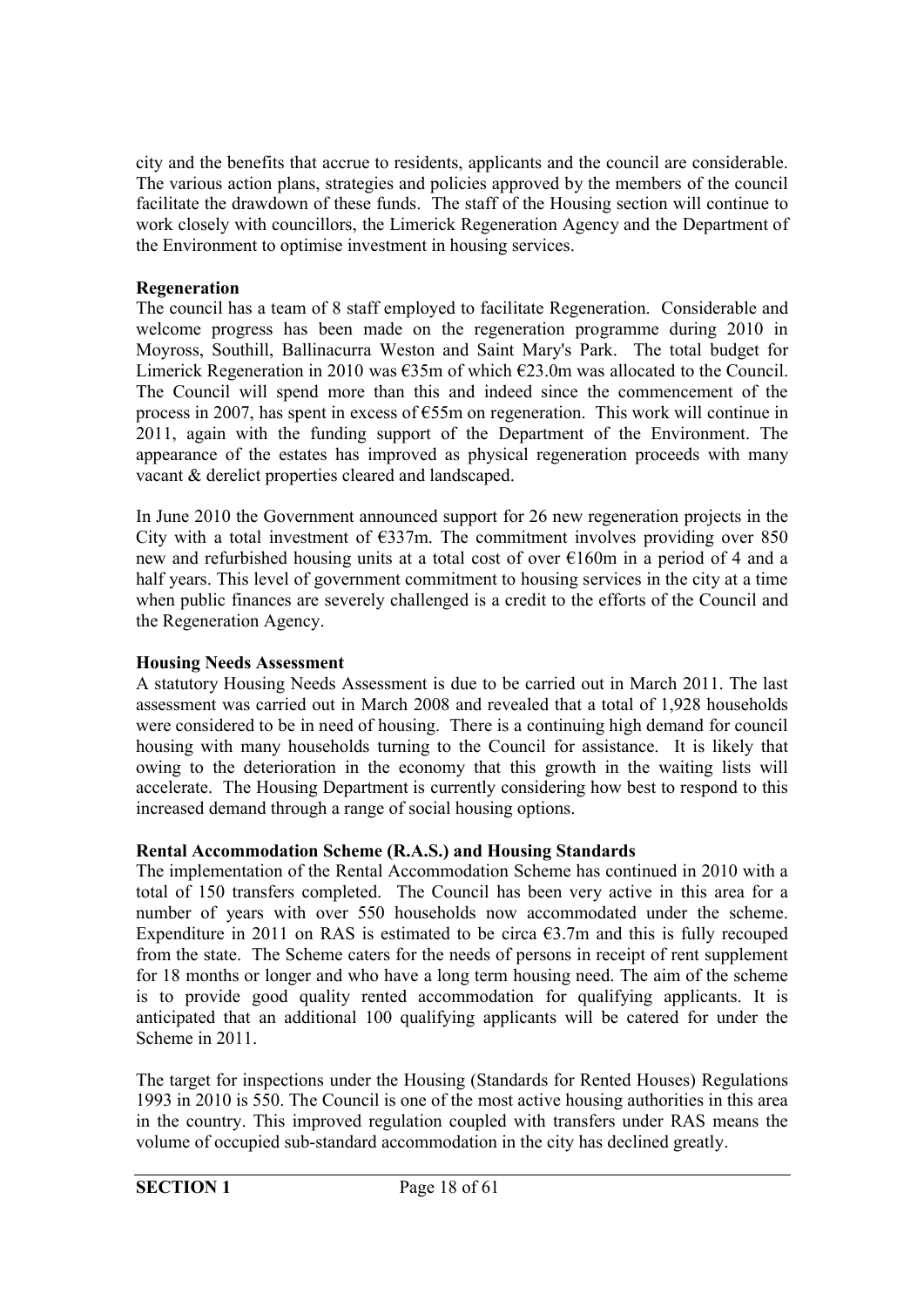The Council has received funding from the Department of the Environment, Heritage and Local Government to undertake an intensive programme of inspections in the Georgian quarter in the course of 2011 where most sub-standard accommodation is located.

#### **Management and Maintenance of Estates**

A Housing Inspector was appointed in 2008 and is responsible for ensuring that tenants comply with the terms of their tenancy agreements in relation to the upkeep of their homes and other matters. This official has carried out almost 500 inspections in 2010 to ensure that dwellings are properly maintained. Efforts will continue to recruit an additional inspector to strengthen this regulatory role.

The Council has a team of 3 staff dedicated to investigating and reducing anti social behaviour. Every year c. 250 complaints are received, of which 95% are closed through dialogue and mediation. In a small number of cases it is necessary to seek resolution through legal channels and thus far in 2010, 9 notices to quit have been issued and 5 court orders for possession obtained.

In November 2010, the Council adopted the Anti Social Behaviour Strategy as required under the 2009 Housing Act. This policy will strengthen the effectiveness of the Council's response to unacceptable behaviour. A free 'phone line (1 800 283064) was also introduced in 2010.

#### **Expenditure in Estates**

A sum of  $\epsilon$ 374,000 is being provided in 2011 for Social/Community & Estate Management Grants in 2011. Works carried out directly by the council will also be funded from this budget. The Council is undertaking a review of the funding of community groups and a report will be brought before the Housing SPC in early 2011.

The Community Co-ordinators (6 no.) continue working in following areas, Kileely/Thomondgate, Watergate/St. John's and the Janesboro/Kennedy Park/Glasgow Park/Rathbane area. The project has been made extremely welcome in each of these communities as the staff has integrated with other groups within the community. Events such as the summer fun days, crime awareness for the elderly and the Halloween children's parties proved to be a great success, while the added visible presence in the areas has been welcomed by many elderly residents.

It is important to note that the funding for grants and the delivery of the above initiatives is dependent on exchequer assistance obtained through the regeneration process.

#### **Housing Grants**

As a result of a Government decision, responsibility for Housing Aid for the Elderly was transferred from the HSE to Local Authorities in 2008 and re-named Housing Aid for Older People. The Council now operates three types of housing grants, via: - Housing Adaption Grant, Mobility Aids Grant and HAOP. Councillors are aware that there is a very high level of interest and applications for all grants but HAOP in particular. The Council received an initial allocation of  $\epsilon$ 1,525,000 for the above schemes in 2010 and was then notified of a supplementary allocation of  $\epsilon$ 375,000 which will allow an overall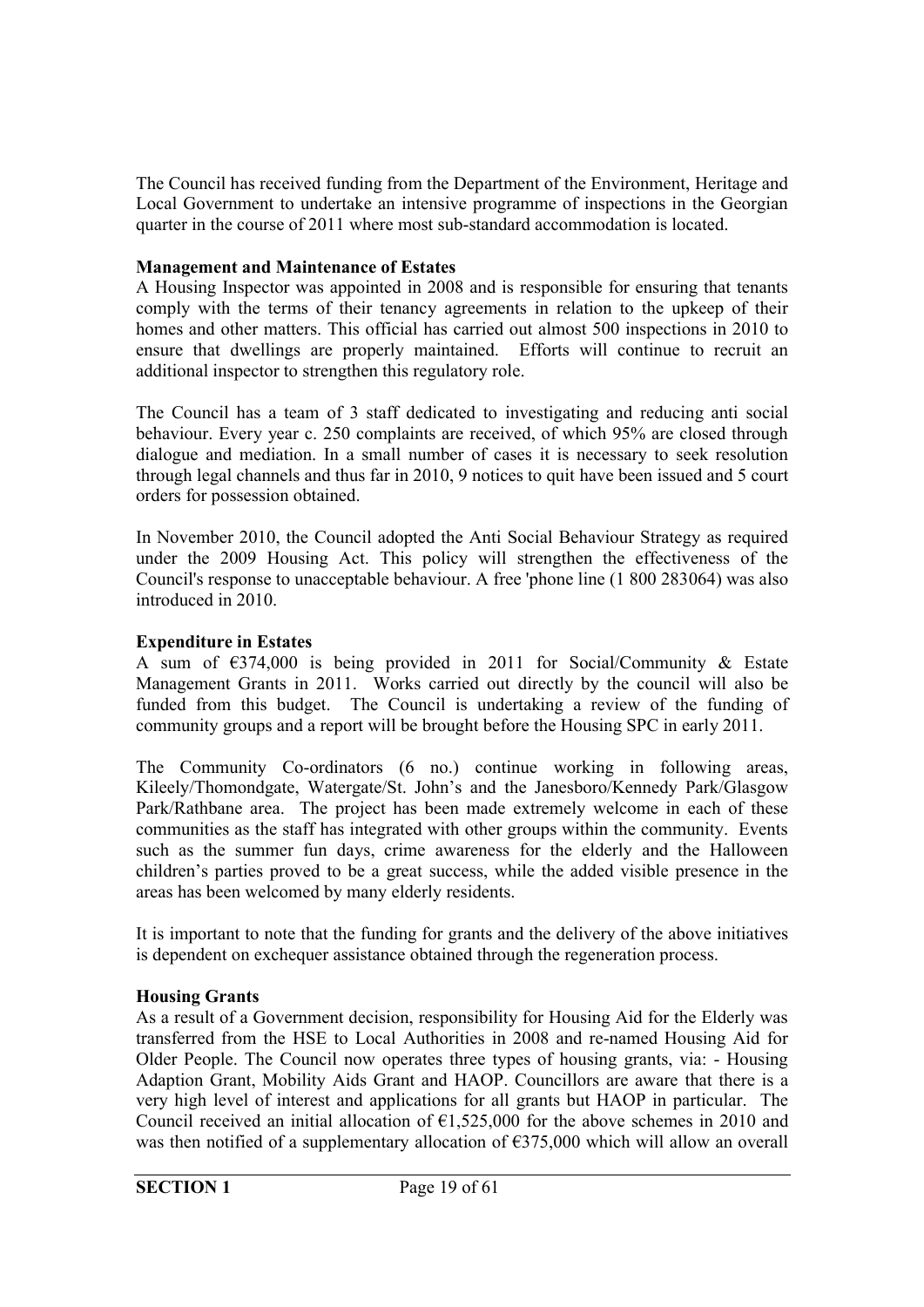expenditure of  $\epsilon$ 1,900,000 in 2010. This allocation has been fully utilised and will be exceeded. A sum of  $\epsilon$ 350,000 is being provided from the council's own resources in 2011 to fund grants.

#### **Housing Maintenance**

The Housing Section services a rented stock of c. 2,800 units and maintains 7 halting sites. Services are provided to houses in the Northside from the Moyross Depot and in the Southside by the Rathbane Depot. A dedicated re-lettings crew operates from Garryowen, dealing with in excess of 50 casual vacancies per annum. The budget for maintenance, repair and improvement for 2011 will be  $\epsilon$ 3.0 million. Over 1,600 requests for repairs are dealt with annually.

#### **Homeless Services**

In 2008 the Government launched "The Way Home: a Strategy to Address Adult Homelessness 2008-2013" which has the aim of eliminating long term homelessness and the need to sleep rough in Ireland by end 2010. The focus for the Council will be on the provision of units for the City's homeless population with special regard to the needs of single persons. There will be greater inter and intra agency cooperation with all statutory and voluntary agencies. In 2009 the open access hostel moved from Bridgeland House to McGarry House and this transfer has facilitated the delivery of greatly improved services for homeless persons in accordance with the council's homeless strategy.

The Council is the lead authority for the Mid West Homeless Action Plan 2010-2013 and as part of the action plan a review of Homeless Services to ascertain effective delivery is now underway.

#### **Housing Strategy**

Arising from the Regeneration process and the fact that there is undue socio spatial segregation in the city, the Department of the Environment required that a joint Housing Strategy be undertaken by the City Council and the counties of Clare and Limerick. This strategy was adopted by the Council at its October meeting. Arising from this, a group of officials will be established to monitor the delivery of the targets and policies approved in the strategy.

#### **Energy Efficiency Programme**

This is a new programme introduced by the Department in 2009 and the Council received a capital allocation of  $E1.0m$  in respect of same. These monies can be used to fund improvements to the council's rented stock to deliver an energy efficiency rating of C1. This is a high rating level that is not easily achieved and a number of houses were improved during the year. It is estimated that 45/50 homes will have been improved in 2010. It is intended to continue with this scheme in 2011, subject to Departmental funding.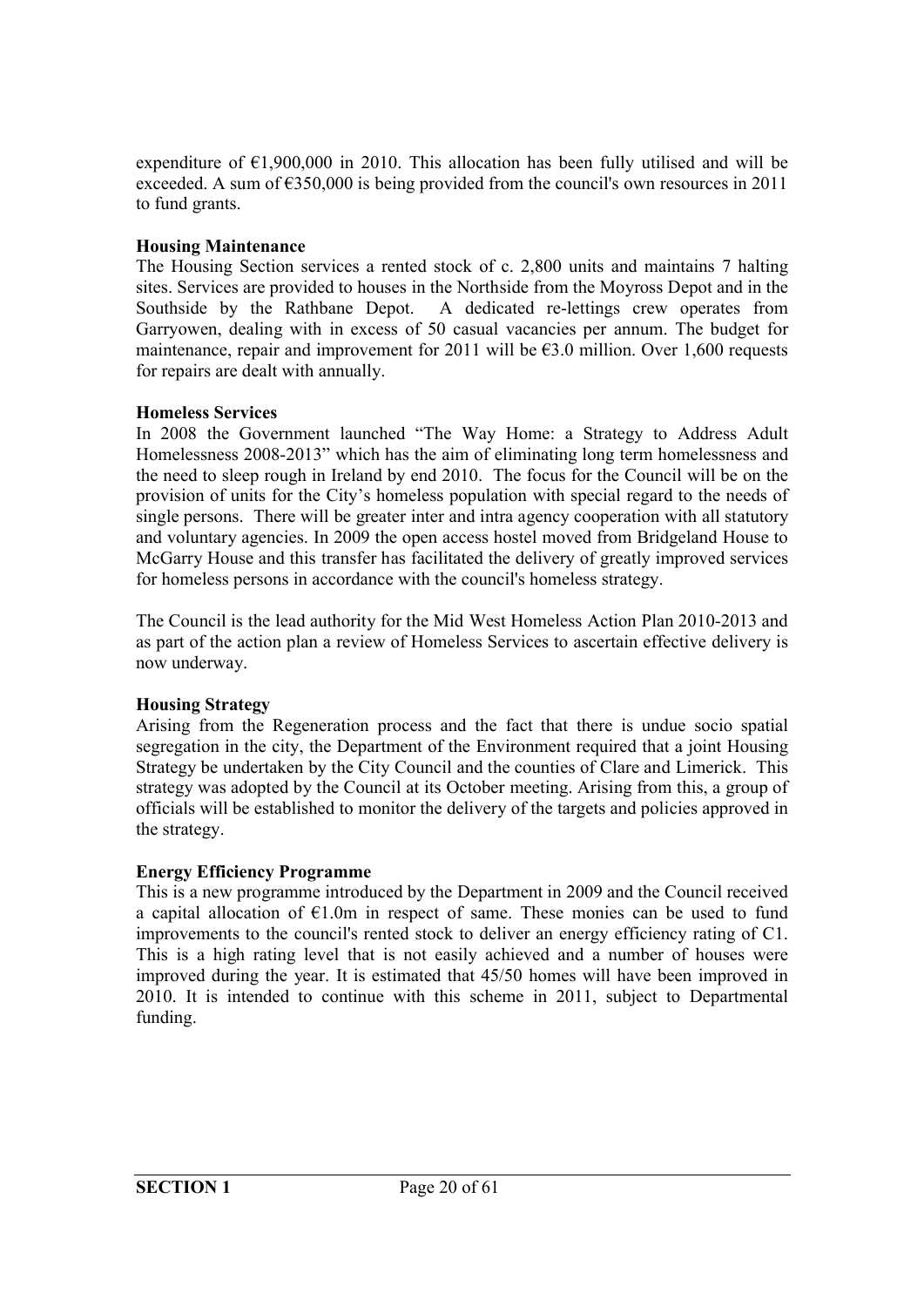## **TRANSPORTATION & INFRASTRUCTURE – ROADS & WATER SERVICES**

#### **I ROADS & TRAFFIC**

The Roads and Traffic section of Limerick City Council is primarily responsible for the design and construction of roads, maintenance of the existing street network, traffic management and safety, provision of public transport facilities, strategic transportation planning, regulation of street use and the management of public lighting. In addition to this the roads and transportation department are also responsible for the delivery of projects under the City Centre Strategy and the Riverside Strategy including Bedford Row, Thomas Street and Clancy Strand, O'Callaghan Strand and the Orbital Route. The transportation department is also playing a role in forward planning and are currently project managing studies such as The Mid West Area Strategic Plan and the public Transport Feasibility Study.

The public road network in the city is primarily comprised of local, regional and national primary routes with one national secondary route. The length of national primary route in the city area has reduced significantly with the construction of the Southern Ring Road and the reclassification of National Primary roads. Additional declassification of the National road network in the city is been finalised this year as a result of the opening of Limerick Tunnel. This provides challenges to the city council in respect of reduced maintenance grants from the NRA.

#### **1. Southern Ring Road (Phase 2) – Limerick Tunnel**

The Limerick South Ring Road Project consists of two phases:

- Phase 1: Connects the Dublin Road N7 to the Cork Road N20/21. Phase 1 was completed in May 2004.
- Phase II: This is the Limerick tunnel connecting the Dublin Road, N7 to the Ennis Road - N18.

The Limerick Southern Ring Road Phase 2/ Limerick Tunnel opened in July of this year having commenced construction during the summer of 2006. This circa  $\epsilon$ 800 million scheme is part of the Limerick city bypass connecting the Dublin Road, N7 to the Ennis Road - N18. The Limerick Tunnel consists of the 9.75km of two lane dual carriageway, 2.3km of single lane dual carriageway, 675m long tunnel under the River Shannon, 750m causeway across Bunlicky Lake, 11 Bridges, 6 Underpasses and 8 Culverts and 2 Toll Plazas.

Limerick Tunnel is capable of handling up to 40,000 vehicles per day at full capacity and currently caters for around 17,000 per day. Removing this many vehicles from the city centre will contribute to reducing traffic congestion, improve air quality, lower CO2 emissions, allow for further pedestrianisation of the city centre as well as construction of bus corridors. The Tunnel also improves access times for commuters to the various industrial estates as well as access to Shannon Airport, Galway, Dublin and Cork.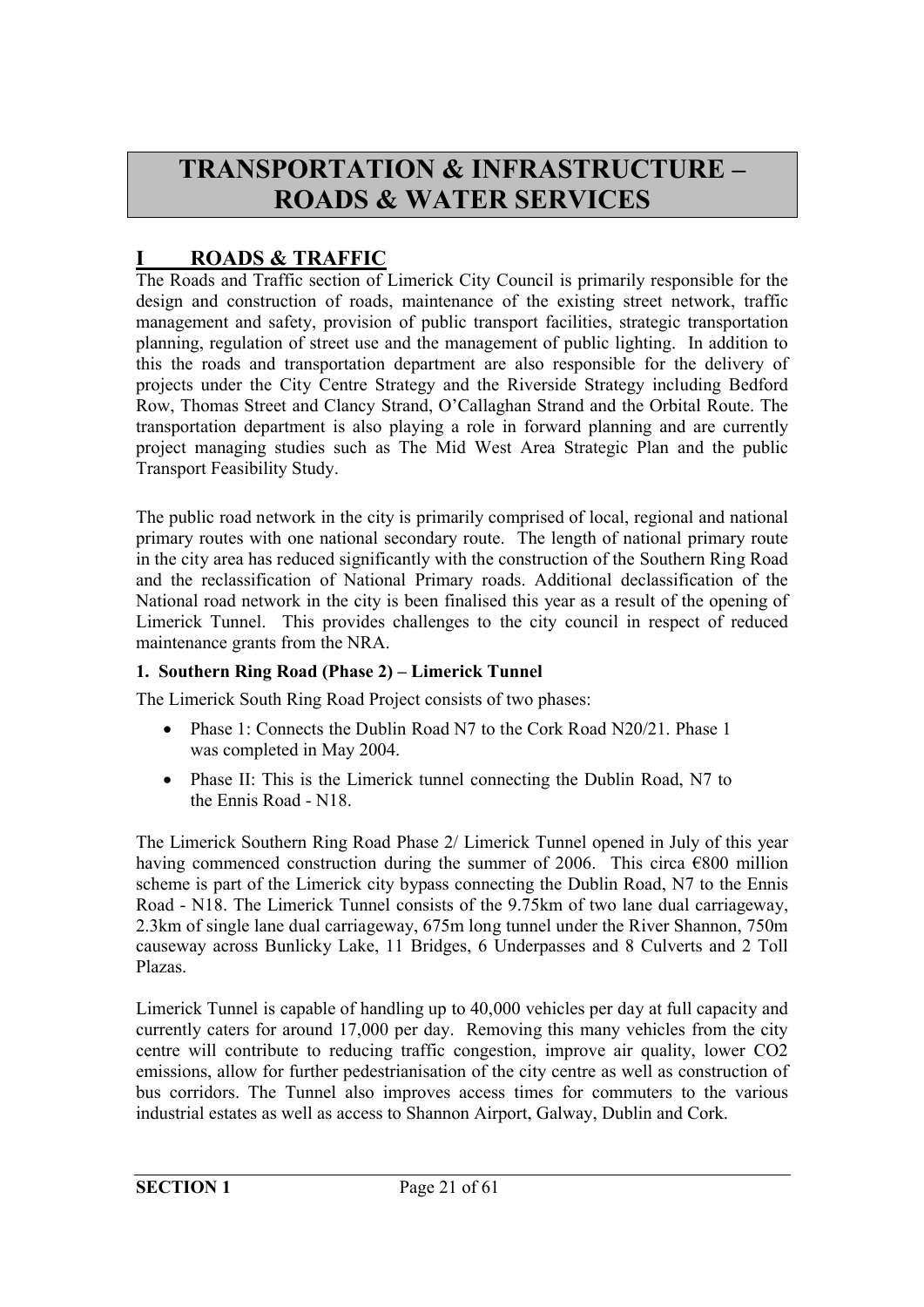The contracting consortium is Direct Route and they have won a 35-year concession from the NRA to build, maintain and operate this road. The Tunnel part of the scheme is currently tolled.

#### **2. Coonagh to Knockalisheen Distributor Road**

Limerick City Council appointed Malone O'Regan McGillicuddy Consultant Engineers for the design of the Coonagh to Knockalisheen Distributor Road which includes a link road to Moyross. This road will open up the north side of the city, is a vital component for the regeneration of Moyross, and may form part of an overall Northern Distributor Road of Limerick City. Progress on the scheme has been good during 2010 with the constraints study, route selection process and site surveys now complete. The EIS for the scheme was submitted to An Bord Plenala in September this year and a decision is due in March 2011. Limerick City Council is proposing the construction of a dual-carriageway to high quality urban standards with at-grade junctions. The scheme will involve the construction of two new rail bridges and the upgrading of Knockalisheen road back into Watchhouse Cross. This scheme, subject to funding and approval by the Department of Transport and a favourable outcome from the EIS process should be fully designed and tendered by the end of 2011 with construction starting in 2012. The estimated cost of this scheme including land Acquisition is circa  $\epsilon$ 40 million.

#### **3. Road Maintenance**

In 2010 Limerick City Council carried out in excess of 100,000m² road surface overlay and strengthening works at various locations throughout the city including major resurfacing works at;

| 1. Greenfields Road                                                   | 2. Clonmacken Road        | 3. Coonagh Roads |  |
|-----------------------------------------------------------------------|---------------------------|------------------|--|
| 4. Laurel Hill Avenue                                                 | 5. Quinn Street           | 6. Gerard Street |  |
| 7. Barrington Street                                                  | 8. Inagh Drive            | 9. Sheelin Road  |  |
| 10. Stenson Park- Sexton St, North to No 10 and Glenview Gds to No 27 |                           |                  |  |
| 11. Elm Drive                                                         | 12. Cherry Avenue         |                  |  |
| 13. Roseville Gardens                                                 | 14. Park Gardens Corbally |                  |  |

| 15. Moyross Road | 16. Hartigans Hill | 17. Rhebouge Road |
|------------------|--------------------|-------------------|

A number of schemes listed for completion in 2010 will have to be delayed until 2011 as a result of the Contractor who won the tender for the works going into liquidation in late 2010 before completing all the works.

In addition to the above almost 15,000m² footpaths were reconstructed throughout the city. The ongoing programme of road and footpath restoration will be continued in 2011. Again priority will be given to the reduction and minimisation of risk with specific road works to be carried out in a number of areas in accordance with the funding that is expected to be allocated to Limerick City Council by the NRA and the Department of Transport in 2011. It is worth noting that Road Maintenance grants provided by the NRA and the DoT were reduced in 2010 resulting in less road pavement renewals been carried out. These grants are not expected to be increased during 2011 and are most likely to be further reduced.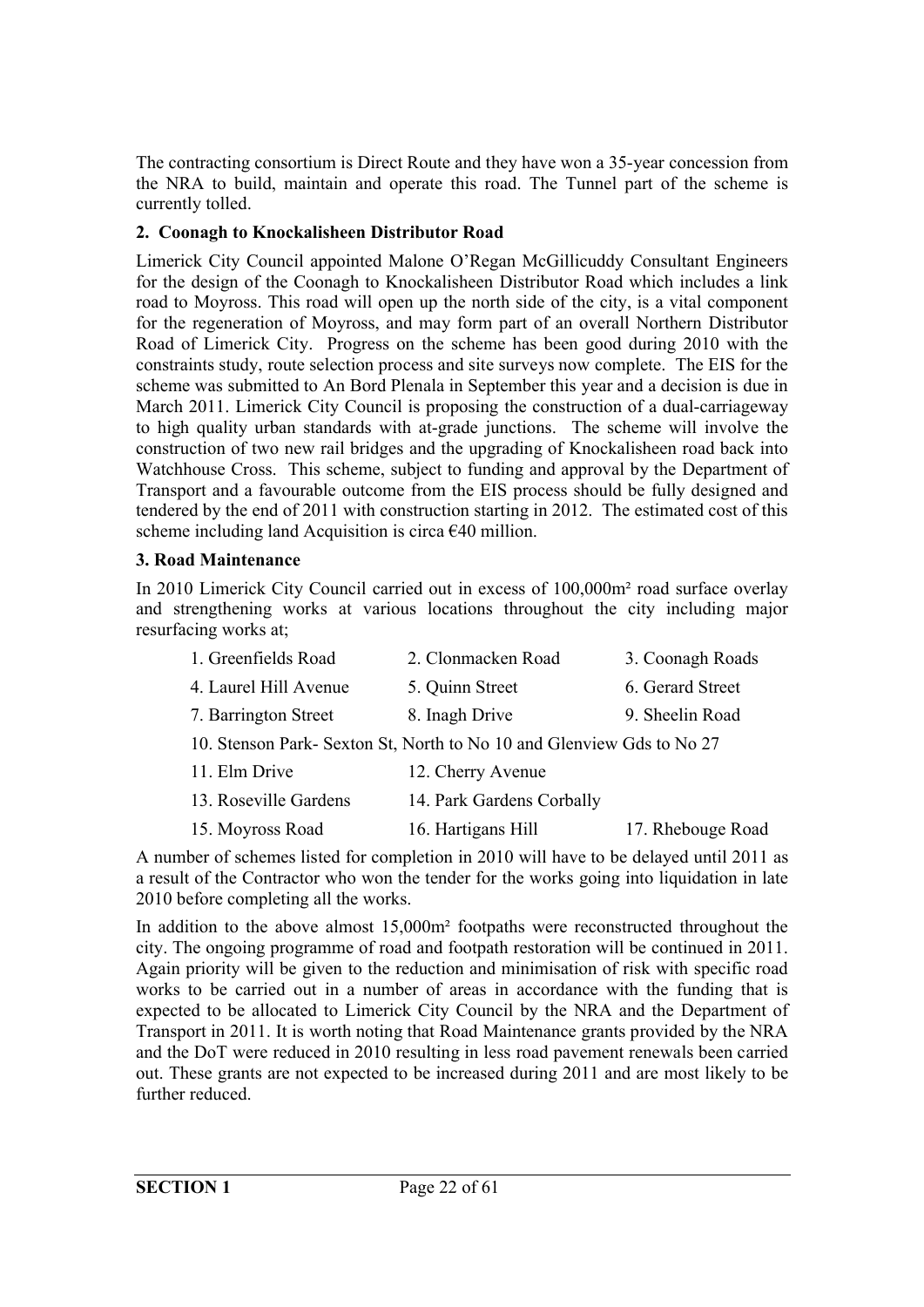As a result of the very cold spell over Christmas 2009 and into January 2010 the road network suffered significant deterioration manifesting in a large amount of potholes which required significant investment in repairs.

A roads programme will be brought before the Council in early 2011 in line with available funding. This program will take into consideration all requests for road improvements received from members during 2010.

#### **4. City Centre Remodelling Project**

The regeneration of the City Centre area to create a high quality public realm is a priority for the Transport and Infrastructure department. In this respect several projects are currently being progressed and these include:

#### **(a) Limerick City Centre Orbital Route**

Arup Consulting Engineers working with the Roads Engineering staff of Limerick City Council have developed plans for an Inner Orbital Route in Limerick City that will facilitate the introduction of substantial remodelling and pedestrian priority works on O'Connell Street thus creating a high quality pedestrianised public space in Limerick City centre. This Inner Orbital Route will facilitate the extensive re-modelling of all the streetscape of O'Connell Street and William Street providing wider modern footpaths and new street furniture.

A significant milestone on this scheme was reached during 2009 when contracts commenced for the reconstruction of Sexton Street and the construction of a new Link Road at Cathedral Place and this scheme was completed in early 2010. These junctions form Junctions 8 and 9 of the new orbital route

A contract commenced in September 2010 to upgrade Clare Street between Abbey Bridge and Lelia Street and to install controlled Junctions as designed as part of the Orbital Route. The Lelia Street Junction is designated as junction 1 on the Orbital route.

Extensive consultation has been carried out with all stakeholders over the past number of years, to create plans that best reflect the type of city centre the citizens of Limerick city will desire in the future.

#### **(b) William Street/Sarsfield Street Remodelling**

A contract for the complete remodelling of William Street was awarded to McGinty & O'Shea Contractors and work commenced in August 2010. Phase 1 which included the complete remodelling of Sarsfield Street and upper William Street has been substantially completed during 2010 and the remodelling of William Street will be completed during 2011.

#### **5. Public Transport**

Limerick city centre like other cities suffers from traffic congestion at peak times as a result of our over dependence on car based transport. Several initiatives at reducing our level of dependency on cars are currently been promoted including the improvement of Public Transport Facilities and the provision of Bus Lanes. These initiatives will help reduce bus journey times and result in an increase in the frequency of service thus offering choice and a better service to people choosing to use public transport and encourage a modal shift to public transport thus reducing congestion in our city centre.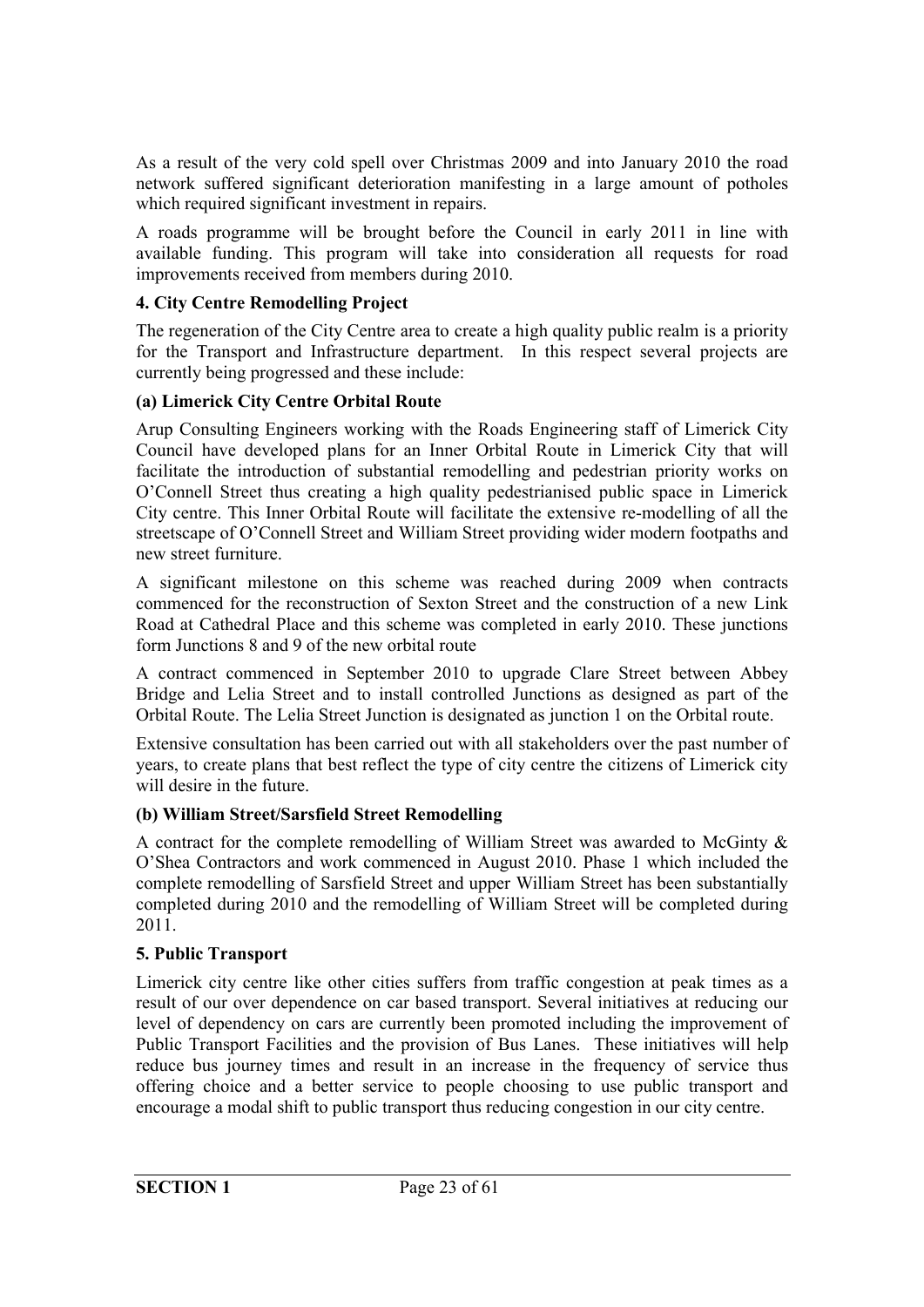#### **Mulgrave Street**

The construction of a green route between The Pike and Cathedral place along Mulgrave Street was completed in spring 2010. Mulgrave Street has benefited from improved footpaths, public lighting, surfacing and pedestrian crossings as part of the scheme.

#### **Condell Road**

Construction work was completed on the extension of the Green Route and Cycle Paths on the Condell Road out to Clonmacken Roundabout. This route has enhanced access to the city for buses coming from Shannon and Galway. This route will also provide access to the city from a further Northside Park & Ride facility. An extensive footpath has been provided as part of this scheme along the entire length of the road as has improved controlled pedestrians crossings to improve pedestrian and road safety.

#### **Childers Road**

Limerick City Council is currently working on designs for the widening of Childers Road between the Parkway Roundabout and Carew Park Link Road to accommodate bus lanes and improved capacity junctions. It is envisaged that an EIS for this scheme will be completed in early 2011.

#### **Southern Green Route – Ballinacurra Road**

A scheme for the provision of an inbound Bus Lane on Ballinacurra Road was designed and tendered in 2010.

#### **Public Transport Feasibility Study**

Limerick City Council is required by the department of transport to carry out a public transport feasibility study to look at the infrastructural requirements of the city for the next twenty years. This study is examining the feasibility of providing Light rail service; bus Rapid Transit systems, High quality Bus Corridors and Park and Ride facilities for Limerick Commuters. This study should be completed by April 2010.

#### **Walking & Cycling Strategy**

Limerick City Council with assistance from the Smarter Travel unit in the department is currently preparing a walking and cycling strategy for Limerick City and its Environs. The aim of this ambitious strategy is to create plans for an extensive network of high quality safe routes that can be used by people for commuting and leisure trips on foot and by bicycle. Part of the strategy will also look at ways of promoting cycling and walking as alternatives to the car. This strategy is aimed at reducing traffic congestion and promoting healthier lifestyles.

#### **Smarter Travel**

To support the Governments' Sustainable National Travel Policy, Smarter Travel (www.smartertravel.ie), a national competition was established to deliver outstanding examples of sustainable travel in urban areas. This competition was aimed at supporting a comprehensive demonstration of how sustainable transport principles can be successfully applied to an area, such that it can become an example of best practice in integrated and sustainable transport. This will involve developing soft and hard measures to promote the use of sustainable travel modes (walking, cycling and public transport) in an area while working closely with local businesses, educational facilities, communities, etc. Limerick City Council prepared an extensive submission and submitted this to the Department of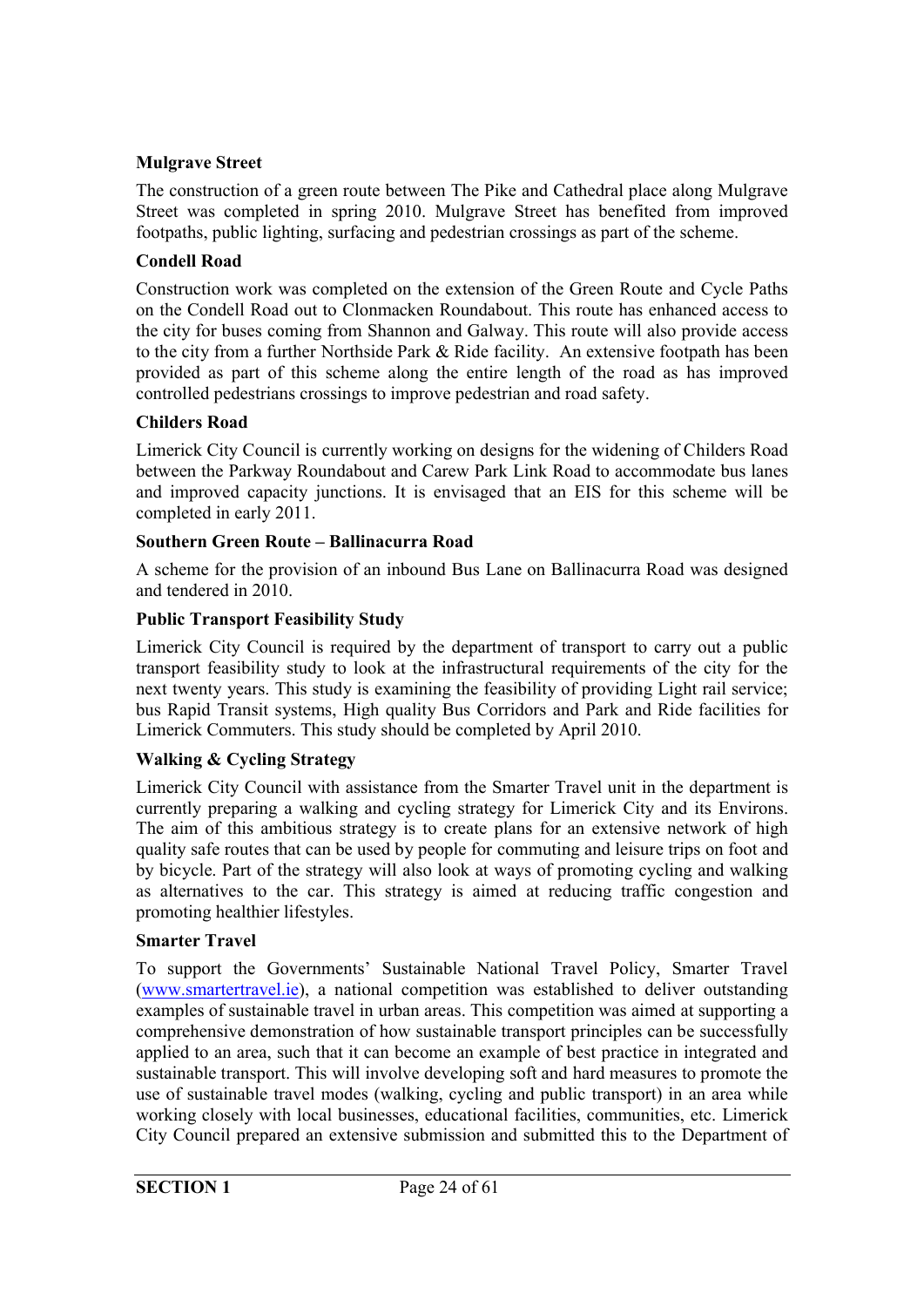Transport during 2010. We are still awaiting an announcement from the Minister of Transport on the result.

#### **6. Riverside Strategy**

The Riverside is one of the most important natural assets of Limerick City and this is recognisable by the substantial new development investment currently taking place along the riverside. To complement these initiatives by the private sector Limerick City Council has prepared a riverside strategy that aims to re-evaluate the potential of this important public area to create a high quality amenity area that compliments and reinforces the Riverside City image. In this respect several schemes are currently being advanced and these include.

#### **The Quays**

A scheme for the full upgrade of the riverside promenade between Shannon Bridge and Sarsfield Bridge along Bishop's Quay, Howley's Quay and Harvey's Quay was advanced during 2010. The proposals were submitted for funding and we are still awaiting a decision.

#### **7. Traffic Management**

Continuing investment in effective and efficient enforcement of all traffic and parking regulations is important to maintain the city as a vibrant retail, economic and social centre. Conscious of the ongoing requirement to reduce congestion and to promote business and commerce in the City Centre the following proposals were developed during 2009.

#### a) **Parking Control & Park Magic**

On street parking management in Limerick City is provided under the disc parking system. This system was first introduced in 1983 and has proved over the years to be an efficient, effective and acceptable control method to provide shoppers and visitors to the city with, suitable and reasonably priced on street parking facilities.

In 2006 Limerick City Council commenced a programme of providing 'added value to the disc parking customer. The objective is to make payment of disc parking fees and the use of the disc parking system more convenient. Following an open tender process 'Park Magic' were contracted for a period of 3 years to provide disc parking customers with a convenient choice of payment methods that include payment by credit card, mobile phone, fixed line phone and internet. The Park Magic system permits Limerick City Council to improve management of the disc parking system, "reward" system users and to promote business and commercial activities in the city. A recent review of the contract indicated a very high compliance with contract requirements and large-scale acceptance by the public of the system. UTC System. This scheme has continued to operate successfully during 20010 and now accounts for over 25% of all paid parking transactions in the City.

In May 2010 a significant reduction was applied to the cost of parking in the city centre when the City Council changed all the one-hour parking zones in the city centre to twohour zones effectively reducing the cost of parking from  $\epsilon$ 2/hour to  $\epsilon$ 1/hour. At the same time Pay by Stay parking was introduced for customers using the pay by phone system where they could pay for a minimum of 30 minutes parking for 50 cents in the core city centre. Customers can now pay for the exact number of minutes they wish to park for using this system.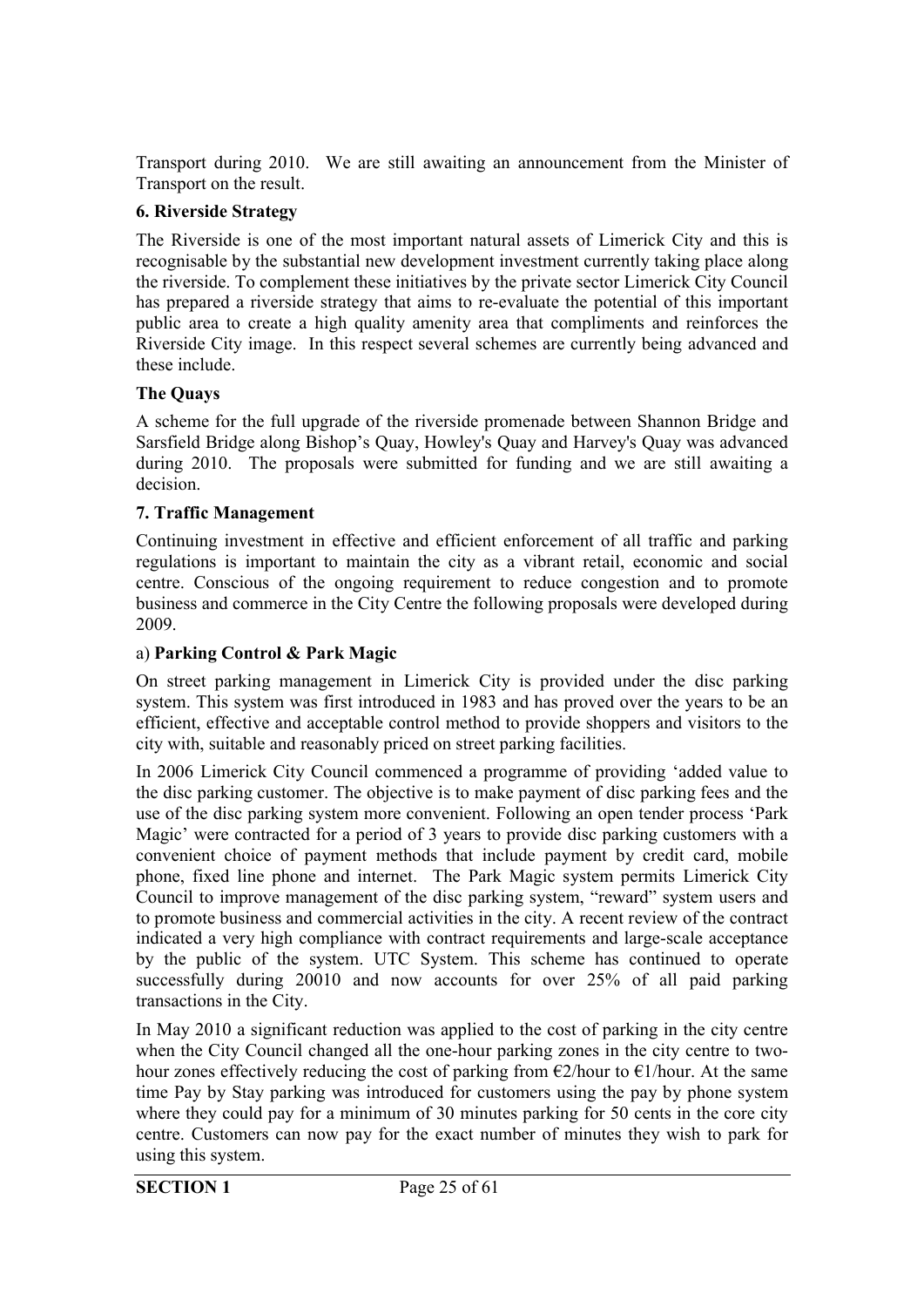#### **b) Limerick UTC**

The UTC System was further expanded during 2010 to improve safety and traffic flow for all modes of traffic in the city centre. As part of this expansion new junctions are been added to the system at;

- Lower Shelbourne Road/Condell Road Junction,
- Clare Street/Lelia Street & Clare Street Locke Quay Junctions
- Sexton Street North

These new junctions will significantly increase safety for vulnerable road users including pedestrians and cyclists and allow local communities fair, reasonable and safe access onto main routes from side roads offering all road users a quality and safe level of service.

#### **c) Road Safety**

The promotion of road safety awareness at every conceivable opportunity is a priority of the City Council Traffic Department. A major crash scene simulation was carried out this autumn in collaboration with the emergency services and Limerick County Council where secondary school students were able to observe the often terrible consequences of speeding and dangerous driving. The Life Saver Project was delivered at 4 City and 4 County sites during 2010 in cooperation with our road safety colleagues in The County Council and An Garda Siochana. This road safety awareness policy will be continued and expanded, using modern technology, in the coming year. In accordance with the need to consistently review the operation of all services, the School Warden Programme as presently delivered will be examined in detail in the coming year with a view to delivering enhanced value for money across this service. In 2011 we intend to expand our collaboration on road safety educational and awareness programmes with Limerick County Council.

Advisory Speed Monitors have been introduced at a number of key sites at Condell Road and Black Boy Road which will contribute to road safety.

#### **d) Anti-Skid Surfacing**

Anti-skid surfacing was installed on the approaches to a number of key junctions in the City during 2010. This surfacing should help to reduce the impact of rear end collisions and pedestrian accidents and the program will be continued during 2011.

#### **8. Traffic Calming**

In respect of engineering measures to provide and enhance road safety, the City Council is committed to an extensive roll out of traffic calming measures and traffic management initiatives at locations, which warrant appropriate works. The City Council will continue to collaborate and work in tandem with the Garda Siochana, the traffic authority, in the installation of the new speed detection camera installations within the city, which commence November 2010. The City Council spent in excess of  $E120,000$  on traffic calming measures in the three electoral Wards during 2010 in agreement with the Councillors. In 2011 we are proposing to continue the budget for member's discretionary traffic calming measures in each ward area to reflect the requirement for traffic calming measures in our housing estates.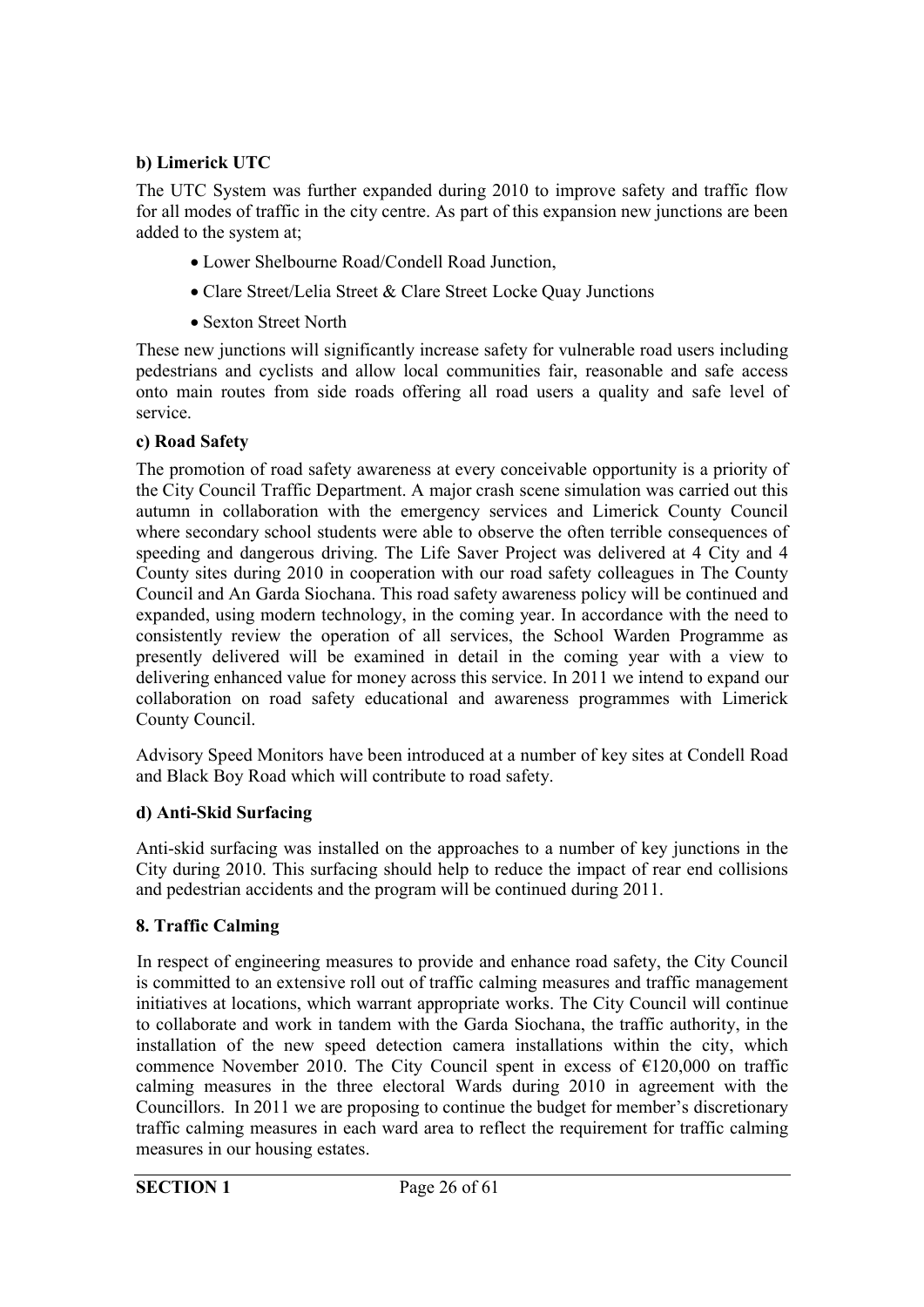#### **9. Taking in Charge**

The following estates have been taken in charge during 2010

**Springfield** , is a residential estate of 23 no. properties, comprising of semi-detached and Terraced Houses. The estate is serviced via a single road through the commercial development of Springfield, Old Singland Road, Limerick.

**Stenson Park** is a residential estate of 60 no. properties, comprising of terraced and semi-detached Houses with ancillary car parking. The estate is serviced by a road accessing the Public road via. *High Road, Thomondgate, R508*

**Farran Villas** is a residential Estate of 10 no. properties, comprising of terraced and semi-detached Houses with ancillary car parking. The estate is serviced by a road accessing the Public road via. *High Road, Thomondgate, R508*

**Stenson Close** is a residential Estate of 8 no. properties, comprising of terraced and semidetached Houses with ancillary car parking. The estate is serviced by a road accessing the Public road via. *High Road, Thomondgate, R50*

**Churchfield Estate**, St. Patrick's Road, Limerick – Roads Description.

Churchfield Estate is a residential estate of 37 no. properties, comprising of semidetached Houses and ancillary car parking. The estate is serviced by a single road. Access to the estate is from the Public Road no. 206A -*St. Patrick's Road*

The following estates have been significantly advanced for Taking in Charge and are likely to be brought before Council early in 2011

- **Meadow Lands Close** off Old Cork Road, Limerick.
- **Butterfield Close** off Old Cork Road Limerick
- **Castlewell Estate** off Courtbrack Terrace
- **Shannonvale** off Old Cratloe Road
- **Meadow Springs** Estate off Ennis Rd
- **Aspen Gardens** of St Patricks Road
- **The Hermitage** off Mill Road Corbally

Discussions have commenced with the developers of the following estates

- **Spring Grove,** off Mill Rd Corbally
- **Meadowbrook** off Mill Road Corbally
- **Silverbrook** off mill Rd Corbally
- **Log na gCapall** off South Circular Road

#### **10 Mid-West Area Strategic Plan (MWASP)**

Limerick City Council acting as lead authority on behalf of the four Mid-West Local Authorities continued work on The Mid-West Area Strategic Plan during 2010 and now have this advanced to first draft stage. The need for the Mid-West Area Strategic Plan is to:

 Strengthen and enhance the functionality of the Limerick / Shannon Gateway and Ennis Hub, as identified in the National Spatial Strategy 2002 - 2020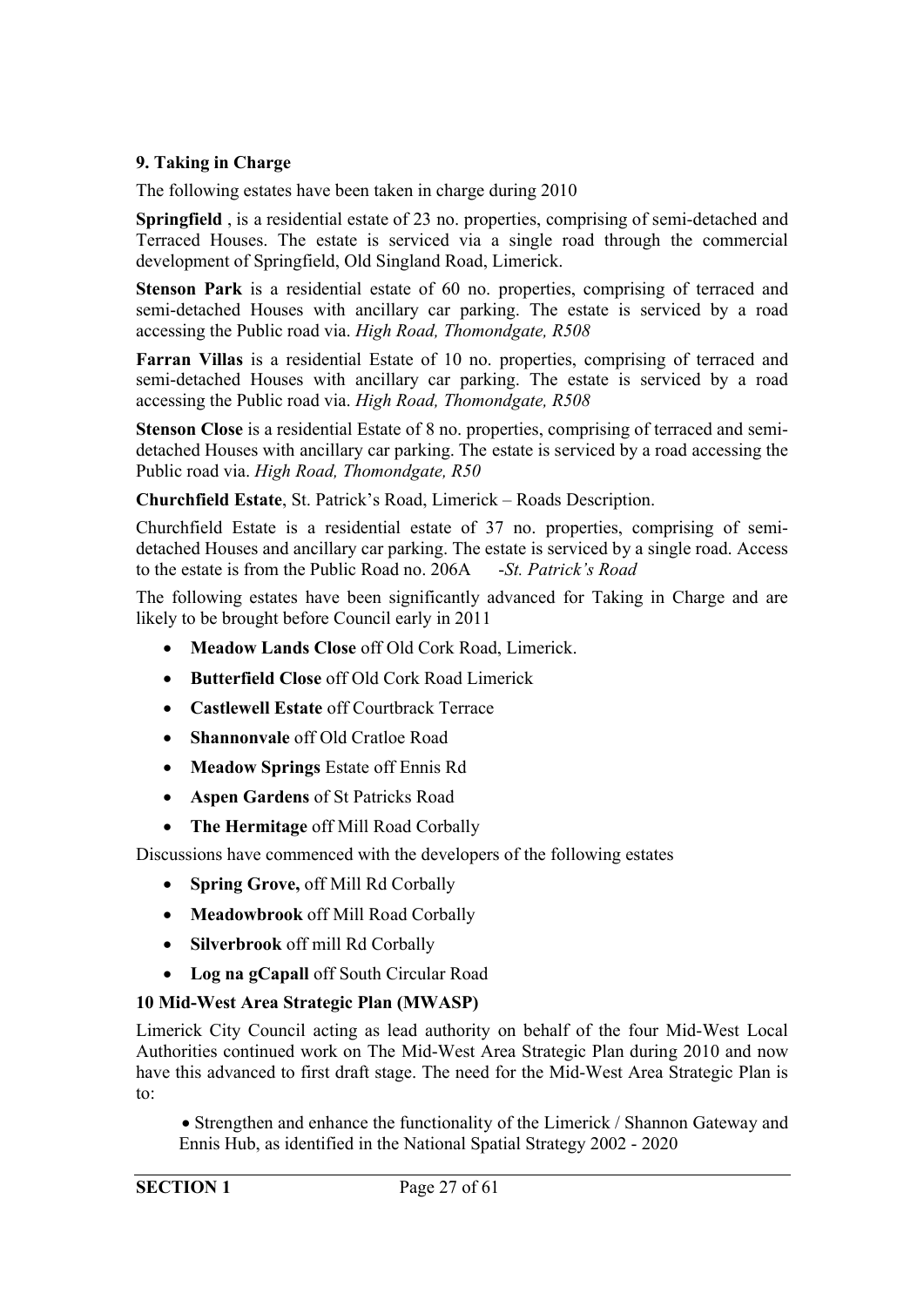Provide guidelines for the promotion of sustainable development in existing urban centres and rural areas within the region

• Identify the regions strategic requirements for the next 20 years

 Inform authorities of future social, physical, educational, economic infrastructural spending programmes as well as upcoming local authority development plans

 Inform future National Development Plan (NDP) reviews and the future Regional Planning Guidelines (RPG) and National Spatial Strategy (NSS) reviews.

• Aid in identifying and securing National Government funding

The output of the Strategy is not intended to be an 'end-state', but rather the first substantial step in a rolling strategy that shall help shape the future of the Mid-West Region. It is currently expected that the study will be completed around April 2011.

#### **II WATER SERVICES**

The Water Services Department, incorporating both water and waste water continues to manage a significant capital and revenue programme ranging from the Limerick Main Drainage Civil Engineering Project and ongoing water conservation programme to the Design, Build and Operate contract for the improvement of the Clareville Water Treatment Plant. The efficient provision of water and wastewater services while ensuring a reduction in the amount of unaccounted for water in the city remains the priority within this department.

#### **Clareville Water Treatment Plant**

The Clareville Water Treatment Plant is now under the operations of a private contractor under a Design Build Operate type contract. The commencement date for this contract was April 2007 and this will see the operator in place until April 2027. An increase in capacity from 50MLD to 87MLD was made available in April 2010. The strategic development of this water production facility will lead to a doubling of the capacity of the plant in the longer term and safeguards the provision of potable water to the City and County for that period. This increased capacity is predominantly to meet the needs of Limerick County and will be recouped accordingly.

#### **Water Conservation / Water Distribution Network**

Limerick City Council is committed to the implementation of its five-year Water Services Strategy as approved by the Department of the Environment Heritage and Local Government. The strategy provides for the strategic provision, rehabilitation and maintenance of the water production, distribution and conservation systems within the city area. A proposal for restructuring the infrastructure in public open space to facilitate the elimination of common looped lead mains is with the DEHLG for their approval.

#### **Limerick City Trunk Mains**

The development of a new ring water main for the city to support present and future development is almost completed. New ring water mains have been laid along the course of the Southern Ring Road, the Monaleen Road and from Rosbrien to the Dock Road. The provision of a new water main from the Dock Road to Caherdavin including a river crossing will be completed in the coming year. Although scheduled to be completed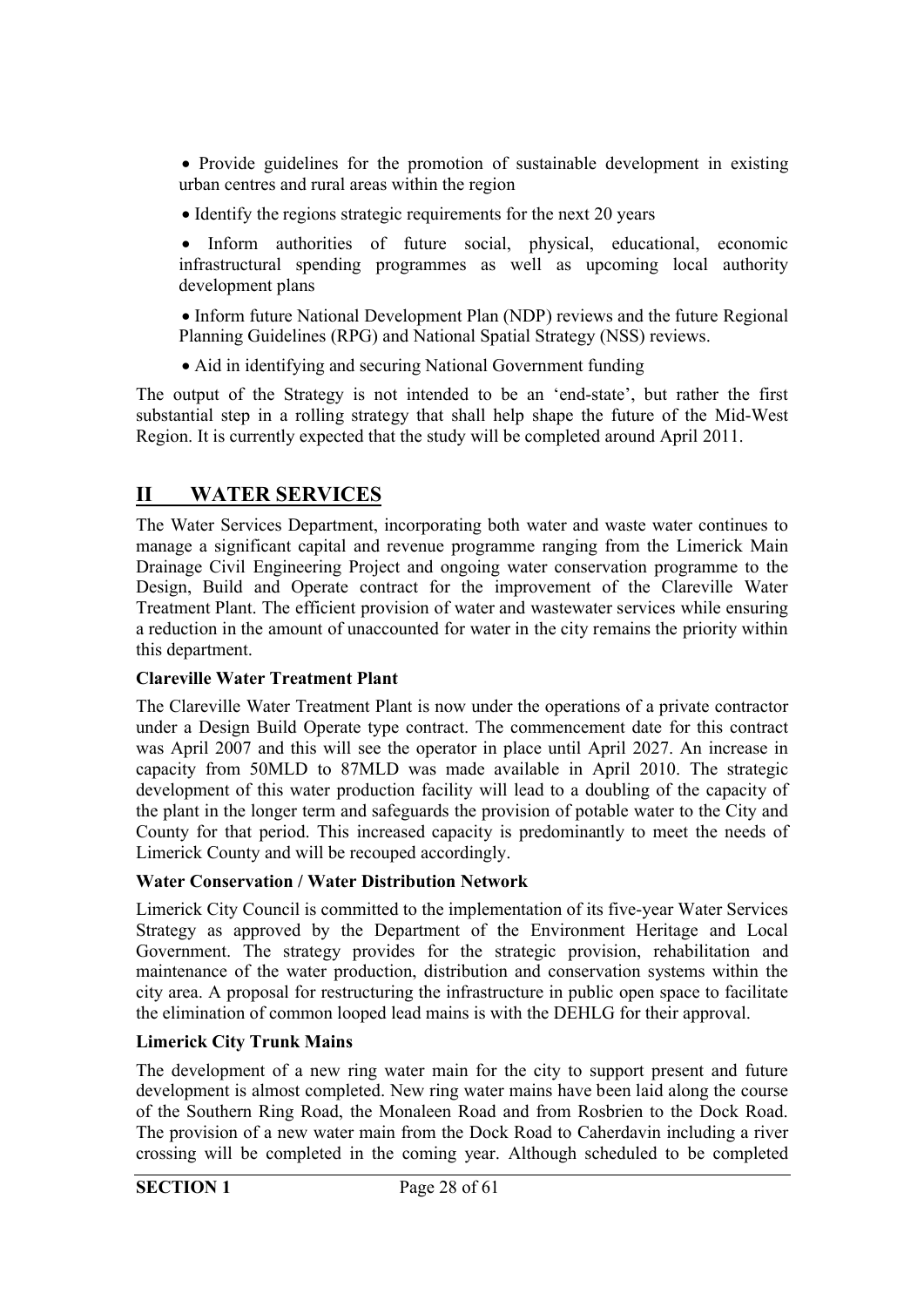2010, this work was not carried out, due to unavailable funding from the Department in 2010.

Over 800 metres of the existing Distribution Water Main were replaced during 2010. Additional valving works were carried out in the City to improve the water supply system and to minimise those areas affected during periods of works or shutdown.

The leakage detection programme in the city mains system continued during the past year with in excess of 500 leaks identified and repaired resulting in additional savings in the supply of water.

#### **Non Domestic Metering Project**

The non domestic metering Project is now complete and non domestic customers are now receiving bills for both water and waste water services based on metered volumes.

#### **Limerick Main Drainage**

This scheme, the largest civil engineering project ever undertaken in the city is now complete. The city now has a modern up to date fully integrated drainage system, which is already providing substantial benefits in the improved quality of the water in the river Shannon and provides adequate capacity for the development of the City and its environs for the foreseeable future.

The rehabilitation of city centre sewers to obtain the maximum benefit from the installation of the Main Drainage Scheme needs to be undertaken as a Phase 2 development of the Limerick Main Drainage Project. This Phase involves:-

- 1. Reduction of infiltration
- 2. Reduce and separate surface water
- 3. Extend the distribution system to cater for future development

A proposal to appoint consultants to advance Phase 2 has now been completed and is awaiting final approval of the Department of the Environment Heritage and Local Government.

Tenders have been received for a long term (20years) operate and maintain contract for the treatment works and a contractor was appointed in May 2010.

#### **Flood Alleviation**

The Water Services Department is currently operating a proactive gully cleaning programme whereby all gullies in the City will be cleaned at least once a year. Again the City Council performed admirably during the recent severe cold spell and only a small number of isolated properties were without water.

#### **Public Toilets**

There are two new state of the art wheelchair accessible public toilet facilities in Limerick City. The first facility is near the entrance to the People's Park. The second facility has recently been installed on Lower Bedford Row to replace the older model that had been in service for sixteen years.

A third facility is available at Arthur Quays Shopping centre. Limerick City Council provides for the cost of maintenance and upkeep from within our own resources.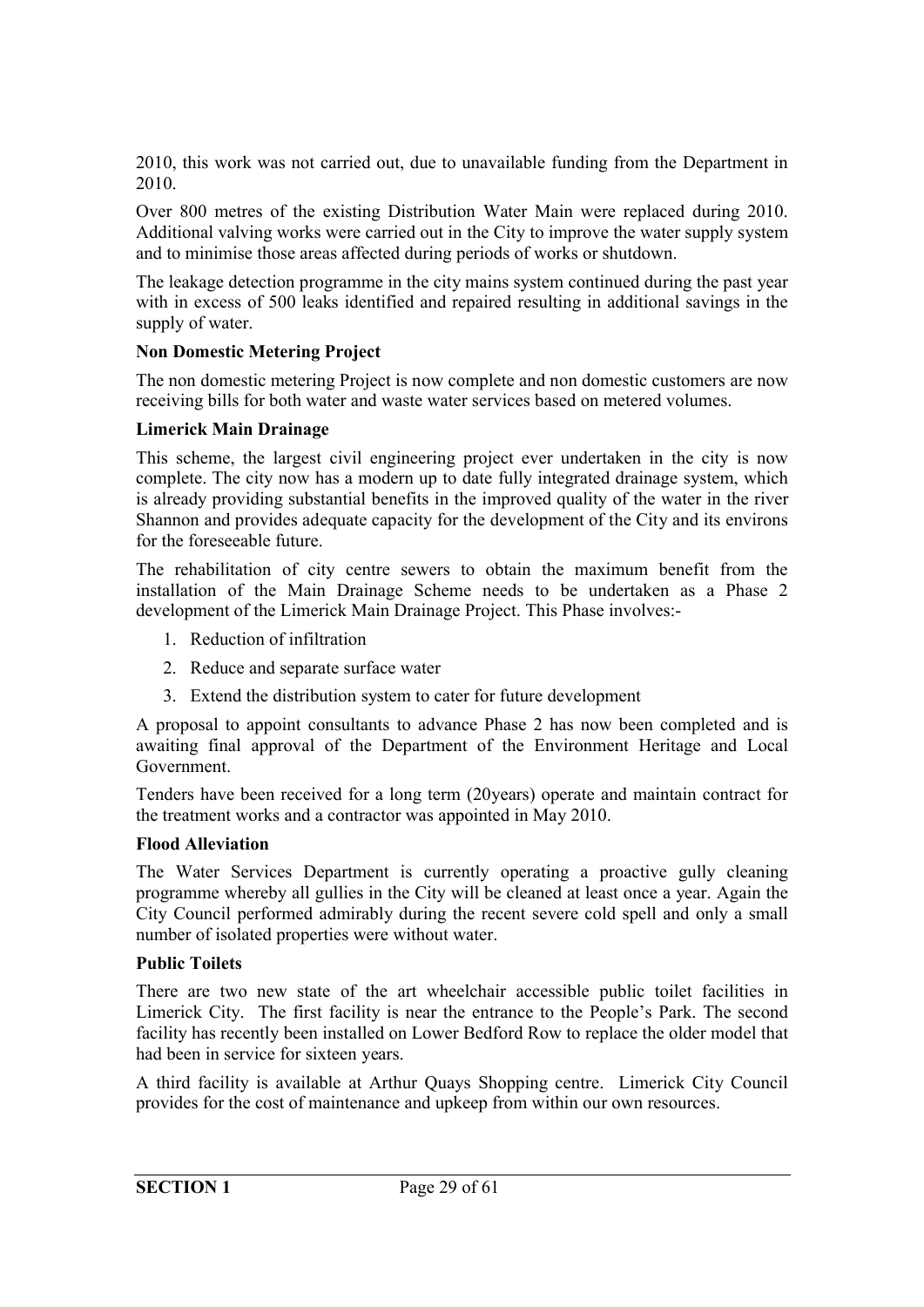## **PLANNING & ECONOMIC DEVELOPMENT**

#### **Planning Related Policy**

#### **Limerick City Development Plan 2010-2016**

The Planning and Economic Development Department of Limerick City Council formally commenced the review of the City Development Plan 2004-2010 in December 2008

- The initial stage of consultation took place up from  $20<sup>th</sup>$  January to Monday  $16<sup>th</sup>$ February 2009. Approximately 200 people attended 13 meetings which were held throughout the City, a total of 88 submissions or observations were received from a broad range of individuals, voluntary groups, property owners, interested groups and state agencies.
- The draft City Development Plan was published in December 2009.
- A further period of consultation took place in February 2010, 6 public meetings were held and 104 submissions were received.
- The Members of Limerick City Council by resolution resolved to amend the draft Development Plan on the  $29<sup>th</sup>$  June 2010. The draft Development Plan was put back out to public consultation from  $19^{th}$  July 2010 to  $27^{th}$  August, a further 30 submissions were received.
- The Development Plan 2010-2016 was adopted on the  $25<sup>th</sup>$  November 2010. The Plan sets out an overall strategy for the proper planning and sustainable development of the City for the six-year period 2010-2016.

#### **Regional Planning Guidelines**

The Mid West Regional Authority has undertaken a review of the existing regional planning guidelines that will provide a strategic basis for the development of the region till 2022. The guidelines will be incorporated in the City Development Plan 2010-2016.

#### **Mid West Area Strategic Plan (MWASP)**

MWASP is 20 year strategic plan for the mid west region being undertaken on behalf of the Mid West Regional Authority and the administrative areas of Limerick City Council, Limerick County Council and Clare County Council. It will provide the basis for infrastructural programme over the coming 20 years.

#### **Retail Strategy**

A review of the Mid-West Retail Strategy 2010-2016 was undertaken on behalf of the Mid West Regional Authority and the administrative areas of Limerick City Council, Limerick County Council and Clare County Council.

The review took place in the context of substantial retail development in the region over the last number of years and the decline of the city centre.

The strategy will provide guidance on the scope and the location of retail developments in the region. The strategy has been incorporated into the Regional Planning Guidelines and the City Development Plan 2010-2016.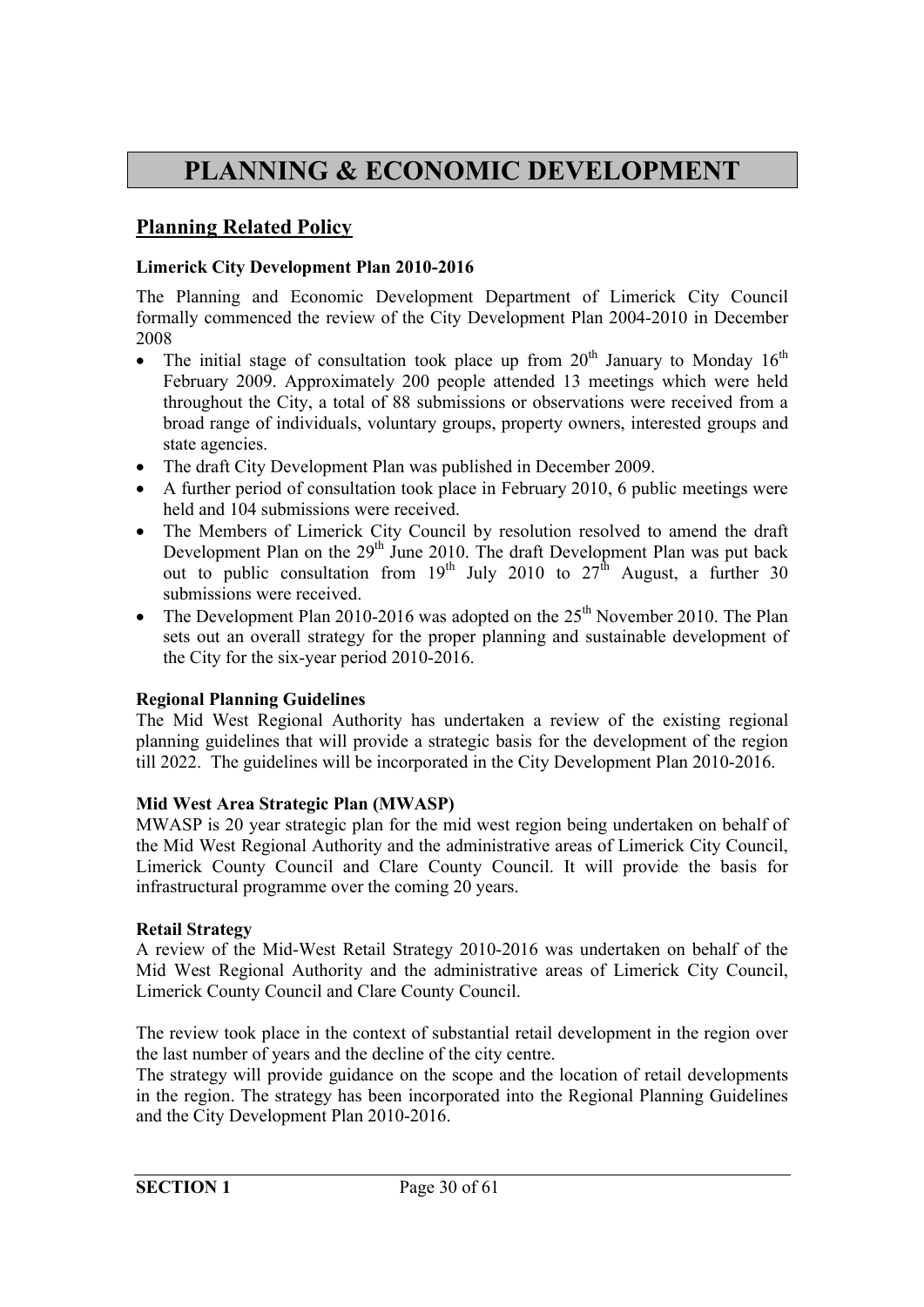#### **Housing Strategy**

A regional housing strategy has been prepared on behalf of the Mid West Regional Authority and the administrative areas of Limerick City Council, Limerick County Council and Clare County Council. The preparation of a housing strategy is a requirement of the Planning and Development Act 2000 as amended and is unique in that it is being prepared for the region as opposed to a single authority. The strategy will provide guidance on the scale of housing demand in the region and the anticipated levels of demand for social housing. The strategy will also provide guidance on how the demand for social housing should be allocated across the region.

#### **Regeneration**

The Regeneration Agency received the approval for the construction of a mixed residential scheme at Cliona Park Moyross in October 2010. It is anticipated that further development proposals will be presented in the course of 2011. In addition it is expected that implementation plans for the coming 5 years will be presented to the Council for approval for each of the areas.

#### **Planning Operations**

#### **Conservation of Protected Structures**

In April of 2007, Minister John Gormely wrote to Limerick City Council requesting that more than 700 buildings be added to the Record of Protected Structures following the completion of an inventory of architectural heritage in the City by the Minister's Department. From a preliminary analysis it would appear that some 300 are already on the RPS. The City Development Plan 2010-2016 have included 133 additions to the Record of Protected Structures.

In the course of 2010 the Planning Authority distributed  $641,000$  of conservation grants to owners of protected structures to carry out works.

#### **Planning Applications**

The Council will receive approximately 250 planning applications in 2010. Amongst the significant developments received during 2010 were:-

A five storey office and residential development in Broad Street.

The development of the northern elevation of the Parkway Shopping Centre to a private medical facility.

Provision 11 two storey 3-bedroom houses on the Ballysimon Road.

The development of a medical facility and pharmacy on the Island Road.

Work has progressed in 2010 on the implementation of a scanning system for planning files. The system has been set up and is now operational. This facilitates the viewing of current planning files on the City Council's website.

#### **Significant Development under construction**

The development of a new greyhound racing stadium on part of the former Limerick Racecourse lands at Greenpark was completed in 2010 and is opened to the public.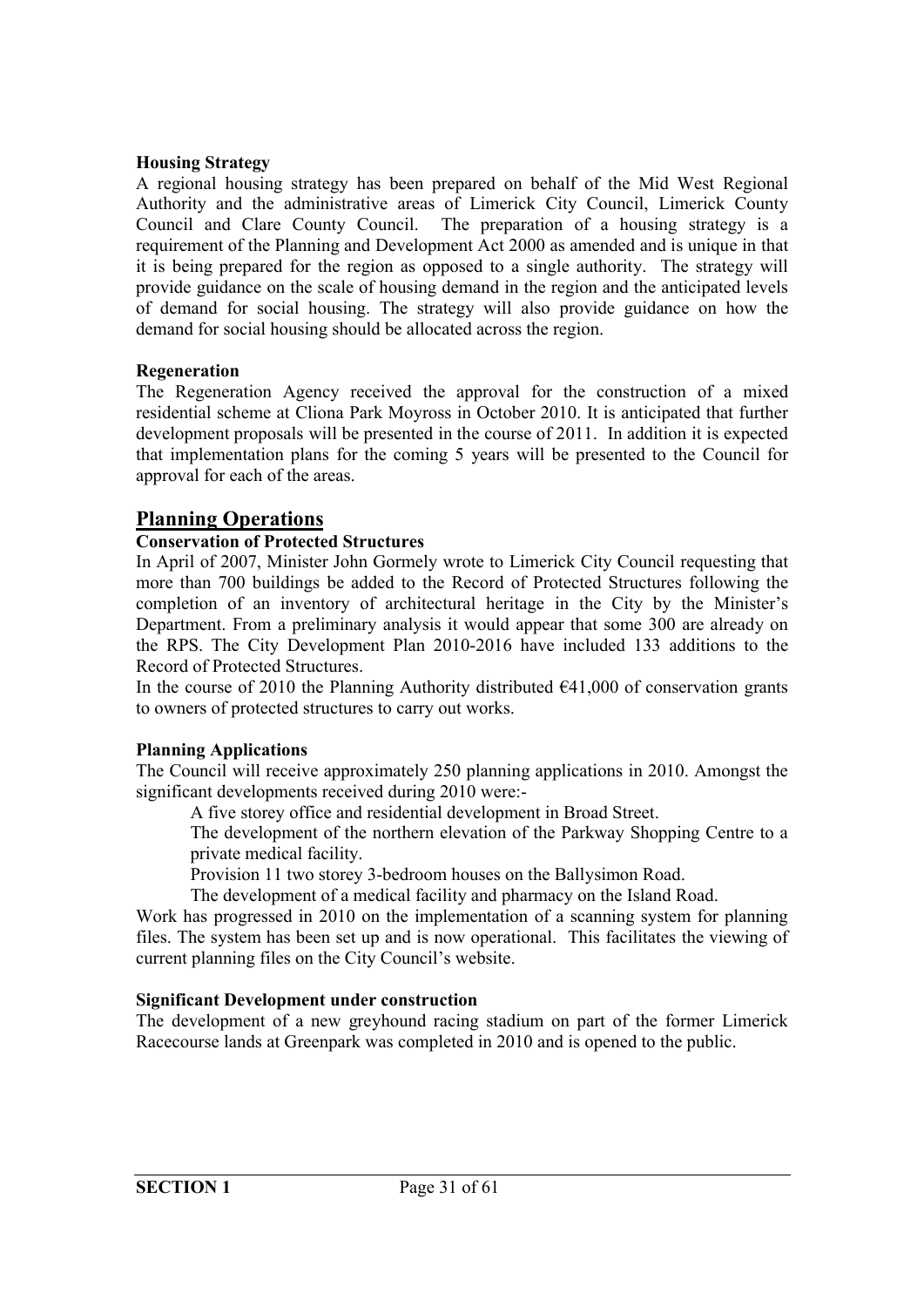#### **Enforcement of Planning**

The council received in excess of 150 complaints in respect of unauthorised development in the course of 2010. A number of these complaints have resulted in prosecution in the course of 2010.

#### **Casual Trading**

Limerick City Council is charged with the control of casual trading in the city. This is done by the enforcement of the casual trading by-laws. In the course of 2010 a fulltime dedicated markets inspector was appointed to ensure compliance with the existing bylaws. It is intended that the existing by-laws will be reviewed in 2011 with a view to extending the scope of casual trading within the city.

#### **Event Management**

In the course of 2010 Limerick City (Thomond Park) hosted two outdoor concerts which required the granting of an Event Management Licence under the Planning and Development Act 2000 as amended. These events make a substantial contribution to the local economy. It is anticipated that in the course of 2011 that a number of similar events will be held in the city and will require an event management licence.

#### **Economic Development (incorporating Property Management)**

#### **Limerick City Council (Coonagh to Knockalisheen Distributor Road) Compulsory Purchase Order 2010**

Limerick City Council commenced the process for the making of a compulsory purchase order in respect of the Coonagh to Knockalisheen Distributor Road. A notice for the making of the compulsory purchase order was published in late 2010 and has been submitted to An Bord Pleanala for confirmation. The compulsory purchase order provides for the compulsory acquisition of lands in the townlands of Caherdavin, Clondrinag, Clonconane, Ballygrennan, Ballynanty Nore, Monabraher, Killeely and Knock in Limerick City and Gortgarraun and Knockalisheen in County Clare.

As part of the compulsory purchase order process notices of the making of the compulsory purchase order were served on 92 landowners/reputed landowners and occupiers/reputed occupiers. The compulsory purchase order if confirmed provides for the compulsory acquisition of 114 separate map references/landholdings.

#### **Regeneration**

The Economic Development Department continues to work with the Regeneration Agencies in identifying suitable sites for redevelopment. Significant progress has been made in identifying sites for redevelopment in the Nicholas Street/Athlunkard Street areas.

#### **National Spatial Strategy Gateways & Hubs European Regional Development Fund (ERDF) Grant Scheme**

As part of the National Spatial Strategy Gateways & Hubs European Regional Development Fund (ERDF) Grant Scheme Limerick City Council was successful in securing funding of €3m for public realm works and other associated works at Sarsfield Street, William Street and Upper William Street.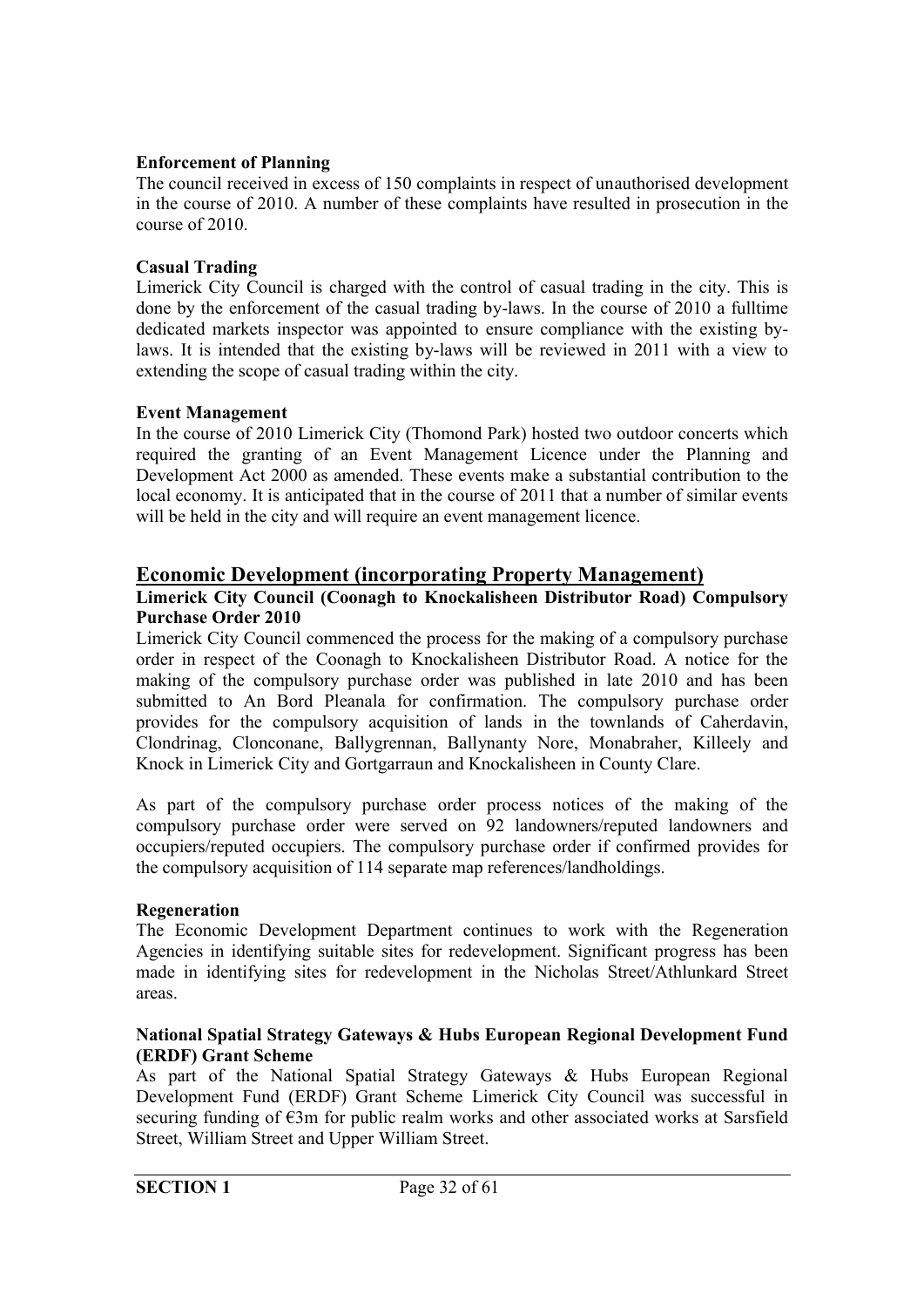The initial grant application was made for public realm works in Sarsfield Street, William Street and Upper William Street. It is anticipated that the cost of these public realm works will be significantly lower than originally anticipated given the current value for money that exists in the competitive tendering process for such works.

Having regard to the above a further supplementary application was made to the National Spatial Strategy Gateways & Hubs European Regional Development Fund (ERDF) Grant Scheme to extend the scope of the enhancement works to Limerick City Centre to include remodelling of John's Square, Limerick.

This grant scheme is co-financed by the European Regional Development Fund under the Southern & Eastern Regional Operational Programme 2007-13.

#### **City Centre Strategy**

Over the past 2 years a significant number of actions contained in the City Centre Strategy 2008 have either been advanced or completed. It is hoped to review the City Centre Strategy in the coming year having regard to the practicalities of advancing all identified strategic sites in the current economic climate.

#### **City Centre Strategy – Georgian Quarter**

Limerick City Council is continuing to advance plans for a pilot demonstration project for the Georgian area of Limerick. Two buildings have been identified in the Mallow Street area of Limerick City for the advancement of this pilot demonstration project.

#### **Parks Atlantic Project - Interreg IVB Territorial Atlantic Area Programme**

The Mid-West Regional Authority (MWRA) in conjunction with Limerick City Council made an application for E.U. funding in 2009 under the Interreg IVB Territorial Atlantic Area Programme. The application was based on developing Urban Parks in the Atlantic Area of Europe. We were advised by the MWRA in February 2010 that the Park Atlantic project application was successful. The main objective of this transnational cooperation project is to capitalize on the value of urban and suburban parks and enhance their Atlantic contribution to sustainable urban development. As part of this project it is intended to undertake a study of a total of 5 urban parks with a more detailed sociological study of 3 of these 5 parks. This sociological study will examine users of the park, reasons why people use the parks and possible improvements that could be made to the park.

#### **Marketing of Limerick City Centre**

A group comprising members from Limerick City Council, Shannon Development, Limerick Co-Ordination Office and Limerick Chamber have developed and rolled-out a marketing campaign for marketing Limerick City Centre in the Mid-West region during the Christmas period. This marketing campaign is focusing on key actions as follows:-

- o Focused marketing campaign for city centre for Christmas period promoting city businesses
- o Animation of streets with trees, carol singing and Christmas related entertainment activities
- o Provision of Santa experience in City Centre

Limerick City Council is the leading contributor in this Christmas Marketing Campaign.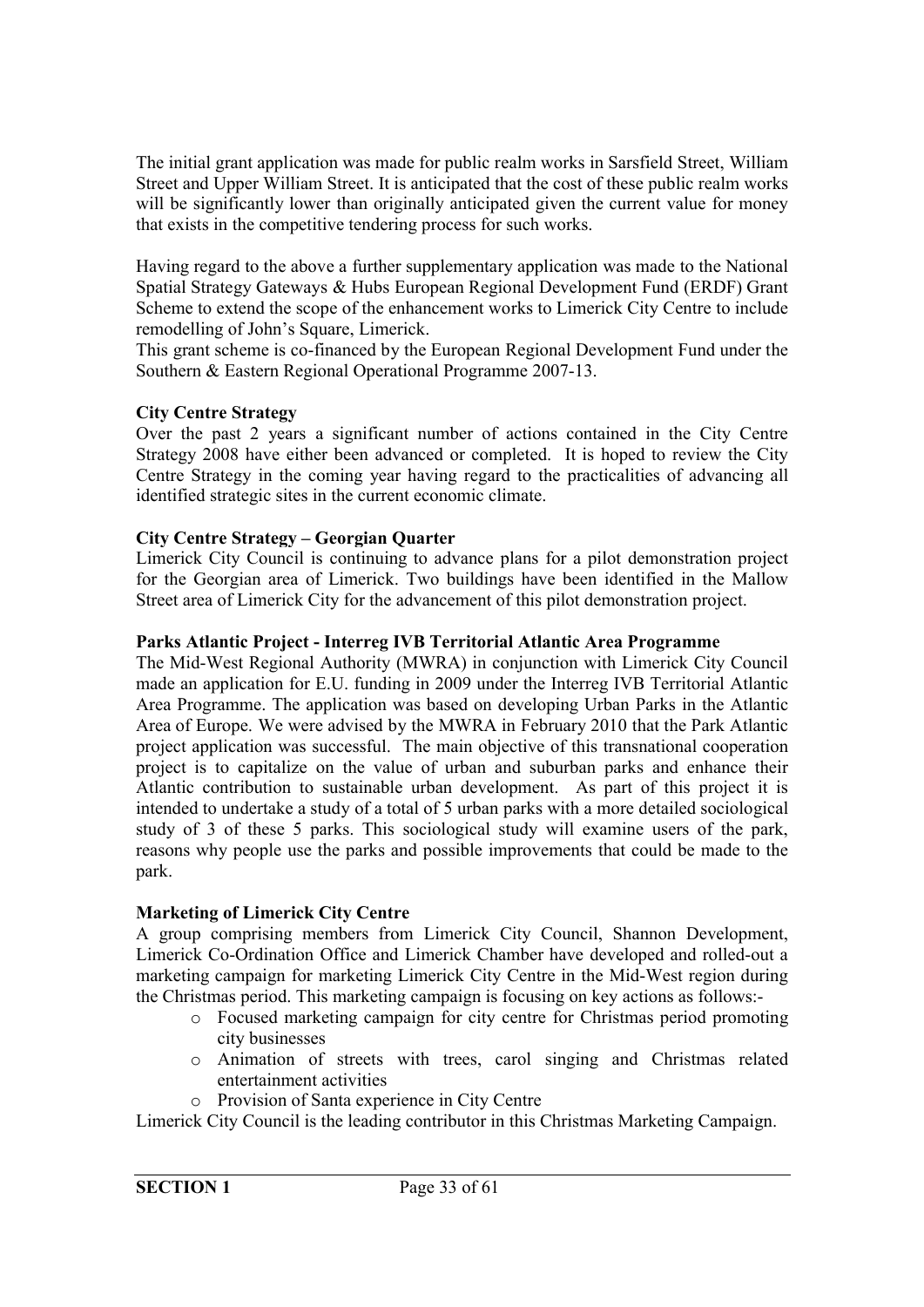#### **Creative Limerick**

Creative Limerick – Connect to the Grid has successfully continued to further occupy vacant retail units that are between lettings. A number of new landlords have offered their buildings for this initiative and it is anticipated that a further number of identified buildings will be included early in the New Year. The success of this initiative has largely been driven by the business community who have given buildings for free while they are between lettings and the creative graduates who have inspired us with their artistic work.

#### **Derelict Sites**

The current economic climate has seen an unprecedented rise in the number of complaints that are arising in this area. A total of 40 notices were served during 2010 and 10 sites were taken out of dereliction.

#### **Property Management**

The Property Management Unit of the Economic Development Department continued to advance a significant number of matters under this area of responsibility during 2010 including settlement of outstanding CPO compensation claims, land acquisitions/disposals, evaluation of strategic land holdings/opportunities, leases, licences, requests for wayleaves, putting in place legal documentation (Deed of Charge) for drawdown of Access II funding for artists apartment in John Square and the Art Gallery, land ownership queries, queries on rights of way, adverse possession issues, perfection of legal title on land, collection of rents owing, site inspections, maintenance of sites, Part V, trespass/squatters etc

## **ENVIRONMENTAL PROTECTION & EMERGENCY SERVICES**

During 2010, the Environment Department has continued to make every effort to maintain the physical environment of Limerick City and where possible to make improvements with the support of local communities and businesses. In doing so at operational level a street cleaning service on a 365 days per year basis is maintained while on this service, at a strategic level, a revised Litter Management Plan for the period 2010 to 2014 has been adopted.

At national and regional level Limerick City Councils Environment Department continues to deliver on the objectives of the Regional Waste Management Plan and on the provisions of the Waste Framework Directive.

#### **Bring Banks**

The number of bring banks for recycling in the city has been increased to 21 with new bring banks located at O' Callaghan's Strand and St Mary's Park. To increase service efficiency the maintenance and servicing of bring banks has been outsourced during 2010 with the resultant staffing rearrangements enhancing the city centre cleansing crews.

#### **Street Cleaning**

The number of street bins in the city has also increased with the total number of 196 street litter bins now in Limerick City. Also in order to augment this service the Council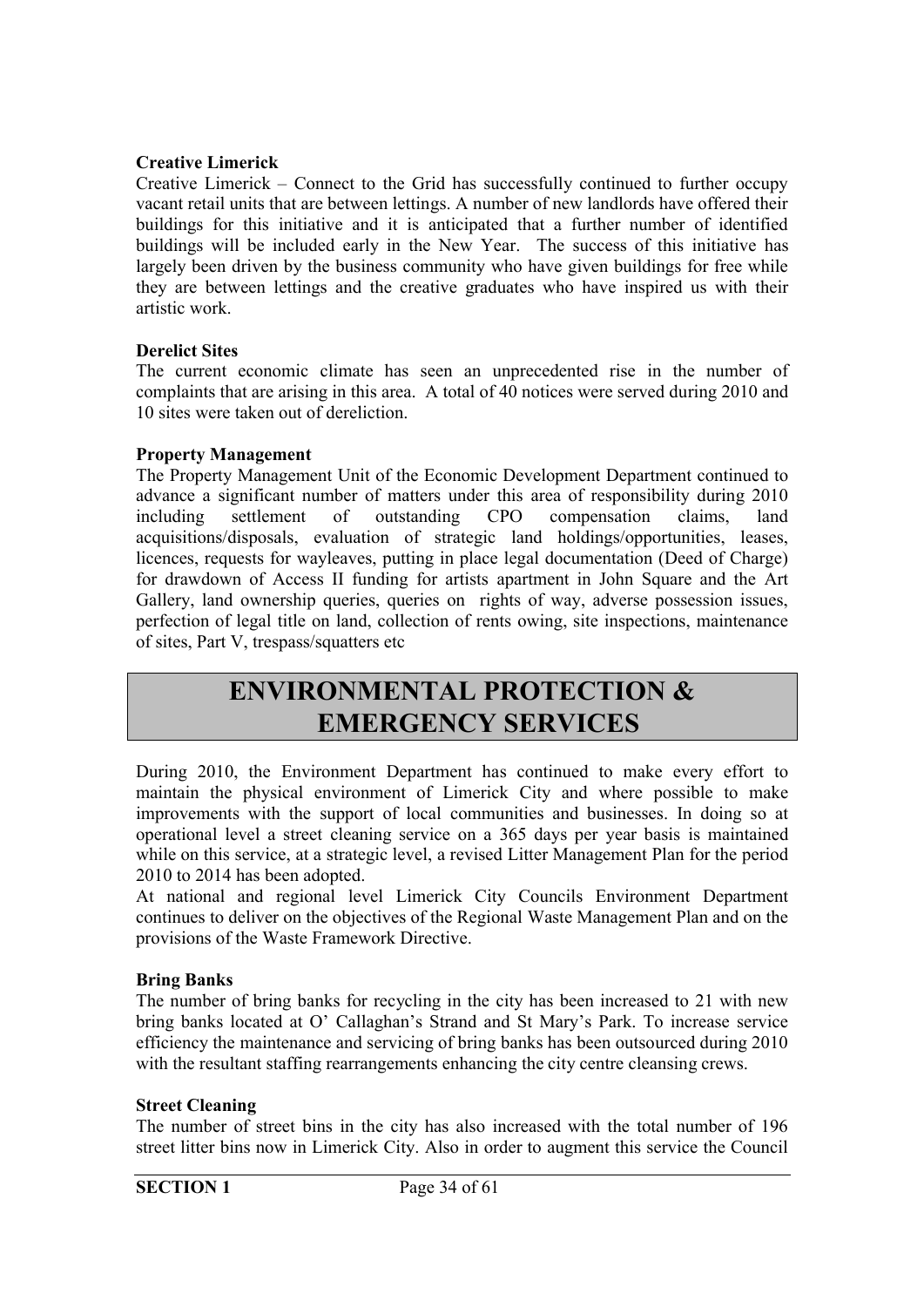procured 1 no litter bin servicing vehicle and 2 no mechanical mini sweepers. During the year the process of the introduction of GPS Tracking Mechanisms on all environment vehicles has commenced. The maintenance of environment and street cleaning vehicles has also been tendered for and outsourced during 2010 with resultant cost efficiencies. In conjunction with the Planning Department an evaluation of the waste management and street cleaning service in support of the weekly Milk Market also took place during 2010. As a result, a recycling depot specifically for Market Casual Traders has been established at Carr Street which operates on Saturday mornings in accordance with best practice in re-use and recycling with an increased focus also on the enforcement of the Litter Pollution Act. The outcome of this process has resulted in an 80% reduction in illegal dumping in the vicinity of the Milk Market.

#### **Longpavement Remediation Project**

The remediation of Longpavement Landfill site will conclude in December of this year. This project has cost  $\epsilon$ 5.98m. Final landscaping on the site is currently in progress. The site will continued to be monitored in the coming months with gas and leachate levels being evaluated by mechanical and electrical equipment on site.

#### **Baggott Estate**

Phase one of the Baggott Estate improvement scheme commenced in June 2010. Limerick City Council in conjunction with the Office of Public Works and the National Parks and Wildlife Service has redeveloped approximately 20 acres of wetlands in the Baggott Estate area. The Environment Department in conjunction with property management has committed to develop improvements to the Baggott Estate during 2011 to the value of  $\epsilon$ 200,000. This work will entail development of recreational walkways, improved access points and installation of CCTV and ecological signage. The project to date has involved close liaison with local community groups and local councillors through the formulation of a discussion document. It is anticipated that proposals will advance through Part 8 of the 2001 Planning and Development Regulations early in 2011*.*

#### **City Hall Waste Management System**

Limerick City Council has developed and implemented a revised waste management system in City Hall. The revised system implemented in conjunction with Corporate Services recognised best practice in waste reduction, re-use and recycling and includes an organic waste bin having regard to the provisions of the Food Waste regulations 2010. The system was tendered for in June and the successful applicant was Clean Ireland Recycling who now operates the process.

#### **Regional Waste Management Plan**

Limerick City Council continues to support the Regional Waste Management Office for the region as it co-ordinates the Regional Waste Management Plan 2006-2011. The Council contributes financially to the cost of implementing this plan and participates fully on all technical operational and policy fora. The Regional Office in conjunction with Limerick City Council's Environment Department delivered numerous initiatives in Limerick City during the year including a seminar on the 2010 Food Waste Regulations, Thomond Park Waste Monitoring Initiative, European Recycling Week and Waste Electrical and Electronic Equipment initiatives.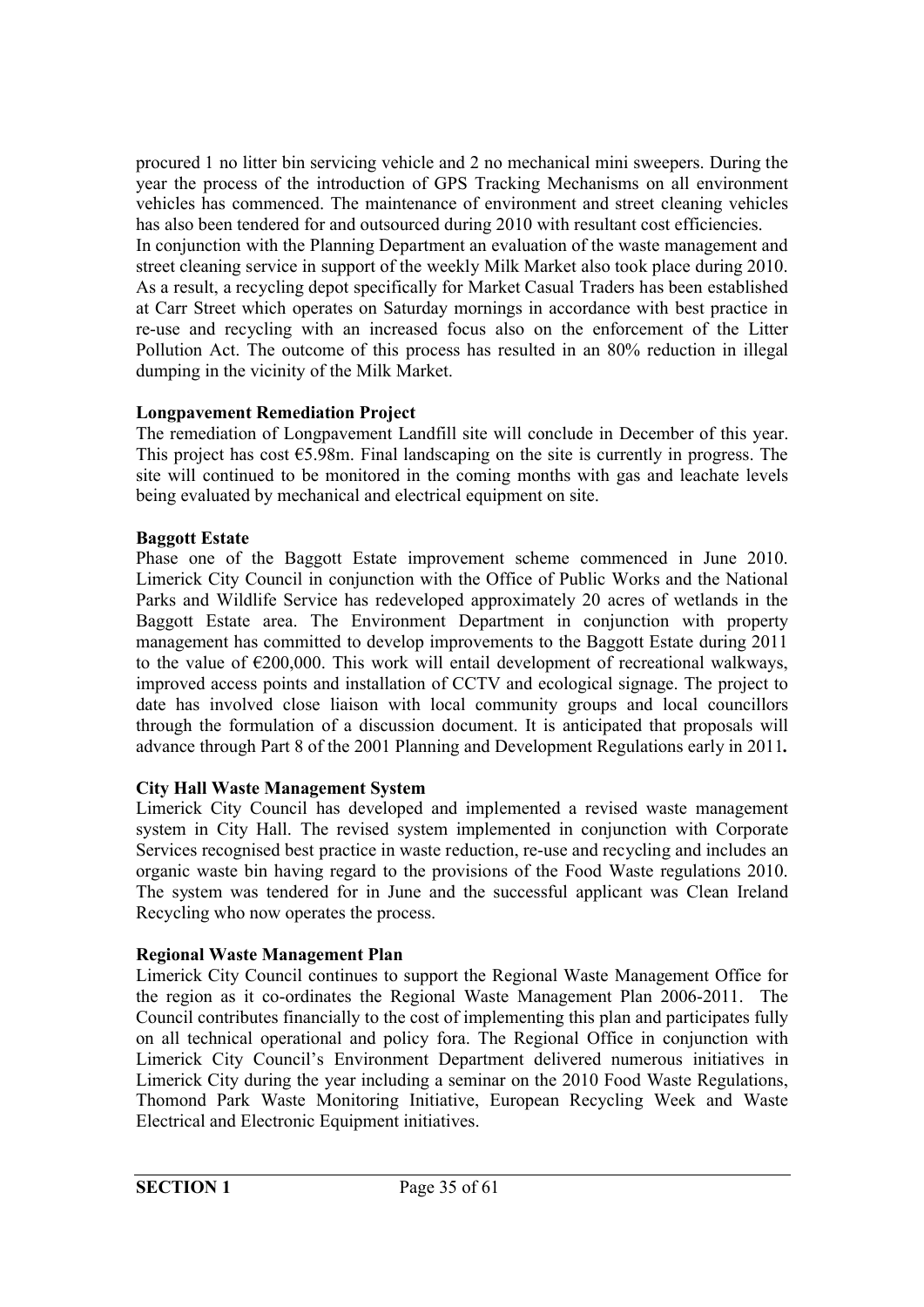#### **Waiver Scheme**

The Council continued to provide a waiver scheme for low income families and old age pensioners during 2010. This service will continue in 2011 and is currently availed of by approximately 3500 households in the city. All lifts are subject to a maximum weight provision of 12 kg per lift.

#### **Litter Pollution**

The Environmental Enforcement Team continued to work closely with individuals, local communities, the HSE and the gardai to prevent littering and dumping in the City. Overall, there has been a decrease in reports of fly-tipping, although the number of households who do not have a bin service is on the increase which affects street bins and dumping of domestic rubbish. New approaches to estates with ongoing problems were piloted including intensive door-to-door surveys, modifications to estate design, installation of CCTV and the serving of various statutory notices. During the lead in to May Eve individual households were visited and served notices for goods which appeared to be stored for the bonfires and overall the number of illegal bonfires in the city was reduced.

In the city centre, the 'bin your butts' initiatives continued including patrols with members of the Garda Siochanna, dispensing of ashtrays to premises which have cigarette litter and distribution of personal 'bin your butt's ashtrays. Dog patrols have also taken place on popular dog walking routes to dispense 'poop scoop' bags and remind dog owners of their responsibilities.

 There has been a notable intensification of the serving of statutory notices to commercial premises in line with the recommendations of the IBAL report under the Litter Pollution Act to ensure that business owners understand their responsibilities for keeping their general areas clean. Fines under the presentation of waste bye-laws have been issued to businesses who fail to store and secure their bins and ensure they do not contribute to litter in the city. The Environmental Inspectors have also worked closely with local promoters to ensure the removal of illegal fly-posting and it is hoped to develop alternative means of advertising in 2011.

It is expected that storage of domestic waste and illegal dumping by households who do not have a service will continue to be a challenge in 2011, particularly in private No. of Area Meetings rental accommodations where there is a high turnover of tenants.

#### **Parks**

The Parks Department continued their Spring, Summer and Winter bedding planting programme including the popular 'Bridges in Bloom' as well as caring for over 330 acres of open space in the City. New flower tiers were installed on O'Connell Avenue which provided a city centre floral display and the Market Quarter area worked closely with the Parks Department to ensure a display of hanging baskets throughout the Summer.

New play equipment was installed in O'Brien Park, Clare Street in May of this year.

 The Autumn/ Winter focus has been on tree pruning and planting, with a higher demand for callouts following the high winds in November while the newly purchased wood chipper has also been used to dispose of household Christmas trees throughout the city. At a strategic level Limerick City Council adopted the 2010 Parks Bye-laws in

September.

Focusing on the parks as play and recreation spaces throughout 2010 led to successful May Music in the Parks over four consecutive Saturdays in May, a popular Halloween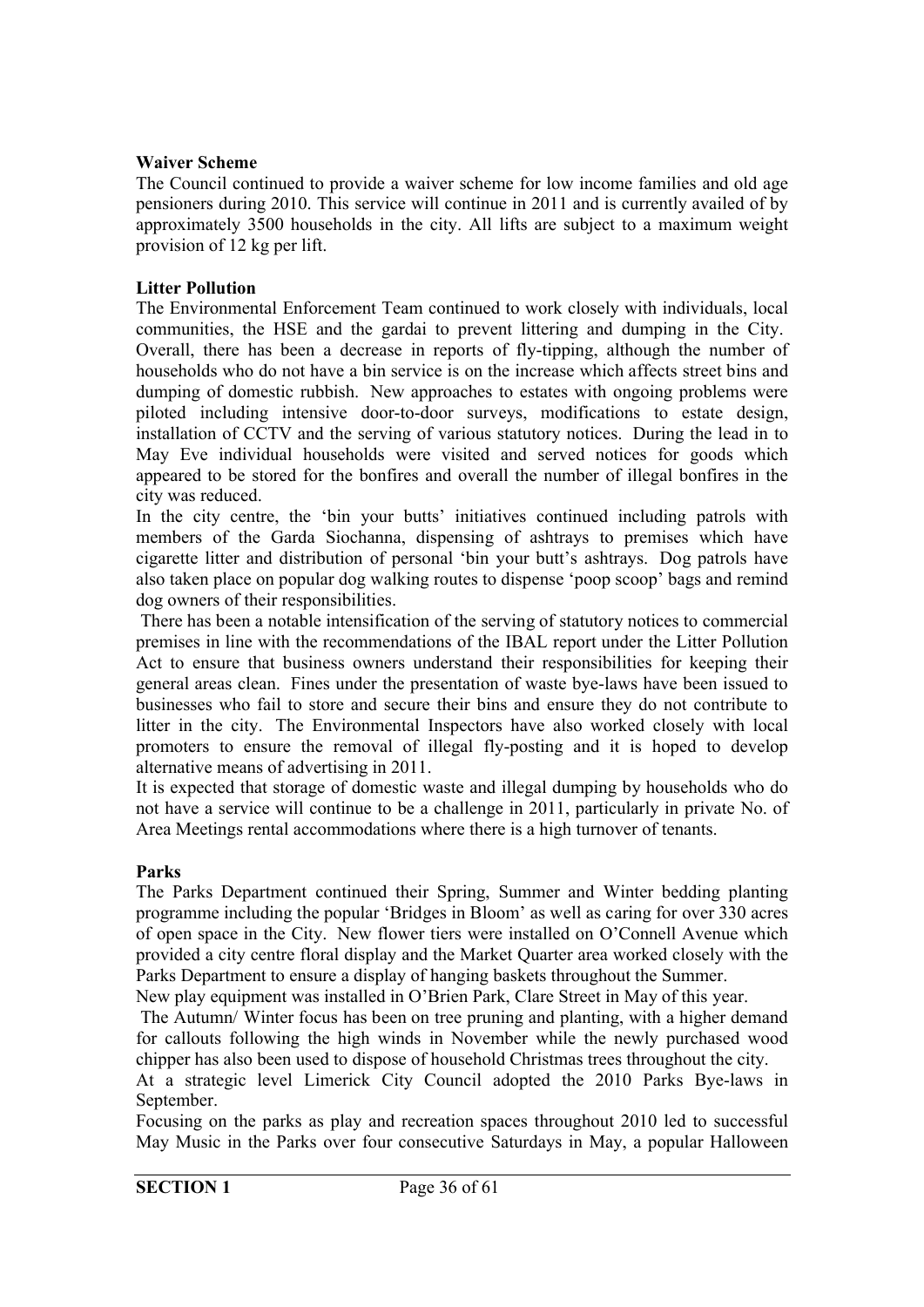Treasure Hunt and Christmas Family events including a Christmas decoration hunt and a puppet show in November/December.

An outdoor play initiative was piloted in Lee Estate and the Watergate flats in conjunction with the Limerick Community Safety Partnership to encourage use and ownership of the outdoor play areas through teaching traditional activities and games including hula hoops, skipping and hopscotch.

The Parks Department also participated in pilot as part of the Local Authority Prevention Network examining how parks practices could be made more sustainable. This has included the installation of water collection butts in the new machinery shed in the Parks nurseries and the examination of alternatives to peat compost.

In 2011 a major challenge for parks will be the maintenance of green areas and open spaces throughout the city as further areas are taken in charge and redeveloped, extending the grass-cutting area. In this regard a strong effort will be initiated to encourage community groups to enter the National Tidy Towns competition in tandem with the distribution of the City Councils Community Environment grants.

#### **Environmental Awareness and Education**

Limerick City Council continues to work towards delivering on the principles of waste management in accordance with the Replacement Waste Management Plan 2006 – 2011 with particular emphasis on waste prevention. The Council also continues to actively support the An Taisce Green Schools Initiative and encourages the use of home composting and correct waste management for householders.

Litter awareness continues to be a key focus and a number of city centre awareness initiatives were delivered during the year.

The support of Council members in relation to the City's Fairtrade status was very much in evidence during 2010.

#### **Control of Horses**

Up to the end of November 2010, 166 horses were impounded by Limerick City Council. The cost of these impoundments was  $\epsilon$ 212,820. The full cost of this service is recoupable from the Dept. of Agriculture.

#### **Cemetery Services**

Limerick City Council will continue to build on successful initiatives during 2009 and 2010 to carry out further improvements to Mount St Oliver and Mount St Lawrence cemeteries. The award by Chambers Ireland for Best Use of Technology recognising the online burial records service was followed this year by the compilation and installation of the Heritage Information Panels at Mount St. Lawrence

These panels provide an insight to the historic significance of Mount St Lawrence and are favourably commented on by many visitors to the cemetery.

The heritage value of Mount St Lawrence will continue to remain a priority for the Environment Department and a number of further initiatives will be considered in this regard during 2011.

Improvements to the footpaths, walkways and access points in each of the cemeteries will take place during 2011 with National Disability Strategy Funding to the value of €90,000.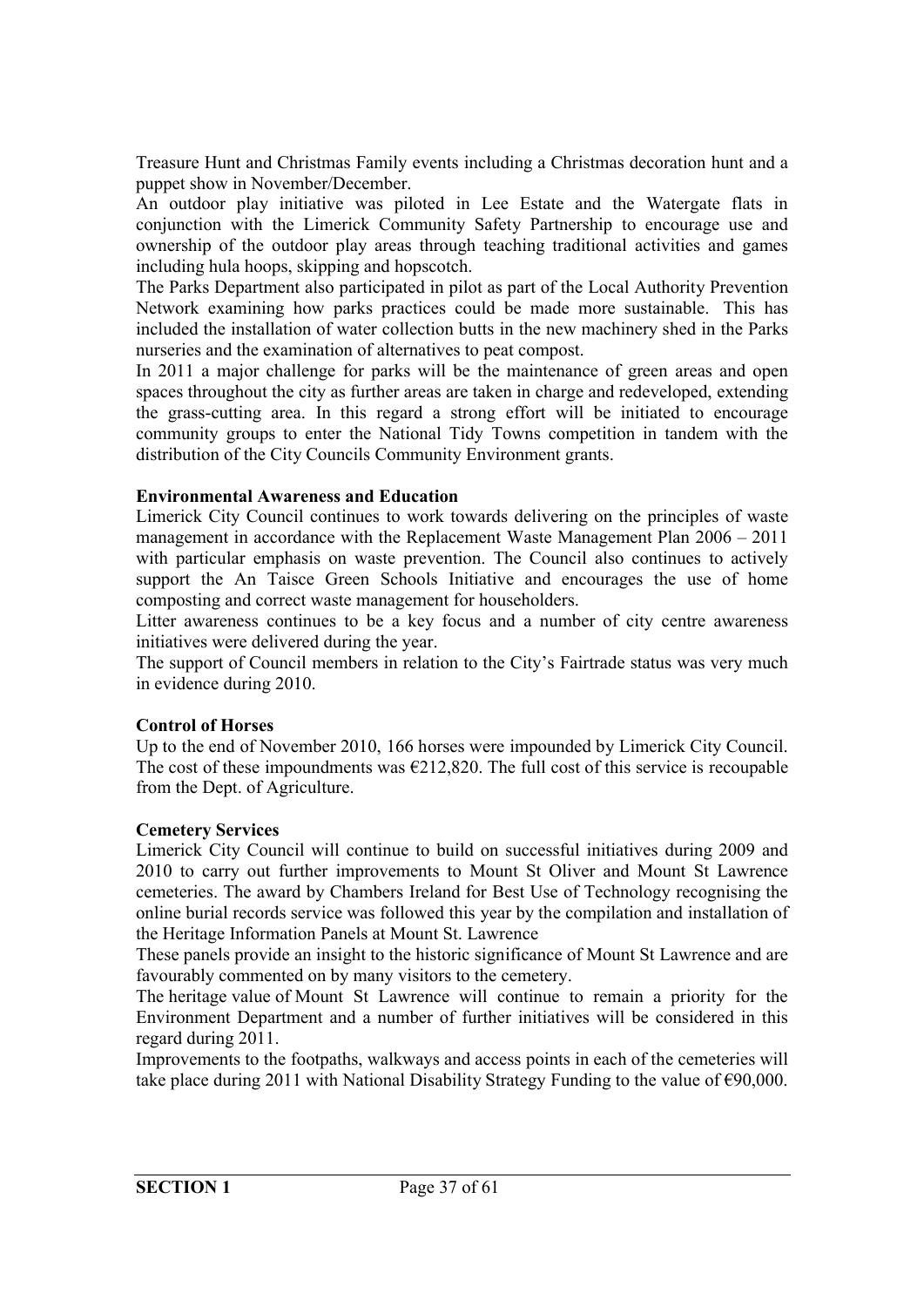#### **Grants to Community and Voluntary Groups**

This scheme was introduced in 2003 to assist local community groups with the enhancement and upkeep of their communities. This year over 30 groups availed of this funding for a variety of community projects including grass cutting, flower planting, tree pruning and maintenance of green areas. This scheme will continue during 2011.

In this regard also it is the Council's intention to advance a concerted effort in the National Tidy Towns Competition run by the Department of Environment, Heritage and Local Government. The Council will work closely with community groups to encourage their participation in this competition in order to encourage community pride in local areas.

#### **Shannon River Basin Management Plan**

2010 saw the adoption of the Shannon River Basin Management Plan by the Minister for the Environment, Heritage and Local Government. Limerick City Council will focus on the implementation of this plan during 2011 in association with the co coordinating authority.

#### **Allotments**

The Councils Environment Department in conjunction with the Property Management Section is currently progressing the development of an allotment policy in Limerick City. Significant interest has been expressed following a recent advertising campaign and the advancement of the policy will progress through the Strategic Policy Committee during 2011.

#### **Southill Multi Use Games Area**

With funding from the Rapid Programme the Council's Environment Department project managed the construction of a multi use games area in the Southill Area Centre at O' Malley Park, Southill at a cost of  $\epsilon$  70,000.

#### **Waste Collection Permit Regulations, 2007, (as amended)**

Under the Waste Management (Collection Permit) Regulations 2007, as amended, a total of 52 permits (25 Multi-regional), have been issued to waste collectors in the Limerick, Clare and Kerry region. 529 Waste Collection permits were issued under the previous 2001 regulations and19 Collection Permits have been issued to collectors whose principal place of business is based in Limerick City. To date 11 no permit holders have been audited by Limerick City Council staff.

Roadside checkpoints were carried out during the year with Garda assistance at 2 locations in the City. The purpose of these checkpoints was to check for compliance with the Collection Permit Regulations and to increase awareness amongst the public on the obligation to comply.

#### **Waste Management (Waste Facility) Permit and Registration Regulations 2007 as amended - Waste Site Facilities**

There are currently 10 no active permitted sites for waste processing in the Limerick City area. The waste types and methods of processing are varied. During 2010, 2 no new site permits were granted and 1 no certificate of registration was issued of the 10 permitted sites, 8 have been audited. There are currently 2 no review permit applications on hand and 1 no new application on hand.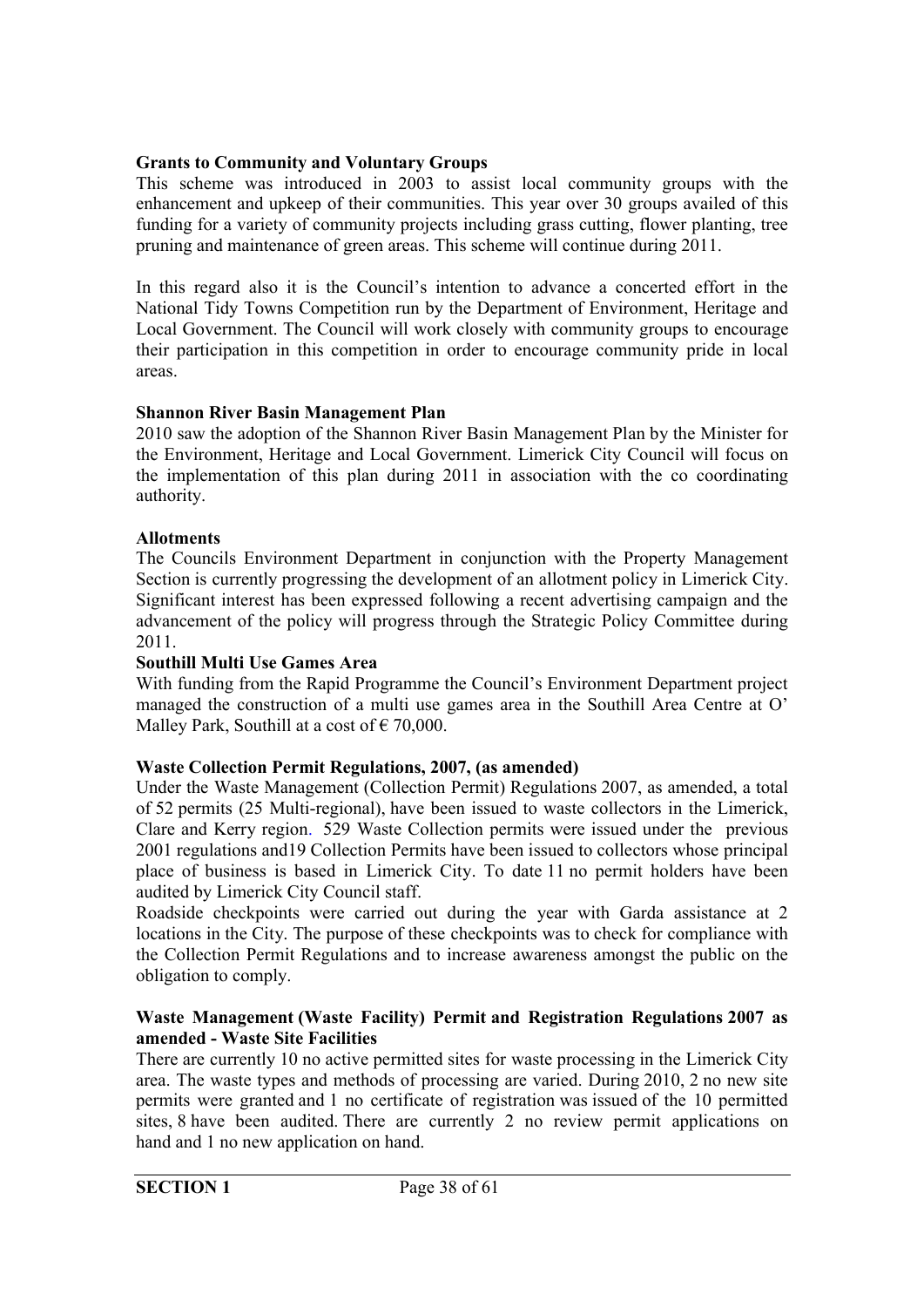## **EMERGENCY SERVICE**

The Service has four broad areas of activity that are mutually supportive in the delivery of an integrated service to the public.

- Fire & Emergency Operations
- Fire Prevention, Building Control and Dangerous Buildings
- Major Emergency Management
- Fire Service Mobilisation and Communications
- Civil Defence

#### **Fire & Emergency Operations**

Achievements for 2010 include:

- The service successfully attended 1,433 incidents from  $1<sup>st</sup>$  January to  $1<sup>st</sup>$ December, 2010. Of this number, 1,086 were fire incidents. The average turnout time to  $1<sup>st</sup>$  December, 2010 is 1 minute and 28 seconds.
- Training courses were provided for staff in the following areas: Cardiac First Responder, Hazardous Materials, Aerial Ladder Platform Operator, Compartment Firefighting Techniques Refresher, Swift Water Rescue Technician, various Senior and Junior Officer Training Courses and Seminars.
- All operational crews undertook and completed three days of intensive training to prepare to respond to incidents in the Limerick Tunnel.
- The duty roster system was consolidated and all Firefighters and Junior Officers now operate on the 9/15 split shift.
- Health and Safety awareness and competency was enhanced by the conduct of Safety Information Sessions which were attended by Senior & Junior Officers and Firefighters, respectively.
- The Safety Statement was reviewed and updated.
- An open-plan office project was completed consolidating the technical and administrative areas of the Operations, Fire Prevention and Major Emergency Management departments in the main Fire Station building.
- Service and maintenance contracts were put in place for fire engineering equipment, pumps, fire lockers and winches.
- The programme of pre-fire planning was expanded for high risk premises within the Service's operational area.
- The programme of Fire Station upgrading and maintenance continued with the installation of new gas boilers to supply the central heating system in the main Fire Station building.
- New personal protective equipment was purchased to improve the safety of fire personnel responding to water-related incidents.
- A development committee was established to review and implement a suite of national Standard Operating Guidelines (SOGs)
- Approval was received from the DoEHLG for the purchase of a new Water Tanker and tenders were received and evaluated for the purchase of two new Water Tenders.
- A recruitment competition for recruit Firefighters was completed.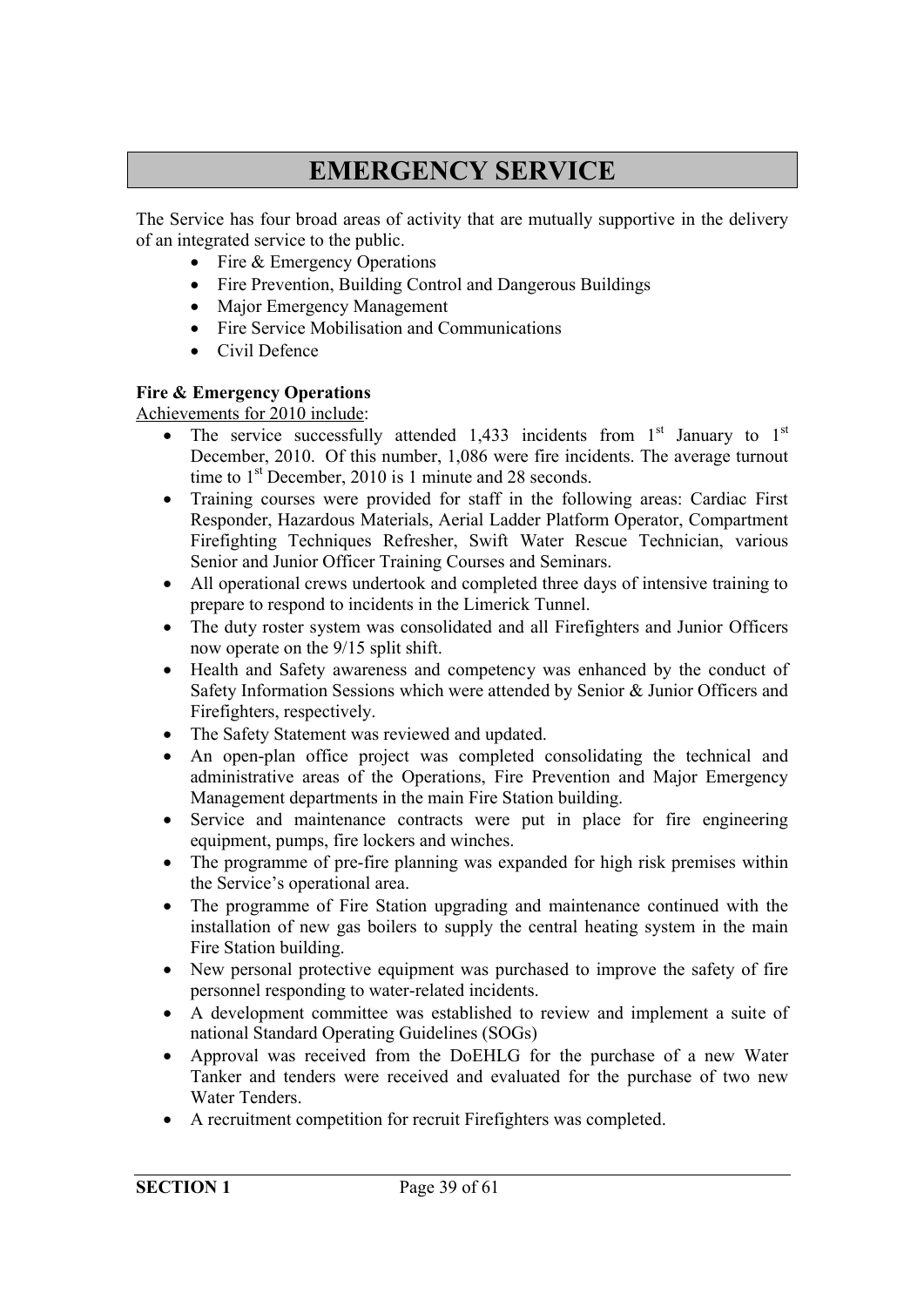Plans for 2011 include:

- To conduct annual block training.
- To further enhance the training regime within the Fire Service.
- To maintain and improve on standards of Health and Safety.
- The purchase of two new Water Tenders.
- To prepare specifications and tender documents for the procurement of a new Emergency Tender.
- To purchase new structural firefighting kit.
- To continue the development of the pre-fire planning programme.

#### **Fire Prevention, Building Control & Dangerous Buildings Department.**

The function of the Fire Prevention, Building Control  $\&$  Dangerous Buildings Department is to ensure the health, safety and welfare of people who occupy or use buildings, through ensuring the reduction of fire risk, proper means of escape, the access for people with disabilities and the conservation of fuel and energy. To achieve these, a summary of the duties of this department are:

- Fire Safety Certificate applications are assessed pre commencement of construction of buildings.
- January  $1<sup>st</sup>$  2010 saw the introduction of the Disability Access Certificate. These are applied for pre occupation of a new building, and the applications are assessed by this department.
- Both commercial and Domestic buildings are inspected for deficiencies in relation to Fire Safety, and actions are taken to improve Fire Safety where required.
- Complaints regarding dangerous buildings are investigated, and appropriate actions taken to eliminate the risk posed to the public.
- Community Fire Safety talks are given to all members of the community, particularly to school groups and the elderly.

#### **Major Emergency Management Section**

The functions of the Major Emergency Management section are to implement the provisions of the 2006 Framework for Major Emergency Management in Limerick City Council, to review and oversee Limerick City Council's Major Emergency Plan and to continually enhance Limerick City Council's capacity to respond to a major emergency.

Achievements for 2010 include:

- The update and issue of the Major Emergency Plan Appendices.
- Completion of both Onsite Co-ordination and Information Management training courses.
- The development of a Major Emergency Management Training Plan.
- The development of a Local Co-ordination Centre Activation Plan and the provision of access for visitors from other agencies.
- The development of a procedure for use of the Environment UHF radio network as a communications back-up.
- The selection of a vehicle and procedure for responding to the scene of a Major Emergency with required Onsite Co-ordination Centre equipment.
- The provision of Role Cards to assist staff members listed in the Major Emergency Plan.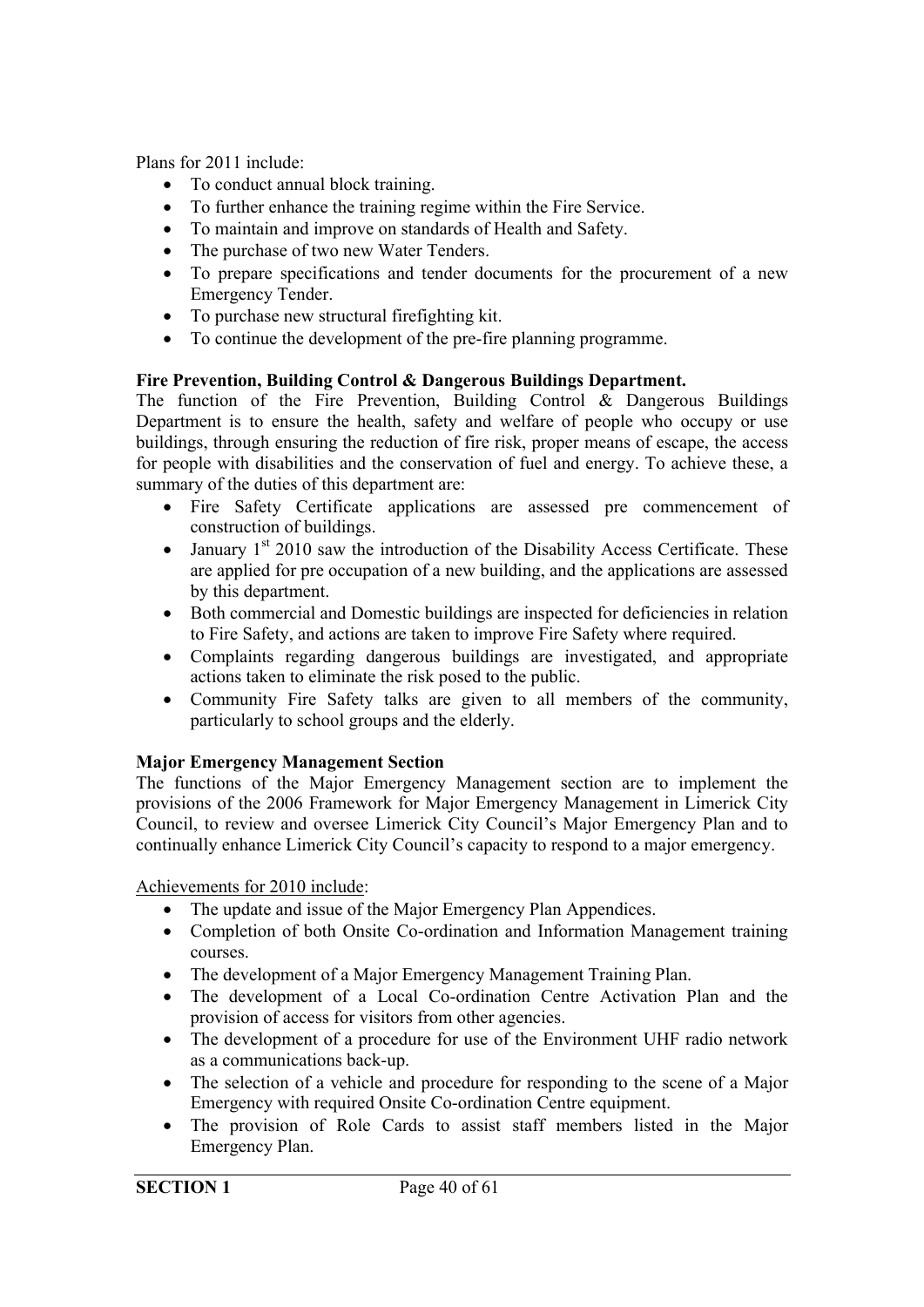- Successfully implementing the response and co-ordination function of the interagency Onsite Co-ordination Group (OSG) and the associated Information Management system during the severe cold weather event in January and proceeding to the recovery phase upon the threat subsiding.
- Successfully implementing the response and co-ordination function of the Crisis Management Team (CMT) and the associated Information Management system during the period of flood risk and subsequent period of severe cold weather in November and December.
- The introduction of an SMS based mobilisation and information sharing system which has been successfully used to coordinate Crisis Management Team activities.

Plans for 2011 are:

- To provide a system of resources and staff which may be used to receive and provide public information via a call centre during a crisis.
- To further develop Limerick City Council's capacities for Flood response and to develop a procedure for notification of ESB activities affecting Limerick City.
- To further improve communication systems between the incident site and the Local Co-ordination Centre.
- To issue updated Major Emergency Plan appendices.
- To organise and complete an inter-agency table-top exercise involving the Crisis Management Team and Local Co-ordination Group.
- To complete further Onsite Co-ordination training courses.
- To improve the awareness of Major Emergency Management within all areas of Limerick City Council.

#### **FIRE SERVICE MOBILISATION AND COMMUNICATIONS:**

#### **Munster Regional Communications System:**

The Munster Regional Communications System (MRCC) is located at the City Fire Station. The MRCC Project was set up to improve the speed of response and efficiency of the call-out system for the fire authorities in Munster and became operational in December, 1992 .Limerick City Council is the contracting Authority for this system and provides the service on behalf of the ten member Fire Authorities in Munster.

The Centre currently mobilises 66 retained fire stations throughout Munster and 4 fulltime stations in Limerick City, Cork City and Waterford City.

In 2010, achievements included:

- Munster Regional Communications Centre handled in excess of 30,000 emergency calls from the public in the Munster Region.
- Maintenance and improvement on high performance standards in terms of the accurate and efficient despatch of Fire Service resources within the Munster Region.
- Ongoing development of geographic information systems in MRCC
- There have been significant developments of management information systems in accordance with the requirements of the MRCC and the participating fire authorities.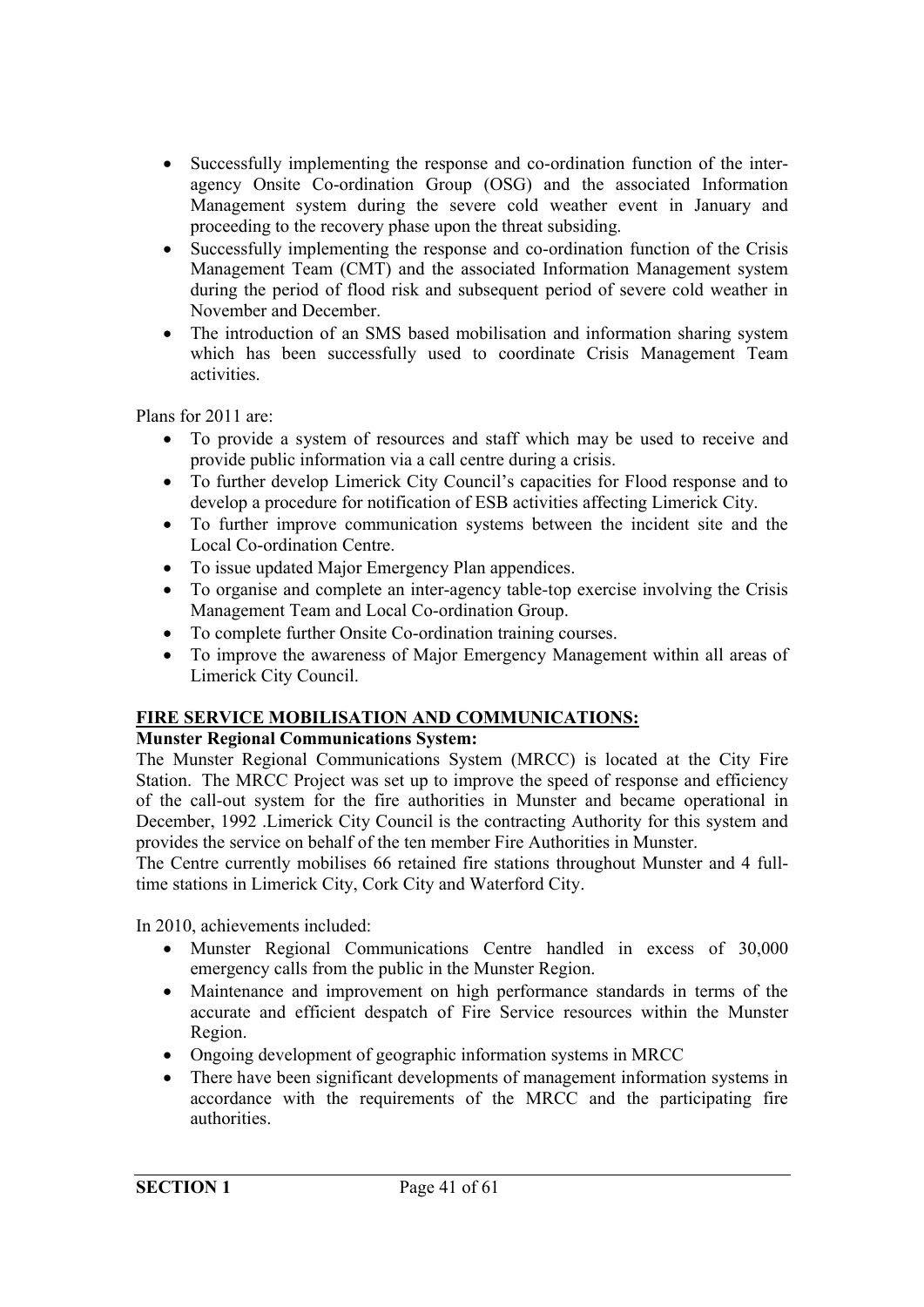- Re accreditation to ISO 9001:2001 has been achieved over all business areas. The system has passed its annual systems audit with the NSAI during which the MRCC's quality management systems were found to be excellent and without fault.
- On-going development of telecoms and Radio Communications Systems
- Continued development of regional mobile data project
- Full implementation of all internal and external training programs including National Incident Command and Major Emergency Planning training.
- Development of Major Emergency Helpline training programs for the member Fire Authorities.
- Development and integration to the new Emergency Call Answering Service (999/112) in co-operation with the other blue light services, BT Ireland and CommReg.
- Management and development of national digital linking systems to the new BT ECAS systems on behalf of the DoEHLG and Fire Services.
- Management, development and implementation of systems for the activation of DoEHLG crisis management teams in the event of Local, Regional or National Major Emergencies.

#### **CIVIL DEFENCE**

The Civil Defence provides emergency relief and support, when called upon by Limerick City Council and other civil authorities and helps to ensure the continued operation of vital services and the maintenance of public life during emergencies.

| Occupational First Aid Course     | X <sub>20</sub> | Search Techniques Instructors            | X <sub>2</sub>  |
|-----------------------------------|-----------------|------------------------------------------|-----------------|
| Cardiac First Response Course     | X <sub>20</sub> | Cardiac First Response Instructors       |                 |
| <b>Emergency First Responders</b> | X <sub>7</sub>  | First<br>Responder<br>Emergency          | X <sub>1</sub>  |
|                                   |                 | Instructor                               |                 |
| Basic Firemanship Course          | X <sub>20</sub> | Radio Communications Instructors         | X <sub>2</sub>  |
| Radio Communications - Level 1    | $X_4$           | Level 2 Coxswains                        | X <sub>13</sub> |
| Radio Communications – Level 2    | X 24            | <b>VHF</b><br>Marine<br>Radio<br>Licence | X <sub>12</sub> |
|                                   |                 | Holders                                  |                 |
| <b>Pump Operators</b>             | X <sub>9</sub>  | <b>Manual Handling Courses</b>           | X <sub>30</sub> |
| Basic Search & Rescue Course      | X <sub>25</sub> | <b>EMT</b> Students                      | X <sub>3</sub>  |

Activities for 2010 included:

Upgrading of Civil Defence HQ – ongoing, Second Mercedes Sprinter Ambulance purchased in February 2010, Water Unit for Coxswains – all equipment now mobile for rapid response to searches, new livery on all Civil Defence Vehicles equipment now completed. Hepatitis A and B and Tetanus programme started, will continue into 2011, hosted Civil Defence Regional Competitions in May 2010, and participated at the JP McManus Pro Am Golf Classic.

#### **Plans for 2011 include:**

Continue the upgrading of the Civil Defence H.Q, Continuation of the enhancement of training programme across the services, Recruitment freeze lifted, Information night for potential new volunteers held in  $HQ$  on December  $8<sup>th</sup>$  2010. New volunteers will start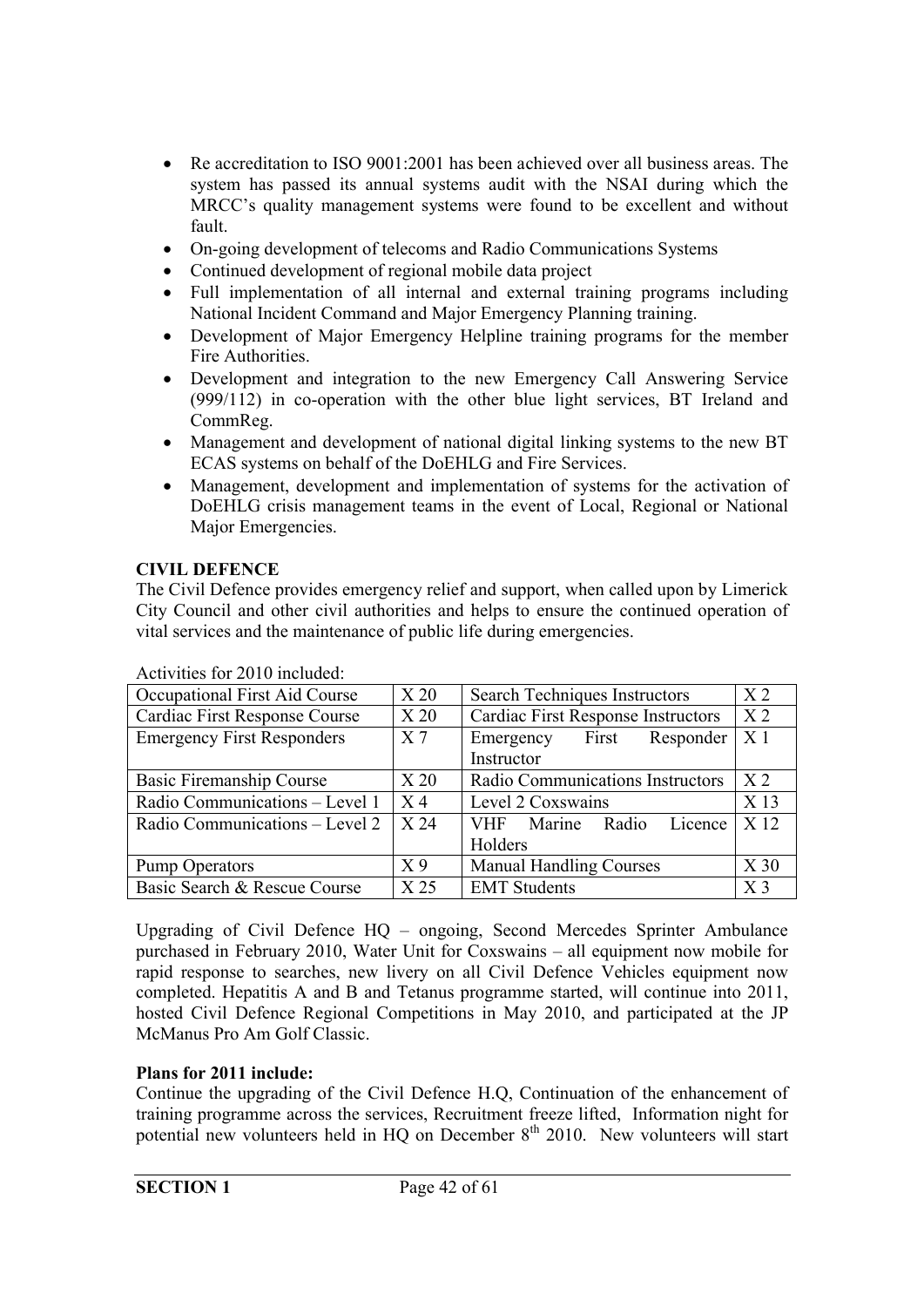their Basic Training in March 2011. Continually raising Limerick City Civil Defence's profile within the City and nationally.

#### **Training for 2011.**

New Volunteers to start Basic Training in March 2011.

#### **Training for Existing members.**

Emergency First Responder training. Welfare Service up and running Kayaking Service up and running. Water Awareness training. Patient Handling training. Search & Rescue Course – Intermediate Level Rope Rescue Instructor to be trained. 6 to 12 volunteers to be trained as Level 2 coxswains 6 volunteers to be trained to Level 3 coxswains 1- 2 new Occupational Instructor 1 - 2 new Welfare Instructors Train the Trainer Courses.

## **RECREATION AND AMENITY – PARKS, LIBRARY SERVICE, CULTURE, SPORT, COMMUNITY AND ENTERPRISE**

Limerick City Council provides a range of arts and cultural services through its combined support for the Arts Service, Limerick City Gallery of Art, the Library Service and the Museum Service. Together these services provide programmes of activities that create an access for all approach to service provision.

#### **Jim Kemmy Municipal Museum**

2010 is on course to be the second busiest year in the museum's history. At the time of writing (15-11-10) 14,200 people have visited the museum. While this is down considerably on last year, the reason is that this year we did not have the extended summer opening hours which boosted the 2009 figures. The underlying figures are broadly similar to 2009. The museum participated in Open Night when we had over 500 visitors and over 100 people on the walk around the city walls. The Museum's online site, which for many people is their first point of contact with Limerick, should register about 1,150,000 hits by year end. The museum received a grant of  $\epsilon$ 12,000 from the Dept. of Tourism, Culture and Sport to develop its online presence. Part of this is a contribution towards development of the History Portal of the new www.limerick.ie site. The remainder is towards the changeover to a new cataloguing system which should enhance the museum's online presence, allowing multiple images to be viewed as well as PDF downloads. Once the latter is up and running we anticipate a major jump in website hits. To date there have been 279 additions to the collection in 2010; these include an 18th century map of part of Kilkeedy, three pieces of Limerick lace, a 1937 Limerick Junior Football Championship winners medal, a 1973 all Ireland Hurling Final programme plus 75 other sporting programmes, and two early Limerick newspapers.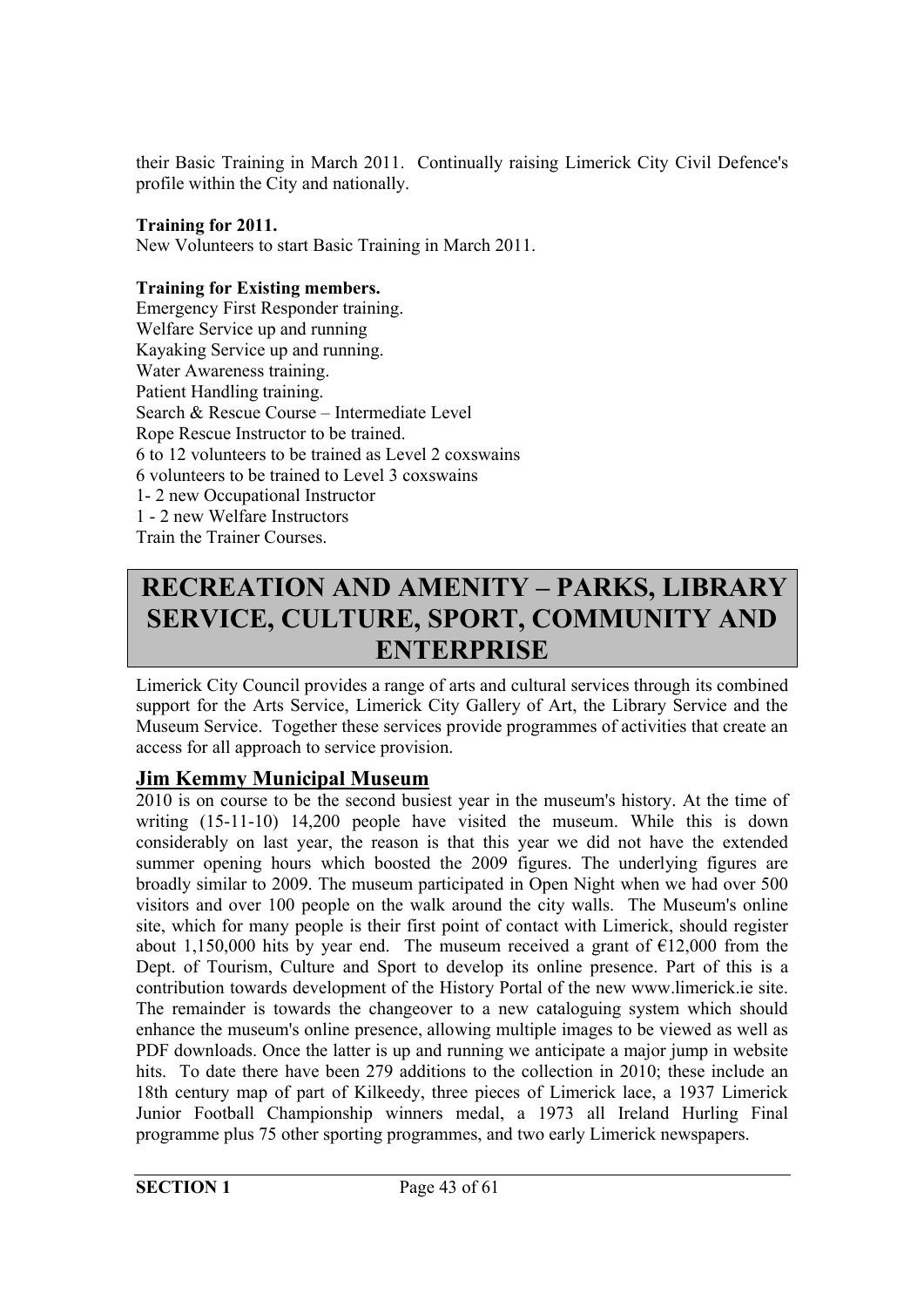In 2010 the museum has provided illustrations for 9 books, 6 journal articles, 3 websites, 2 TV programmes and 1 museum exhibition. The Museum has items on loan to the Georgian House and Thomond Park. "Seen but not heard" an exhibition of childhood prepared by the Local Authority Museums' Network was on view at the museum from January to July. The space was then offered to Limerick City Gallery of Art for its use while Pery Square is closed for redevelopment. To date there has been an exhibition of prints, which is expected to change in the near future. The gallery has use of the space to at least May 2011. The museum has continued to provide supervised access to material in its own collection that is in storage. It has also provided supervised access to material held by Limerick City Archives. To date the museum has received 76 such visitors, of whom 20 have consulted material in the City Archives.

#### **Lectures**

In the course of the year museum staff presented lectures at the Hunt Museum and the Royal Society of Antiquaries in Dublin.

#### **Publications**

Three articles should be published by year end, on the Medieval Vicars Choral in Limerick, The Royal Humane Society's medal to Richard Lee, and the identification of the medieval walled town of Garth, Co. Limerick. Help has been given with the production of this year's volume of the Old Limerick Journal. The museum has continued as the base for the conservation of the city walls. A grant of up to  $\epsilon$ 10,000 was received through the Irish Walled Towns Network, to remove the vegetation from the Island Road section of the city wall, to record the wall and to prepare a method statement for proposed work in 2011. This work has now been completed. Two recently discovered items, a stone axe and an iron spear, were sent to the National Museum by Limerick museum in its role as a designated museum. The stone axe was returned and it is now on display. The Limerick Leader carried an article about its discovery by two boys and their grandfather. During the year the museum provided work experience for one transition year student and one third level student studying in the tourism field.

#### **Limerick City Gallery of Art**

#### **Exhibition Programme:**

In 2010, prior to the gallery moving off site to facilitate the Phase II expansion programme, the following exhibitions and events took place in Pery Square:

- Noughties but Nice, 21st Century Irish Art.
- Abundance I, selections from the Permanent collection.
- Abundance II, Selections from the Permanent collection.
- $\bullet$  EV+A 2010 (Young EV+A events).
- Sustainable Futures.
- National Drawing Day, seminar delivered by Niamh McGowan.
- Following the move from the Carnegie building, LCGA presented the AIB award winning exhibition Still life with... by Anne Cleary and Denis Conolly at the Hunt Museum, at Istabraq Hall (City Hall, Merchant's Quay) and at the Limerick school of Art and Design.

Istabraq hall has become the hub of the gallery's off site programme with two significant shows presented there since September:

 The Woods exhibition opened on September 9th and continues until October 29.Curated by Shinnors scholar Mary Conlan, the exhibition is selected from the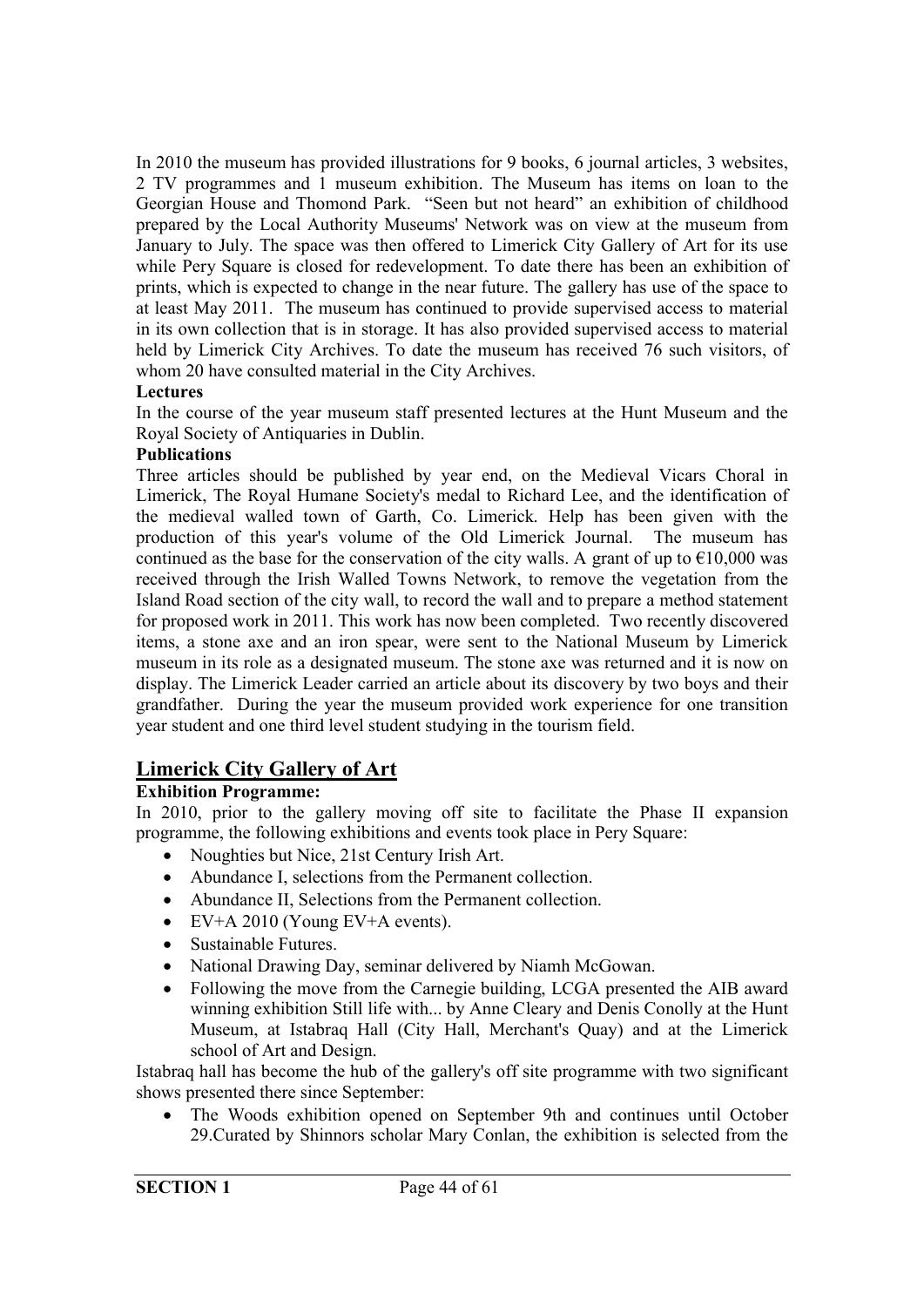National Collection of Contemporary Drawing and Creative Limerick.

- DPRK, photographic work from North Korea presented by the French artist Philippe chancel. The exhibition continues in Istabraq hall until late December.
- The Six Memos project continues as part of the research being developed by the Shinnors scholar Mary Conlon. Two offsite projects were realised in 2010 as part of this project:
- Paperplanes presented work by four younger artists, in the Occupy Space Gallery in Thomas Street.
- Method C, a solo exhibition of sculptural, film and sound work by Karl Burke is presented in the historic context of King John's Castle until late November.

#### **Limerick City Gallery Permanent Collections Exhibitions and Loans**

- Limerick City Gallery of Art continues to present works from the Permanent Collection at **The Hunt Museum** on Rutland Street.
- The Gallery is also presenting artworks from the municipal collection at the Jim Jemmy Municipal Museum.
- Work from the permanent collection has been loaned to the Glebe Gallery Donegal, Draiocht Arts Centre in Blanchardstown and the Model Niland Arts Centre in Sligo.

#### **Culture Night**

 Culture night was celebrated in September with late opening at all venues and a considerable throughput of visitors.

#### **Education**

- The Connolly/Cleary exhibition featured numerous events and workshops that involved young people of all ages and selected artists' groups who assisted in the fabrication of the artwork.
- Several artists' talks took place throughout the year and included presentations by Anne Cleary and Denis Conolly, Alice Maher, Alan Keane and Philippe Chancel.
- In late October curator Vaari Claffey and artist Karl Burke addressed technical and conceptual aspects of Karl's project in King John' s Castle
- Two significant seminars took place in May and September: Species of Space looked at spatial aspects of contemporary art practise and involved both local and international participants. The seminar Drawing: Starting Point or Finishing Line addressed new methods and directions in contemporary drawing practise.
- The Carnegie Reading Circle continues as part of the Six Memos research project
- Workshops continue with family and school groups.
- Numerous guided tours have been given to schools, third level colleges and community groups.

#### **Limerick City Gallery on Tour**

- From January to April the Noughties but Nice exhibition travelled to three venues in Letterkenny, Navan and Carlow.
- In October twenty nine pieces from the Limerick City Gallery collection travelled to the Gemald Galerie in Dachau, Germany for the exhibition 'Impressionen von der Grunen Insel' (Impressions from the Emerald Isle).

#### **Audience Numbers**

 Between January and October visitors to the gallery at Pery square and Istabraq hall totalled over 12,000. Considerable additional numbers engaged with LCGA work and projects presented in other venues such as The Hunt Museum and King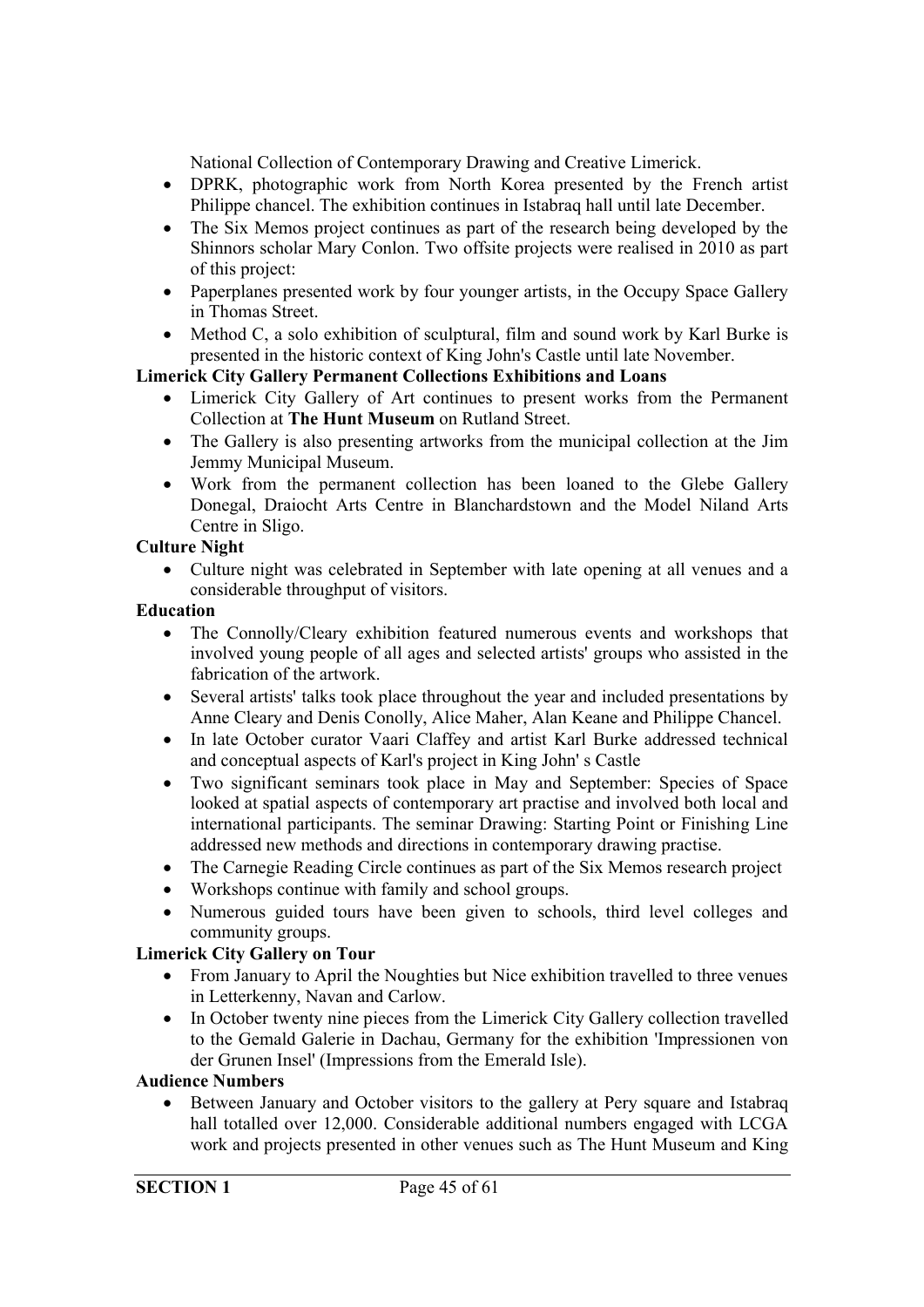John's Castle. By the end of the year it is anticipated that close to 30,000 visitors will have encountered visual art emanating from the gallery's programme or via the dissemination of its collection.

 Awareness of Limerick City Gallery, its programme and events, is significantly enhanced by the LCGA website, the e-news bulletin and the weblink to Limerick ie

#### **Heritage Council Museum Standards Accreditation**

 Interim museum accreditation was granted to the gallery in May 2010. The aim is to achieve full museum status by 2012 depending on specific criteria being met in relation to building standards and care of the collection.

#### **Capital Project, Limerick City Gallery Phase II**

 Work continues on the building project in Pery Square with phase II of the Capital project scheduled for completion by March of next year. This is a very exciting development for the gallery and for Limerick. The newly expanded gallery and facilities will significantly improve the city's cultural profile, creating the potential for more ambitious historic and contemporary exhibitions and attracting larger visitor numbers to the gallery. The refurbishment will also make the Gallery more accessible for all users and the new café/restaurant will serve as an additional social focus for the gallery as well as for the People's Park and Pery Square.

#### **Staff Changes at Limerick City Gallery**

• In late September Marian Lovett took up the temporary position of Curator/Director (Acting) at the LCGA, as Pippa Little commenced her maternity leave.

#### **Plans for 2011**

- Research is ongoing for the exhibition programme to continue at Istabraq Hall from January to April with plans for the off site programme intended to enhance public awareness of visual art activity led by the gallery through out the redevelopment.
- Plans for 2011 include a vibrant programme that will effect a balance between local, national and international representation and which will bring some of the best of Irish and international art to the gallery's extensive audience.
- A marketing and development strategy is planned that will focus on how best to augment both audience and resources for the newly upgraded Limerick City Gallery in these challenged economic times.
- Partnerships and collaborations with other organisations and institutions will feature significantly in the gallery's forward planning as a mechanism to ensure the gallery achieves high quality and broad appeal in all its activity.

#### **The Arts Service**

Limerick City Council provides a range of arts and cultural services through its combined support for the Arts Service, Limerick City Gallery of Art, The Library Service and The Museum Service. Together these services provide a varied programme of activities that create an access for all approach to service provision. Limerick City Council was one of the first local authorities to jointly fund, with the Arts Council the position of Arts Officer in 1988. To mark this 25 year partnership, and under the auspices of a relationship with the County and City Managers Association, the Arts Council and the Association of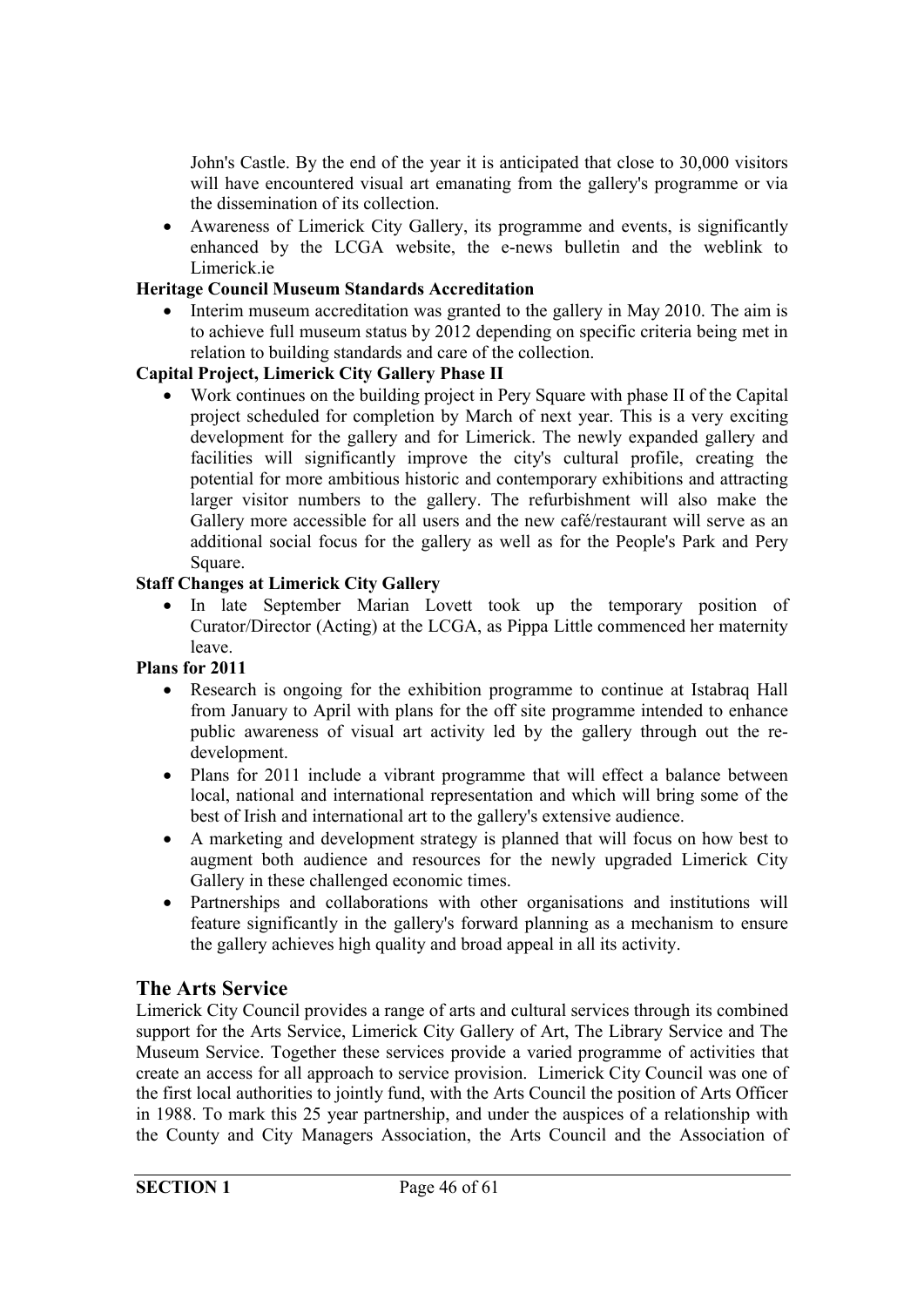Local Authority Arts Officers, together a conference on local arts development was organized for November 2010 to take place in Limerick. The Limerick Integrated Arts Strategy outlines six strategic action areas that set out to achieve an inclusive and coordinated approach to arts provision in the city.

- Public planning and support for the arts
- The Creative City
- Public access and participation
- The individual artist
- Infrastructure and facilities for the arts
- Collaboration and partnership

The following are the range of services provided by The Arts Office of Limerick City Council in 2010;

#### **1. Information and Advice**

Support and advice for people in the arts community and those interested in engaging with the arts as well as inquires for the individuals and members of the public.

#### **2. Supporting and developing The Arts Infrastructure of the City**

- Recommendations on revenue funding for established arts organisations
- Recommendations on Grants under the Arts Act
- Facilitation of development of cultural infrastructure through partnership
- Management of Limerick Artists' Studios
- Membership of the boards of management committees of a number of events, organisations and institutions.
- Delivery of the Dockers Monument % for art project

#### **3. Support for the Individual Artist**

For residencies, travel bursaries and specific originated arts interventions

#### **4. Arts Programming**

• Annual events such as The Kate O'Brien Weekend,  $e v + a$ , May Music in the Park, Cuisle Limerick City International Poetry Festival and Culture Night

#### **5. Art form development**

- support for festivals as part of the annual cultural calendar
- support for organisations involved in art forms such as theatre, dance, visual art, music, literature, architecture, community arts

#### **6. Art and Education**

Each event organised by The Arts Office of Limerick City Council endeavour to provide an educational aspect to allow younger audiences to participate fully in the yearly programme of events. The Cuisle Young Poet of the Year Competition, organised as part of the Cuisle Poetry Festival, extends this opportunity to a national audience.

#### **2010 Programme of Events**

Unfringed Festival @ Belltable , Limerick Atlas -IRISH HISTORIC TOWNS ATLAS The Kate O'Brien Weekend, OPEN / INVITED e v+ a 2010, Love: Live Music – National Music Day, May Music in the Park, International Dance Day, The Dockers Monument, RTE Vanburgh String Quartet, FLiC – Film Limerick in the Community, Schools Transformation Project, Culture Night, Cuisle, Limerick City International Poetry Festival, The Stony Thursday Book, Gravity and Grace, Dance Festival, 25 | 25 Conference on Arts and Culture in Local Development.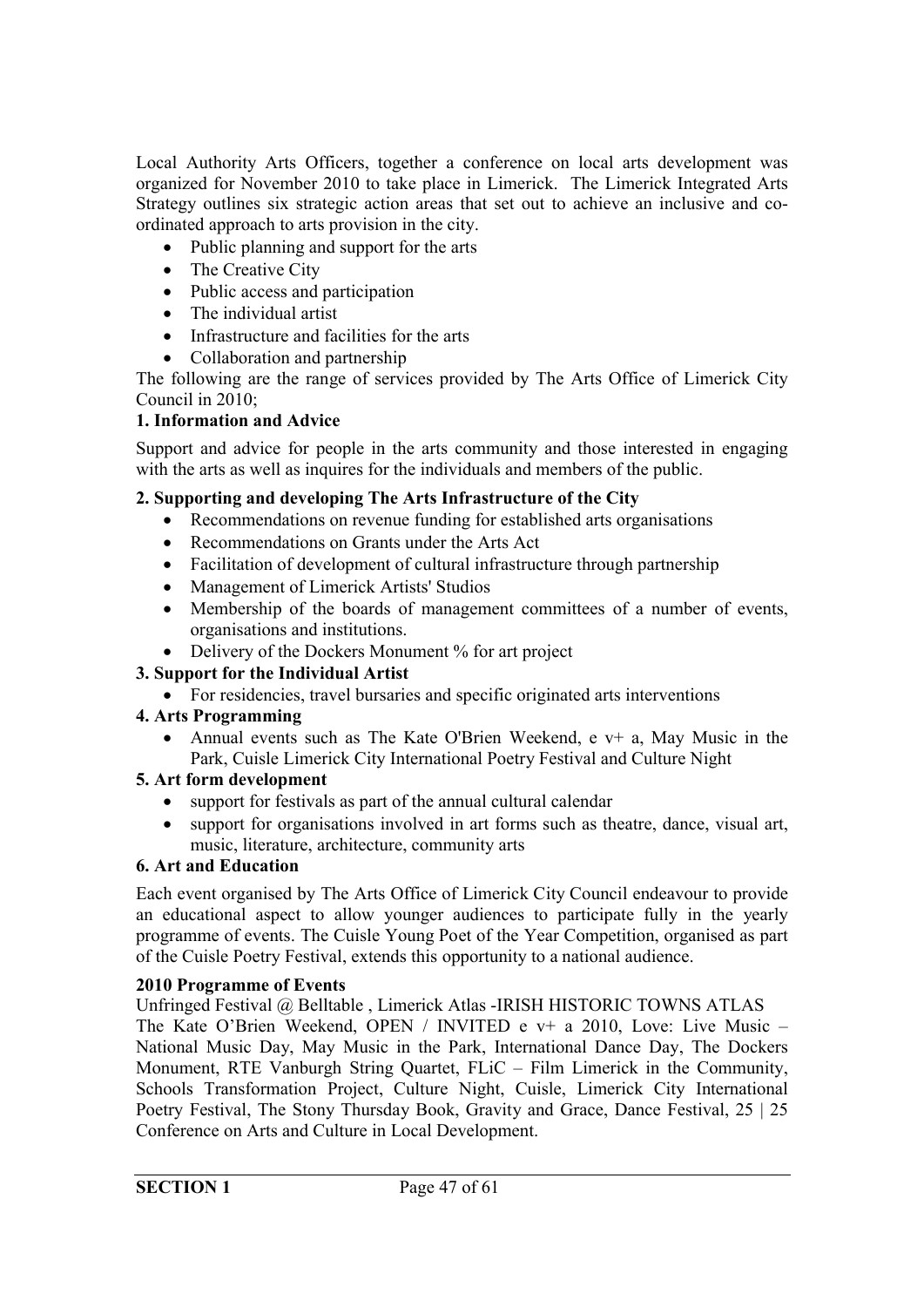**Capital Projects:** The Belltable Arts Centre, and Artists' Apartments, John's Square

#### **Limerick City Library & Information Service**

Since 1855, Public Libraries have had a powerful role to play in society. From very small beginnings, libraries have grown and expanded beyond all expectations. In July, the Daily Telegraph stated "Libraries civilise us all. The very nature of books is the realm of possibilities they open up." The day anyone can prove anything better than the library to make knowledge available to all still has not arrived, internet or no internet. The Public Library is the only place many homeless individuals can relax in peace (they read and long for a sense of peace). Limerick City Library Service endeavours to meet the needs of the community in innumerable ways:

- By providing information for everyday living
- As a gateway to local events and organisations
- As a local meeting space and resource centre
- Through exhibitions, author events and other activities

| <b>STATISTICS</b>        | <b>2010</b> | 2009    | % INCREASE |
|--------------------------|-------------|---------|------------|
| Membership               | 14,170      | 13,221  | $3.0\%$    |
| <i>Issues</i>            | 313,791     | 305,033 | 7.5%       |
| <b>Internet Sessions</b> | 33,191      | 29,242  | 13.5%      |
| Visitors                 | 254,542     | 240,048 | $6.0\%$    |

find and interpret information through skilled staff

A total of 7 exhibitions and 9 lectures were held in the Granary during 2010. There are 4 book clubs taking place each month between the Granary and Watch House Cross and the Gramophone Circle meets in the Granary each month.

A new Community Choir commenced in Watch House Cross Library in March and has 38 members to date. The choir has performed on two occasions and was involved in a workshop with Anúna, the well known Irish Group, together with members from other choirs. The workshop, which was free, included Voice Production, Vocal Technique, Projection, Performance Posture, Volume Control and Dynamics etc.

In October 2010, instead of posting Notices for books overdue, members were notified by Text Message to return their overdue books. Based on the figures so far, there should be a savings in Limerick City Council's Postage Bill of €16,800. It is also possible that the savings will increase as more members of the public provide their Mobile Numbers to the library. However, there will be an added cost in the library budget to purchase text messages.

#### **Children of lesser-educated Parents benefit most from having books in the home.**

The staff at Watch House Cross Library in co-operation with the Northside Education Hub is planning "The Big Read" again with children from the surrounding areas.

A study carried out by Ms. Evans, her colleagues at Nevada University and Australian National University is one of the largest and most comprehensive studies ever conducted on what influences the level of education a child will attain. Their findings show that children of lesser-educated parents benefit the most from having books in the home. This is an inexpensive way of helping these children succeed. The researchers were struck by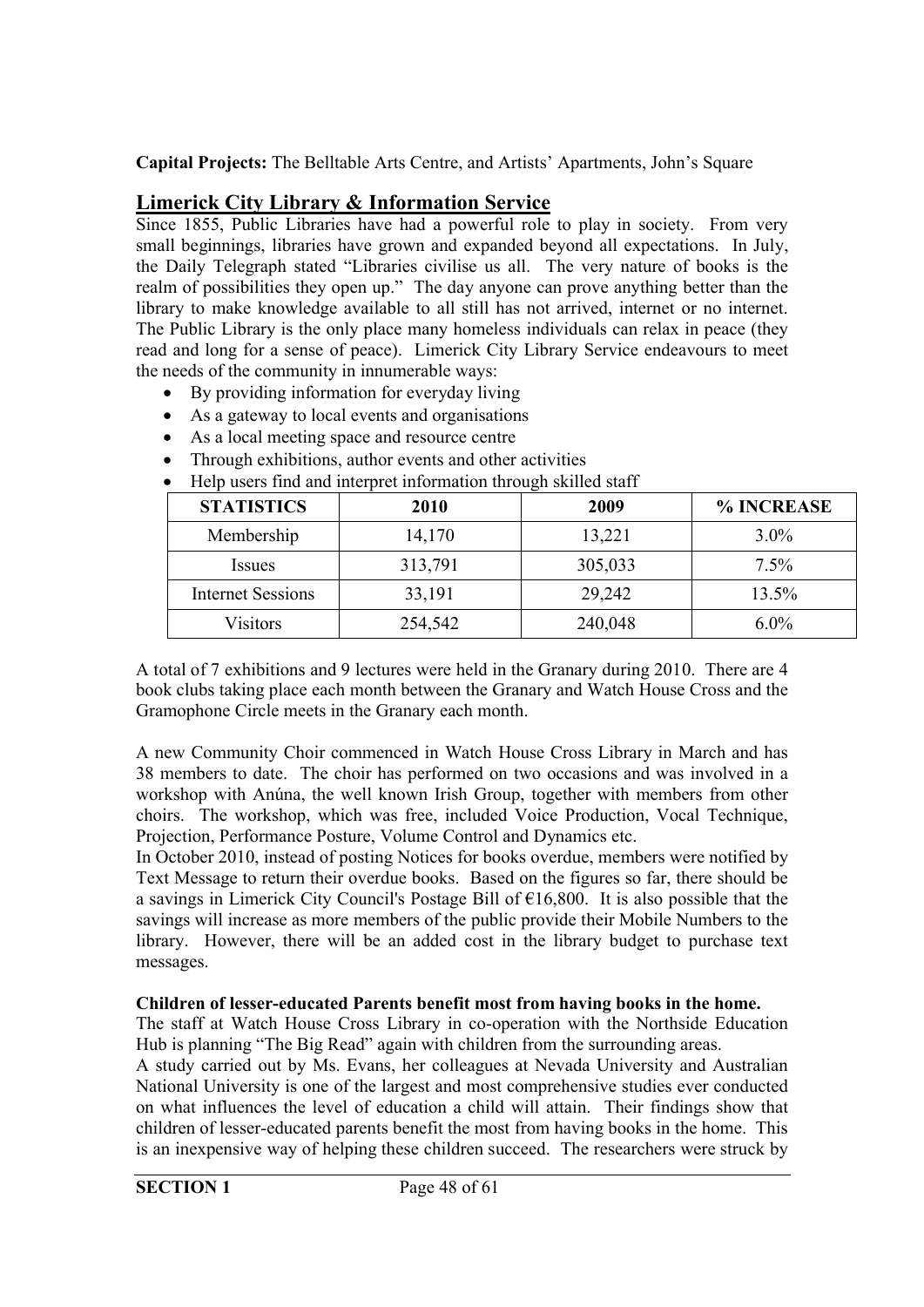the strong effect having books in the home had on children's educational attainment even beyond such factors as education level of the parents, the country's GDP, or the father's occupation. The title chosen for "The Big Read" is "The Giggler Treatment" by Roddy Doyle.

#### **Reference & Local Studies Department**

The following resources were made available on the library website during 2010:

- Obituaries, death notices, etc. from The Limerick Chronicle for the years1886- 1891 and 1905-1906
- Calendar of wills in the Diocese of Limerick, 1615-1800
- The Guilds of Limerick, October 1840
- Séamus Ó Ceallaigh's Great Limerick Sportsmen (biographical profiles of more than 200 Limerick sportsmen, mainly athletes and GAA players)
- Owners of Limerick-registered motor vehicles, 1912-1914

*Examples of feedback during the year:*

**-19/01/2010 11:17:11** http://www.limerick.ie/library/localstudies/ **- Helpful** I have yet to explore it all but there seems to be a wealth of information on this site. It is a credit to all those involved in its development. (dmanj@hotmail.co.uk)

**-15/01/2010 08:21:56** http://www.limerick.ie/Library/LocalStudies/ **- Helpful** I was so thrilled to come across your website, almost by accident… Your site is a truly marvelous facility and it is a big pity that other places like Cork etc. don't follow your good example! I was so impressed too to get such a speedy response when I requested information. Many many thanks for your help and assistance, and I am truly grateful to you. Orla de Cogan

For 2011 we envisage continuing the project on the Obituaries feature of the website. This feature is unique among websites in Ireland and has garnered much positive comment both from professional Historians and the general public.

We will also be embarking on a new and very exciting Digitisation Project in 2011. We have a massive collection of files on subjects of local interest and we are planning a project which will involve the creation of a database index and scanning of the files. The idea is when a user finds a subject of interest in the index, clicks on the word, all the articles, photos, etc. relating to that subject which are in our files will be displayed on screen. This will be an immense resource, effectively becoming an encyclopedia of Limerick which will be equivalent to thousands of pages of printed material. This may, however, be restricted to in-house use as there may be copyright issues involved in making this resource available on the internet.

#### **Grant from D.O.E.H.L.G.**

With a grant of  $E$ 15,500, the library will have a Self Service Issue and Return System installed by year end. This should realise certain efficiencies in the library service, where members of the public will check in and out their own books, C.Ds etc., thus allowing staff to give a better and more efficient service to borrower queries. In addition, the grant will cover the installation of Wi-Fi, thus allowing members of the public access to work with their own laptop while carrying out research. Two additional P.C's will be purchased together with a new Projector.

#### **Training Courses provided for Library Staff in 2010**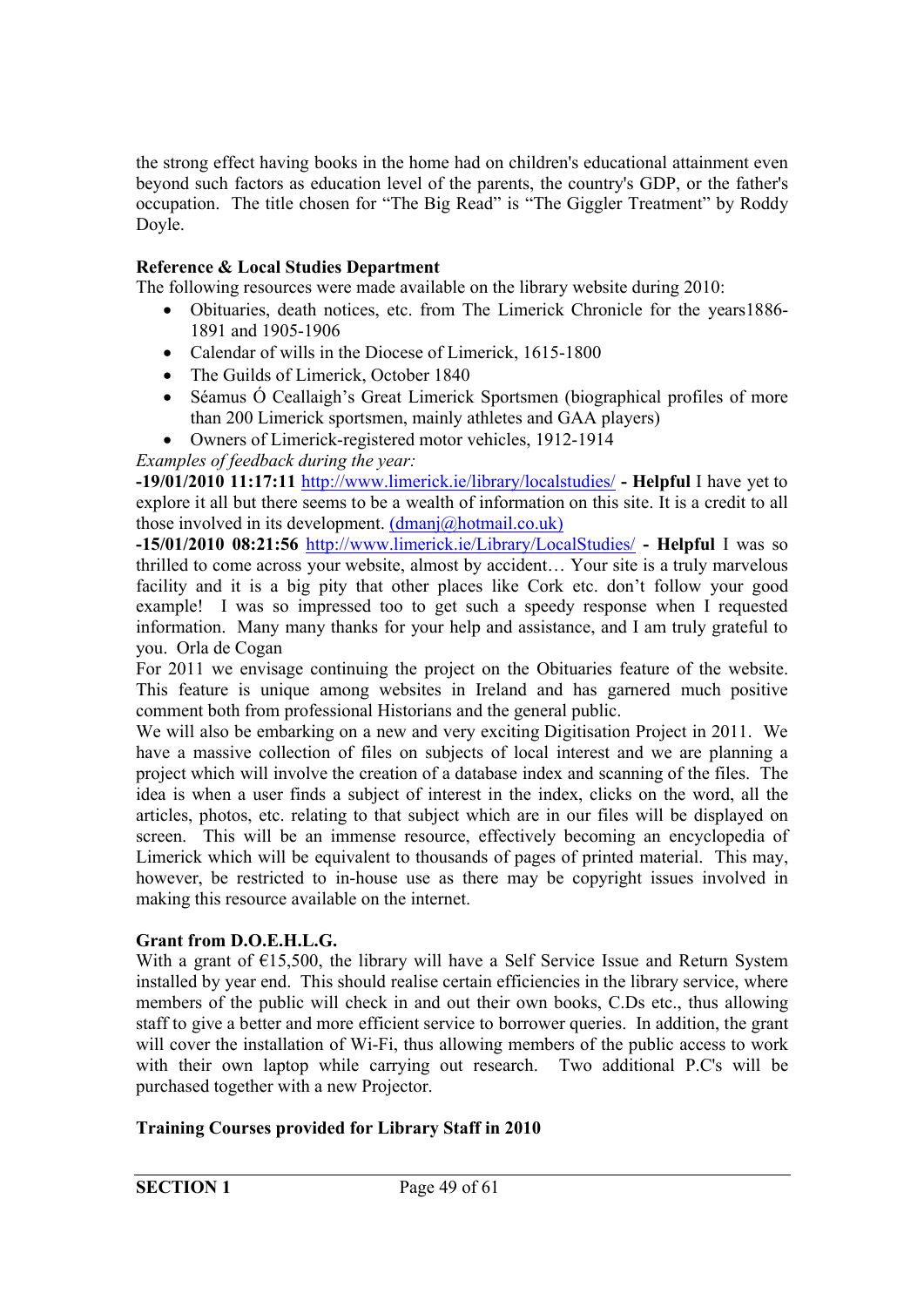- There was a total of 25 library staff attendances and participation in the following training courses in 2010:
- "Challenging and Developing a Book Club "organised for library staff during Ennis Book Club Festival.
- Dealing with Difficult Customers organised by the IPA, City Hall.
- Management Development Training for Asst. Librarian Grades organised by An Chomhairle Leabharlanna, Dublin.
- Impact Training Workshop, Limerick.
- Advanced Publisher Course, City Hall.
- AED Training, City Hall.
- First Aid Refresher Training, Red Cross, Limerick.
- Frontline Library Promotion's Training organised by An Chomhairle Leabharlanna, Dublin.
- Open Office Training, City Hall
- Dealing with Difficult Behaviour in the Library organised by An Chomhairle Leabharlanna, Dublin.
- Child Protection Training for Deputy Child Protection Liaison Officers, City Hall.
- Intercultural Awareness Training, Doras Luimni.
- "Recommending with Confidence for Children" seminar organised by the Youth Library Group of the Library Association of Ireland.

#### **New Central Library & Headquarters**

In 2011, we are hoping that Limerick City Library Service will get Approval-in-Principle for a new Central Library and Headquarters. The original application was submitted in 2008 at a cost of  $\epsilon$ 12.5m. Since then, the cost has come down to  $\epsilon$ 4.5m. This project will most likely run over a period of three years. Therefore, with Approval-in-Principle we could proceed with the Planning Process in 2011.

#### **New Library System Software**

Limerick City Library will be the first library in Ireland and the U.K. to move to OPEN SOURCE/KOHA Library Software. This software which is already in use in other parts of the world will be installed in Limerick City Library by mid 2011. As the pilot library for this system in Ireland, there will be no charge for the conversion, installation and staff training. In addition, there will be a 12% decrease in maintenance costs for 2012 and onwards.

#### **SPORTS AND RECREATION**

#### **Municipal Golf Course**

Following redevelopment and upgrade works to Rathbane Municipal Golf Course, the course was re-opened by the Mayor of Limerick, Cllr. Kevin Kiely in June 2010. The redevelopment works included the following; construction of 25 new bunkers rebuilding of tee boxes incorporating a new irrigation system, construction of a short game facility including a chipping and new putting green, realignment of the 9<sup>th</sup> hole to incorporate a lake and new practice greens.

Limerick City Council will continue to ensure for 2011 and onwards that the Municipal Golf Course in Rathbane continues to fulfil the role of a major public access facility in the Mid-West Region.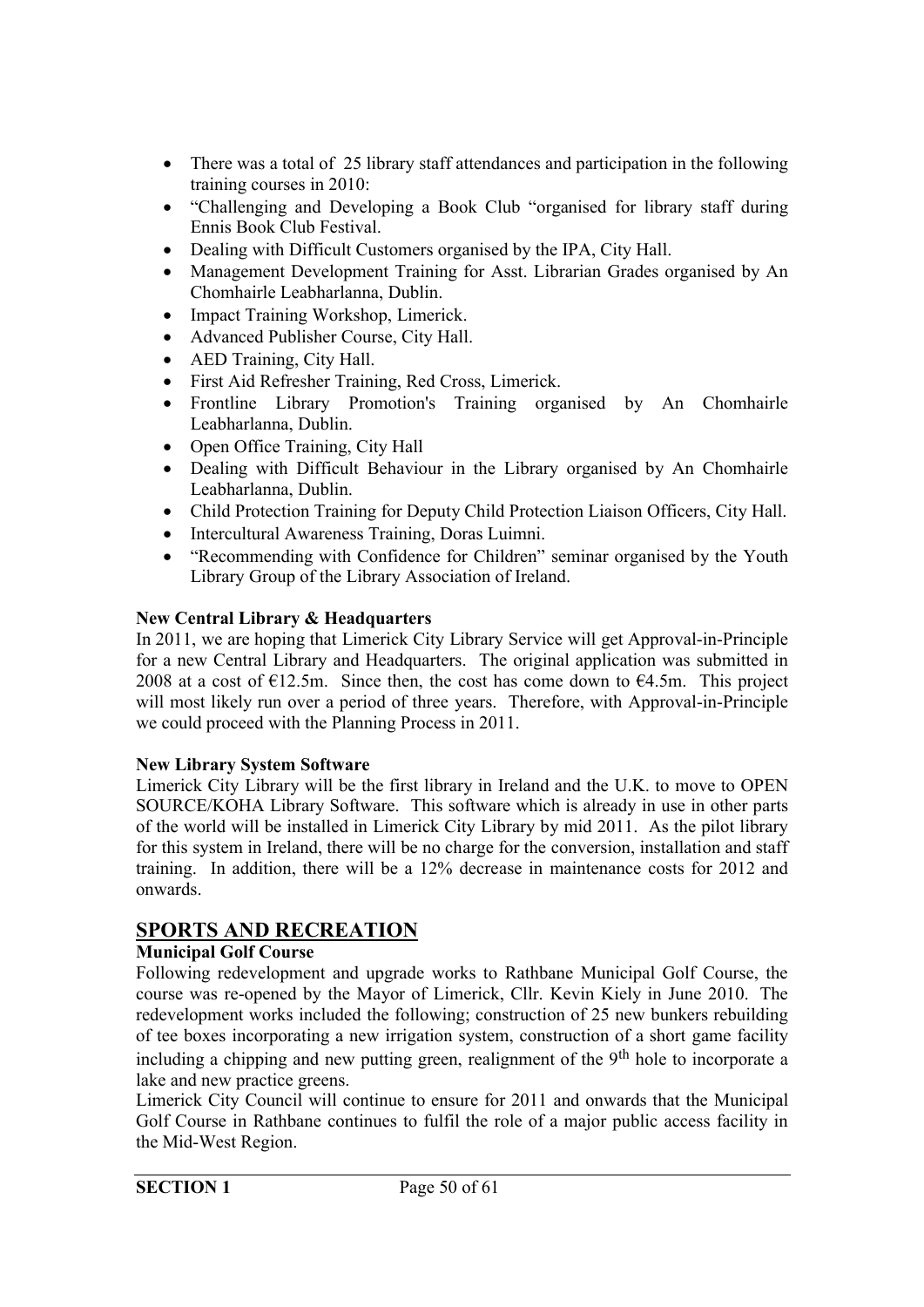#### **Great Limerick Run**

The first Great Limerick Run took place on Sunday, 2nd May, 2010. Some 6,000 participants took part and had a choice between doing a full marathon, a half marathon or a 10 km run or walk. The second Great Limerick Run is scheduled for Sunday, 1st May, 2010. As in 2010, the Community and Enterprise Department will facilitate the coordination of Limerick City Council's public service support for this event.

#### **Skateboard Park**

Two new CCTV cameras which monitor the Steamboat Quay Skatepark and the surrounding area were installed and have been fully operational since 31<sup>st</sup> August, 2010. The cameras are compatible with the existing Garda CCTV system and are linked directly to Henry Street Garda Station. The installation of the CCTV facilitates the safer enjoyment of the Skatepark and complements patrols by the Gardai, the City Council's Park Rangers and Environmental Inspectors of the waterfront areas.

#### **European Mobility Week 16th to 22nd September, 2010:**

'*Travel Smarter Live Better'* was the theme of 2009 European Mobility Week. (EMW). To celebrate EMW, the Community & Enterprise Department organised a series of free events over the week, aimed at assisting people to increase their physical activity by walking or cycling. Saturday 18<sup>th was</sup> the highlight of EMW with Community and Enterprise organising on-street family entertainment and a fitness and health exhibition at Bedford Row. It is hoped to run similar events in 2011.

#### **Special Olympics Ireland – 9th to 13th September, 2010**

Approximately 1,900 Special Olympics athletes participated in the 4 day residential games held in Thomond Park and other venues across the City and County. The Community and Enterprise Department provided financial and other support.

#### **Skyfest**

The National Lottery Skyfest took place on Saturday, 13<sup>th</sup> March 2010 and King John's Castle provided the backdrop for the main fireworks display.

#### **Limerick – European City of Sport 2011**

The European Capital Cities of Sport Association – ACES was founded in 2001. In June 2010 a delegation for ACES designated Limerick as a European City of Sport – one of seven cities throughout Europe which will be Cities of Sport in 2011. The City of Sport designation will be an opportunity for Limerick in 2011 and onwards to;

- Attract more visitors
- Attract more sports events
- Secure more conferences
- Enhance the image of the City
- Employ sport as a key tool for regeneration and social inclusion
- Create major new sporting products for the City
- Create a positive lasting sporting legacy for the City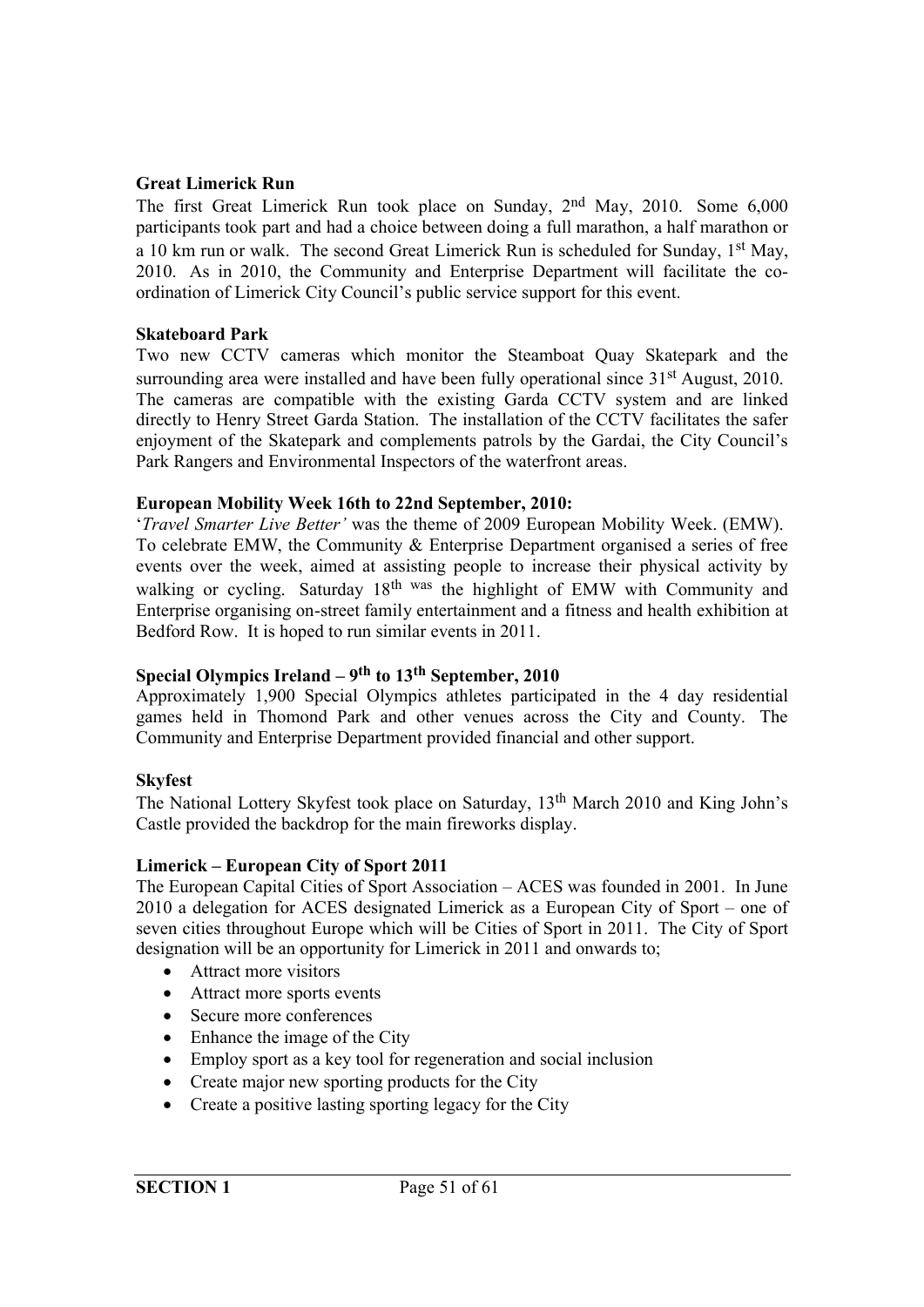A number of events have already been identified for 2011, including the European Duathlon Championships due to be held in April.

#### **COMMUNITY AND ENTERPRISE**

The Community and Enterprise Department is charged with achieving a co-ordinated and integrated approach to the social and cultural development of Limerick City via Limerick City Development Board and related programmes, and to support Limerick City Council which is charged with leading the process.

#### **Joint Limerick City/County Economic Development Committee**

The Joint Limerick City/County Economic Development Committee which was established in 2009 following publication of the Indecon Report Recommendations in 2008 and the subsequent receipt of Guidelines for the establishment of Economic Development Committees from the Department of the Environment, Heritage and Local Government, continued its work in 2010. The Committee met on a number of occasions in 2010, the and oversaw the establishment of the following subgroups and preparation of associated work plans;

| <b>Education and Training</b> | Tourism                    |
|-------------------------------|----------------------------|
| <b>Enterprise</b>             | Infrastructure Development |
| <b>Renewable Energy</b>       |                            |

November 2010 saw the fulfilment of a priority action for the Joint City/County Economic Development Committee, i.e. the launch of the limerick.ie website. A Website Co-ordinator was appointed to this project in 2010. The project has been funded through the co-operative efforts of agencies represented by Limerick City and County Development Boards and by the L.E.D.P. Limerick. The Economic Development Committee was also invited to submit a project under Innovation Funding to the Department of the Environment, Heritage and Local Government in October, 2010. The project finally submitted sought funding in respect of Limerick City of Sport 2011. As the sub-groups of this committee become more established, further outcomes are expected in 2011.

#### **Social Inclusion**

The European Commission designated 2010 as the European Year for Combating Poverty and Social Exclusion. To mark Social Inclusion Week, Limerick City Council organised the following events;

- Living with Dignity: Seminar Promoting Social Inclusion in Limerick
- Older Persons Bingo and Afternoon Tea Event
- Promoting Positive Values Through Music and Song Musical Event with City Schools
- Information Session for Members of the Travelling Community
- Youth Event Comhairle na n-Og

Given the success of the events in 2010, Limerick City Social Inclusion Measures Group hopes to expand activities for Social Inclusion Week in 2011.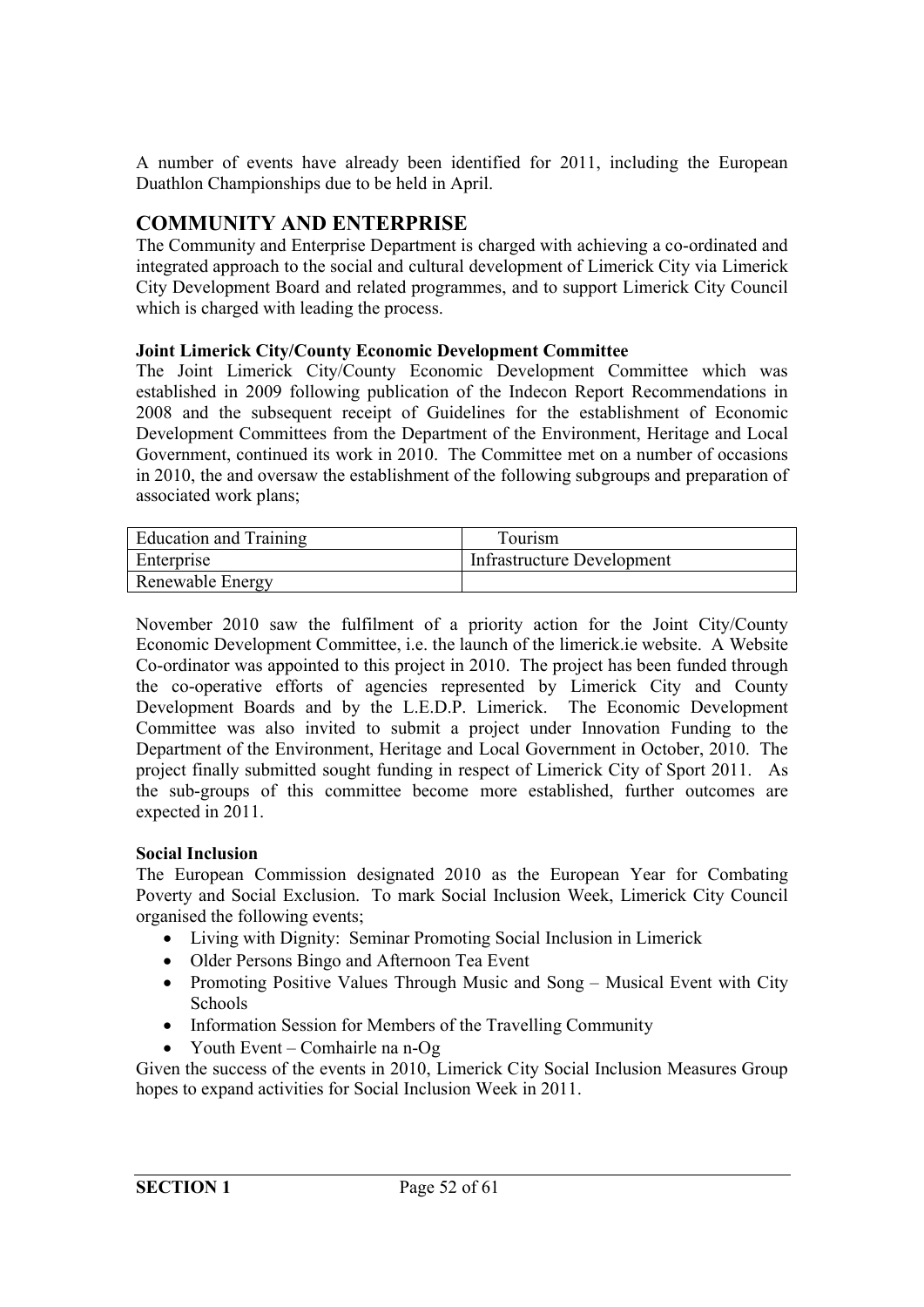#### **The Annual Co-operation Ireland Pride of Place Awards:**

Pride of Place is an initiative of the Local Authority all-island Steering Forum. The forum is hosted by Co-operation Ireland, a charity which as been involved in promoting peace-building activities North and South for the past 30 year**s.** The Pride of Place Awards recognise the selfless work being done all over the island of Ireland, by local community & voluntary groups to create caring, viable, vibrant and visible communities. Judging of the Pride of Place (Cities) Competition 2010 took place in July 2010. Two judges from Co-operation Ireland met with the 5 groups, nominated by the City Council, and rigorously assessed their work. The groups were:

- Southside Adult Education Network, Childers Rd.
- Southill Area Centre, O' Malley Park
- The Northside Learning Hub, Killeely
- ALJEFF Treatment Services, Fairgreen
- St. Mary's Park Housing Estate

The All–Island Pride of Place Awards ceremony took place on Saturday 13<sup>th</sup> November 2010 and all of the above groups were represented. In keeping with the success of previous years for Limerick City entries, The Northside Learning Hub and St. Mary's Park groups were awarded runner up prize in their respective categories.

#### **Integration**

The Limerick Integration Working Group (IWG) operates under the Social Inclusion Measures Committees of both Limerick City and County Development Boards. The IWG was established with the aim of bringing together statutory, community and voluntary bodies to address integration needs of migrant and host communities in Limerick. 2010 saw the launch of 'Integrating Limerick' - Limerick City and County Integration Plan  $2010 - 2012$ . The Plan contains a number of actions under 5 thematic areas aimed at enhancing the lives of all who live and work in Limerick, challenging discrimination where it occurs and celebrating the diversity that is now part of everyday life in the city and county. Following receipt of an invitation, an application for funding was submitted to the Office of the Minister for Integration for projects which have been identified for 2011. These projects include: Language Fair, Intercultural Week, Strengthening Limerick Interfaith Network and Ethnic Women's Forum Training

#### **Africa Day**

The Community and Enterprise Department facilitated the Irish Aid division of the Department of Foreign Affairs in staging Africa Day at City Hall on 30<sup>th</sup> May, 2010. The event was very successful with people of Irish and African backgrounds enjoying African food, music, dance and discussions. The Community and Enterprise Department looks forward to working with the Department of Foreign Affairs again on a similar event in 2011.

#### **Youth**

Limerick City Comhairle na n-Og is a local youth council, which gives young people the opportunity to be involved in the development of local services and policies. Limerick City Development Board with the support of key partner Limerick Youth Service is responsible for the delivery of the Comhairle Na n-Og programme as part of implementing the National Children's Strategy at local level. The following are the main activities for 2010;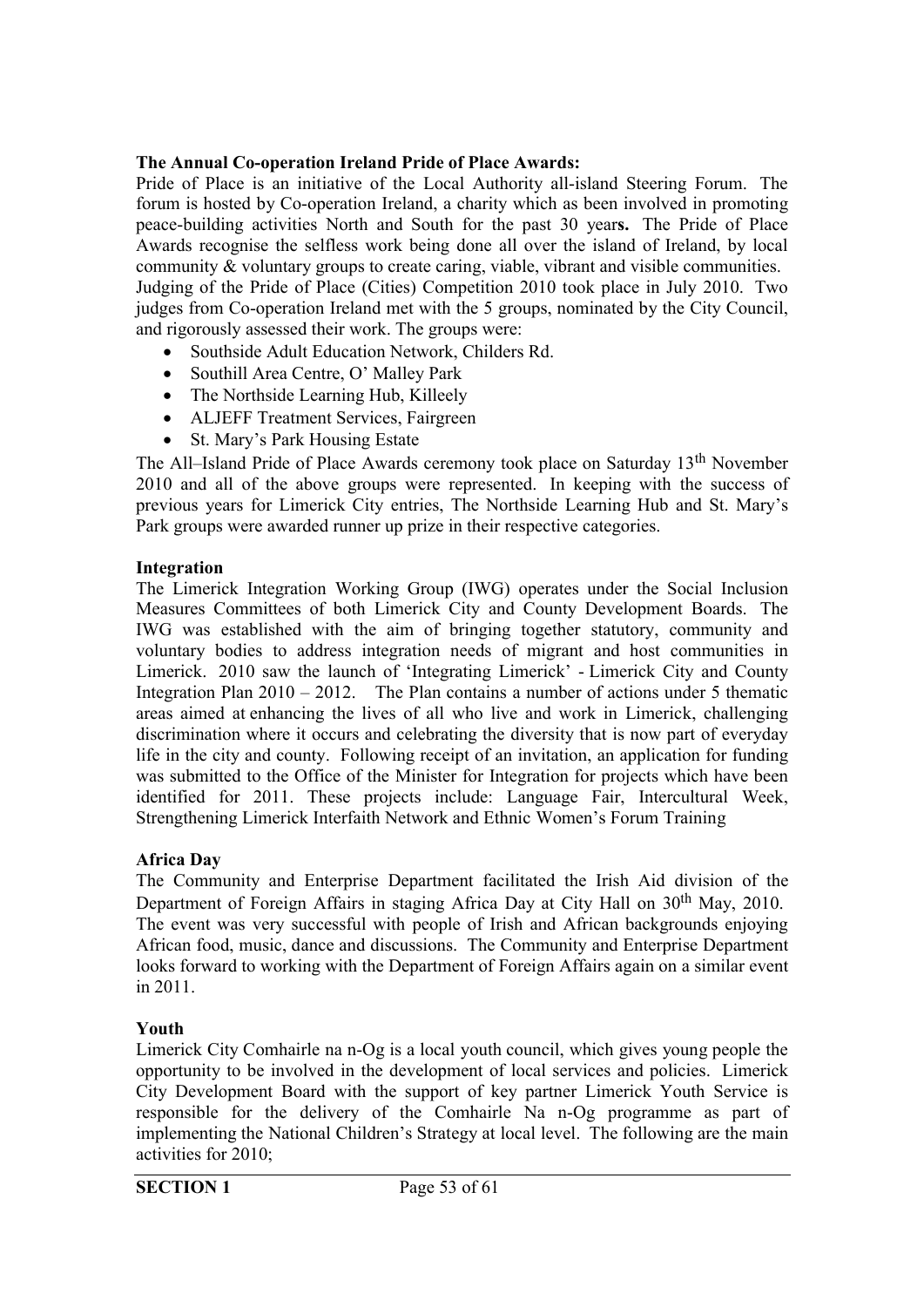- Participation in Dail Na n-Og National Youth Parliament in Croke Park
- Ouestions and Answers Evening with representatives from state agencies and political representative
- Creative Arts Workshop
- Liaison with Doras Luimni on One World Week
- Comhairle na n-Og Annual General Meeting

The Office of the Minister for Children and Youth Affairs has urged each Comhairle to increase their focus on decision making structures with a view to understanding the issues which affect them both locally and nationally. A programme of work is being developed for 2011 which will increase the strategic focus of the Comhairle and encourage members to become more aware of their role in shaping their future.

#### **Limerick City Childcare Committee**

Limerick City Childcare Committee strives to ensure that a balanced mix of sustainable childcare provision is available in the City through the effective co-ordination of resources and supports by relevant service providers. The following demonstrates some of the work carried out in 2010;

- Training Grant Schemes
- Support Childcare Providers in receipt of Community Childcare Subvention Scheme funding
- Provision of support to existing and new Parent and Toddler Groups
- Support to Childcare Providers/Parents in relation to the Early Childhood Care and Education Scheme
- Support of Implementation of Siolta Framework
- Expo In Thomond Park

A Local Implementation Plan has been developed for 2011. Various networking facilities will enable providers, workers and parents to contribute to the on-going identification of needs in the context of local and national policy frameworks and emerging debates.

#### **Limerick City Children's' Services Committee**

Since its inception, Limerick City Children's Services Committee, (CSC), has been directed in its thinking, planning and strategising by the national Agenda for Children's Services and the need to provide effective service coordination for Children's Services in Limerick. The original work plan of the CSC was developed in line with the Limerick Regeneration Agencies' Master Plan. The Committee has committed to engage in a year of reflective practice. The purpose of this will be to assess the outcomes and the impact of the work to date. This work in 2011 will include reflection on the results of the Research Framework being undertaken in 2010 and a planning process to ensure that the future work of the CSC is outcome-focused and developed in accordance with identified needs. Work continued in 2010 in relation to the following;

- Development of the Limerick Assessment of Need System (including a Sharing Information System and a Common Assessment Framework, CAF). Training in the CAF was developed and delivered to over 75 participants. An external project evaluator has been appointed and the evaluation has begun.
- CSC Research Framework: Funding has been secured from Atlantic Philanthropies and Limerick Regeneration for the first three strands of the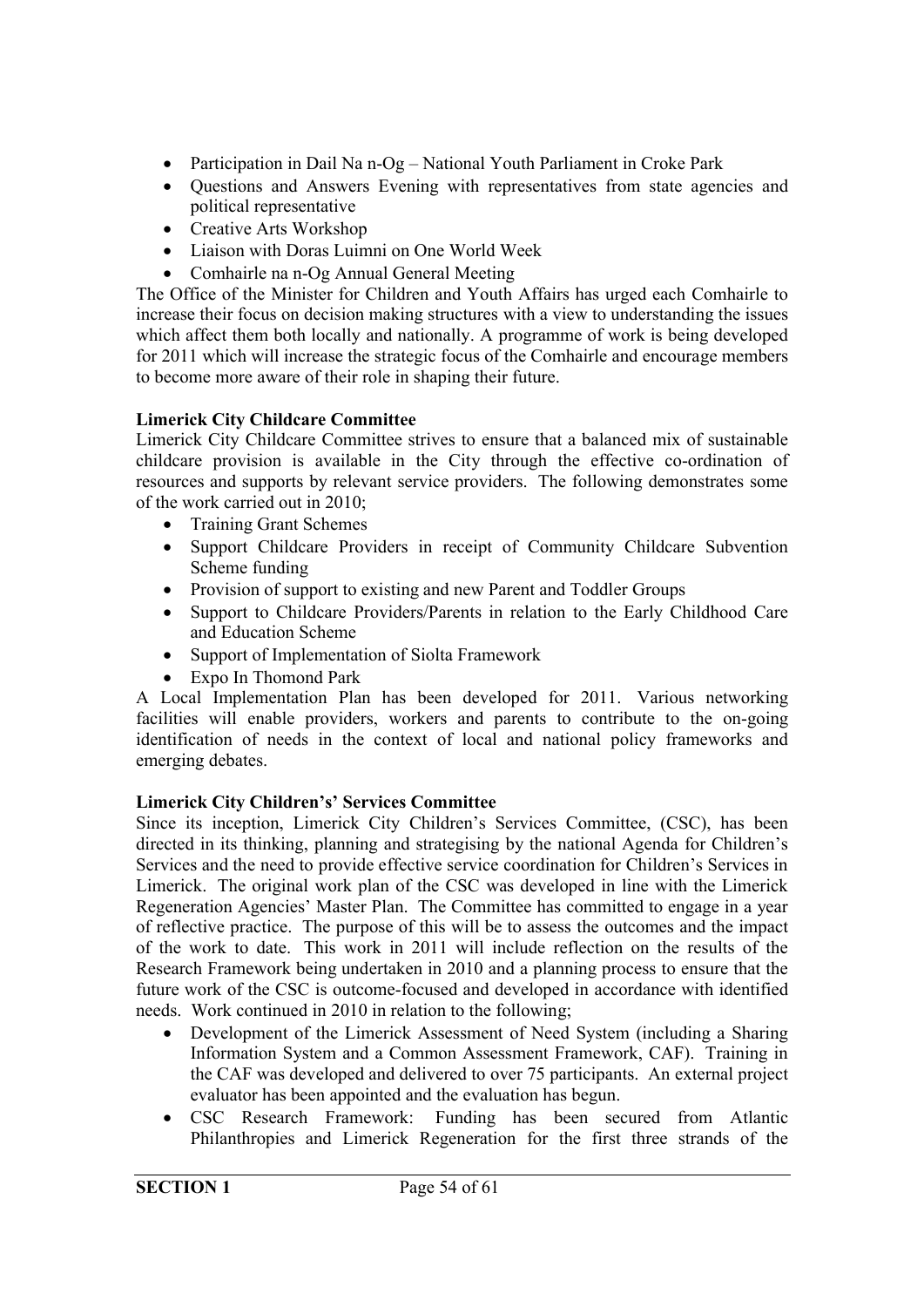project. Fieldwork portion of research has been completed. Draft report should be available early in 2011.

- Development of a Restorative Practice Programme: A sub-group has been formed. The purpose of the sub group will be to develop and implement a pilot programme in Restorative Practice across the health, justice and education sectors.
- National Early Years Access Initiative: This is a new funding initiative managed by Pobal. The Initiative will fund a maximum of 13 innovative local inter-agency demonstration projects nationwide. A consortium was formed to develop an expression of interest. In October, 2010 the Consortium was informed that it was successful in the initial round and requested to submit a full application.

Work in relation to all of the above strands will continue in 2011.

#### **Limerick City of Learning**

Limerick City Development Board reaffirmed it's commitment to the City of Learning Framework in 2010 through the endorsement of a revised committee representative structure. A Lifelong Learning Facilitator has been assigned on a part-time basis to coordinate the work of this committee in 2011.

#### **FAS (EGA) Internship Framework**

The need for an Internship Programme arose in response to the layoffs which occurred in the Mid-West Region in 2009 when a major multi-national computer manufacturer decided to close down its manufacturing operations in the region. The need for a flexible training programme to assist persons made redundant to gain new skills through structured work experience in sectors which have current and future employment potential was identified by the Mid-West Task force. The government secured funds from the European Globalisation Adjustment (EGA) fund to help employees made redundant in Limerick re-train and re-skill to find new jobs and careers. The Community and Enterprise Department has co-ordinated the Internship Programme within Limerick City Council. This Programme provides a training intervention combining certified training modules in addition to periods of structured workplace learning. Six interns are due to commence work placement for a period of six months in December, 2010. It is hoped that a further four interns will be available for placement in the City Council in February 2011.

## **AGRICULTURE, EDUCATION, HEALTH AND WELFARE, CORPORATE SERVICES**

#### **ICT DEPARTMENT**

In line with the strategic requirements for Limerick City Council the ICT department continues to support, recommend and provide the computer infrastructure, applications and systems required for all sections of Limerick City Council. The ICT service desk system offers comprehensive support to end users, councillors and libraries of Limerick City Council dealing with over 4,115 support request in 2010.

The ICT Department continues to focus on efficiencies and cost reductions initiatives. In 2011 the ICT section reduced the annual operational ICT costs by an overall of €**175,000** as detailed below.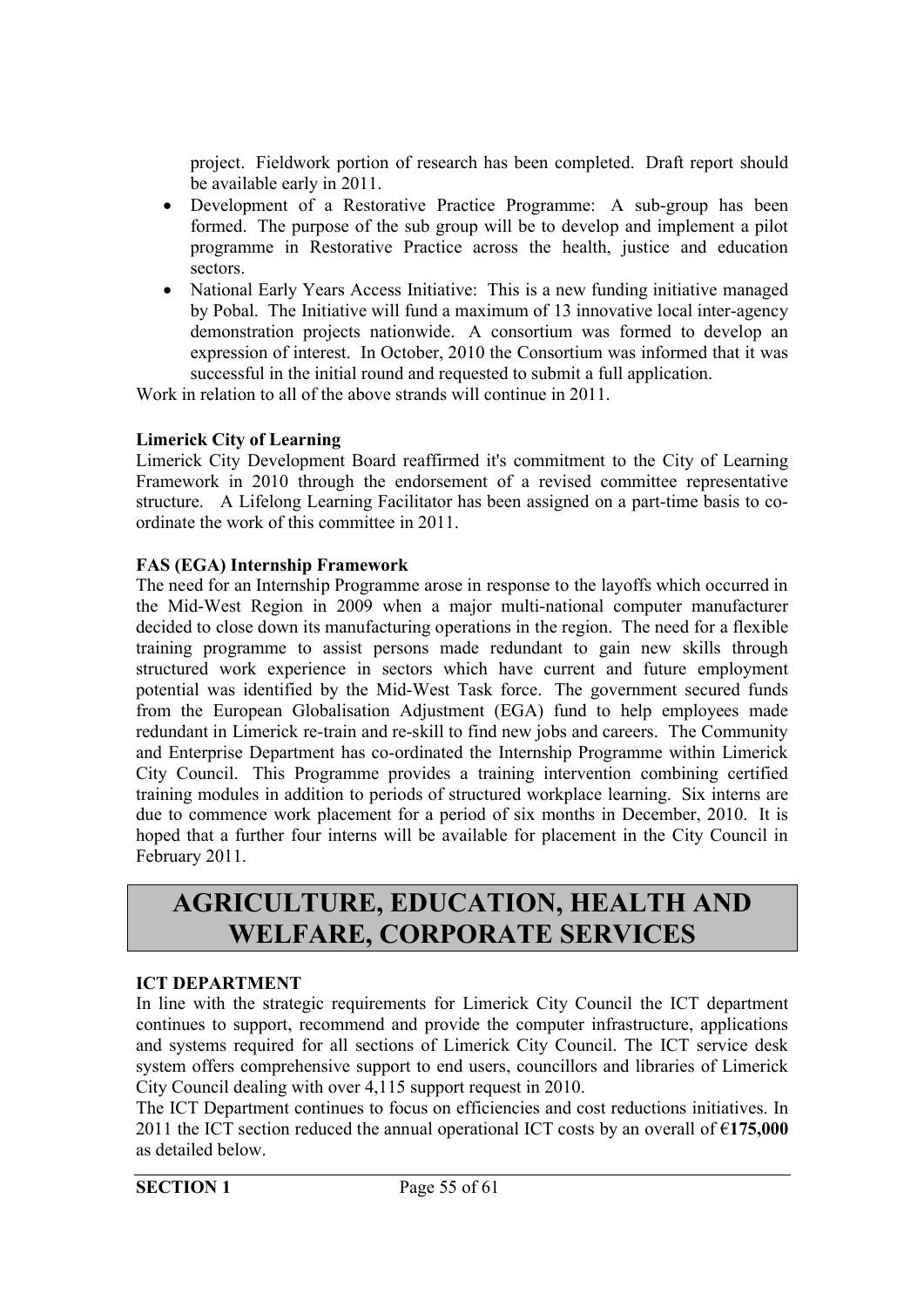#### **Reduced Licensing costs - Open Office**

Following the Microsoft Enterprise Agreement buy-out in 2009 and the introduction of Open Source technologies in 2010 the annual licensing costs have been **reduced by €120,000** (or €600,000 over 5 years). In a strategic move, Open Office – an office management suite - has been deployed with the objective to give Limerick City Council alternative options to Microsoft software. This will place the Council in a better negotiating position with Microsoft and thus further reducing licensing costs by an estimated €300,000. As Open Office is based on an Open Source licensing model, it comes free of charge. Training has been provided so far for 50 users and it will continue in 2011.

#### **Reduced Phone System costs - Upgrade to VoIP**

Between June and September 2010, an upgrade of the phone system to VoIP technologies has **reduced the maintenance costs by**  $\epsilon$ **25,000 per annum** ( $\epsilon$ 125,000 over 5 years) without incurring any capital costs. As part of this project, a new phone system has been installed in the Fire Station. This phone system is fully integrated with the existing system in City Hall thus allowing staff members to communicate in a seamless manner with all Limerick City Council offices.

#### **Reduced Mobile Calls costs**

The deployment in July 2010 of the Government VPN has reduced the mobile calls costs by 50% or an estimated €**30,000 per annum**.

#### **Reduced Printing costs - Printing Policy**

By developing a Printing Policy, the ICT Department aims to reduce the costs associated with printing and copying in Limerick City Council by:

- reducing the number of printers by  $40\%$  (from 90 to 54);
- consolidating the types of printers/copiers from 52 models and 9 makes to 5 types of devices thus enabling the purchase of toner in bulk, at a competitive price;
- setting all printers to duplex (double sided) and increasing the number of multifunctional devices with printing/copying/fax and scanning features in order to promote the scanning and electronic delivery of documents;

The Printing Policy has been adopted in June and a tender for cost and energy efficient printers has been advertised in October 2010.

#### **Infrastructure Upgrades. New Systems.**

None of the projects mentioned above would have been possible without the continuous upgrades of the existing systems and infrastructure. In 2010 the ICT Department upgraded the Wide Area Network to allow for faster and more reliable communications between Council offices. Also, communications to central government networks has been improved by deploying resilient (dual) communication channels. This will allow high availability for shared services such as the new Human Resources Management system (CORE).

In April 2010, during the Data Centre consolidation project the entire infrastructure deployed for the delivery of core ICT services has been reviewed and/or replaced. This project was key to ensure high availability of ICT Services especially in the context of reduced staffing levels.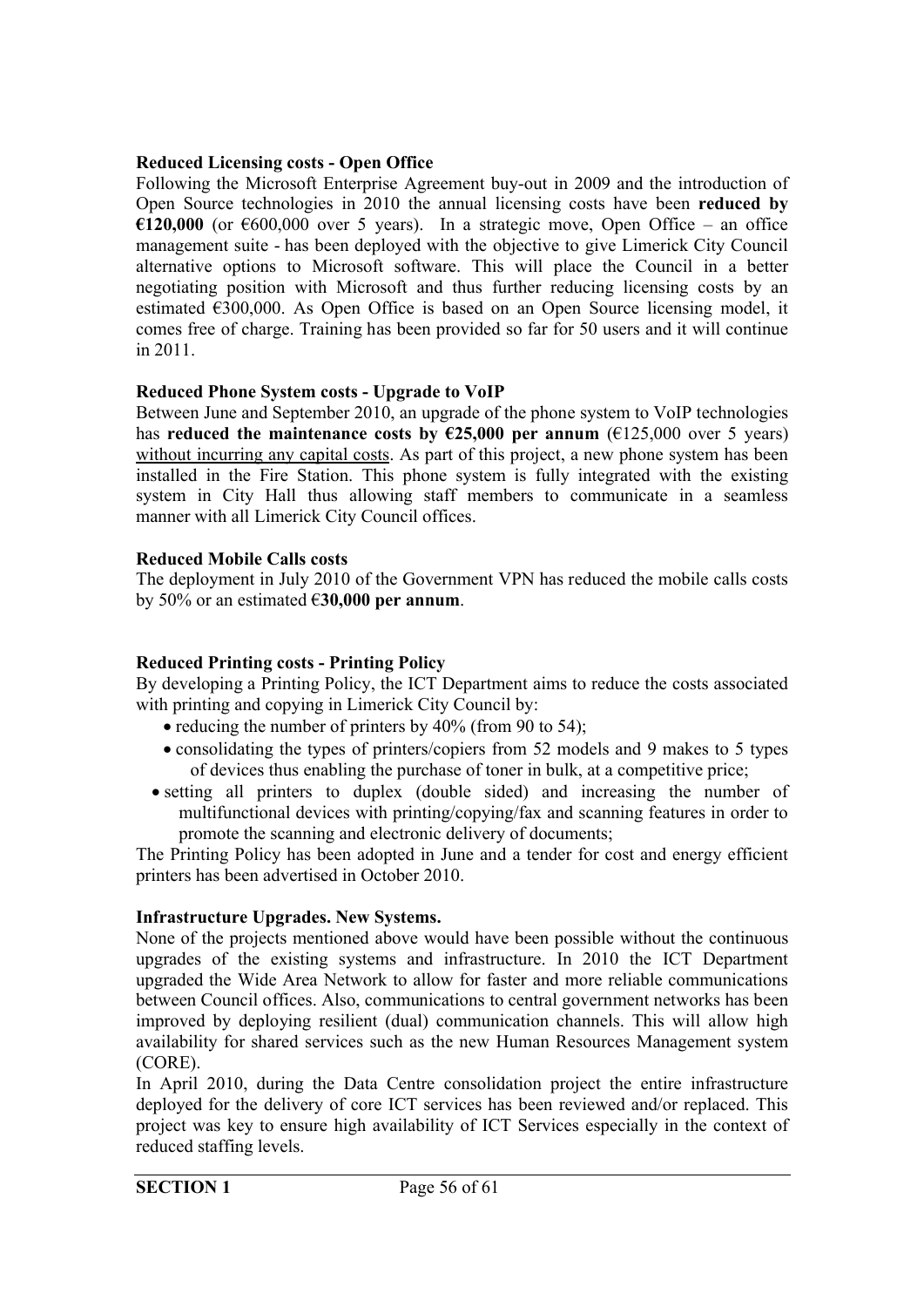Working with the Water Services Section the ICT Department deployed a Weather Station which will allow accurate measurement of temperature, rain and river levels. This information is essential during Major Emergency.

All the PCs used in the public libraries The Granary, Watch House Cross have been replaced or updated in 2010.

#### **Limerick.ie - The official guide to Limerick, Ireland- Limerick.ie** -

A new all inclusive on-line voice for Limerick with comprehensive information on visiting, doing business and living in the capital of the Mid-West has been launched on 15th of November 2010. The ICT Department in Limerick City Council developed the website with the support of the Community and Enterprise Department.

The need for a single Limerick internet portal to establish Limerick as a destination of choice for both the national and international market has led to a number of local agencies coming together to develop the new website. It is envisaged that Limerick.ie will:

- Be the first option available when searching the Internet for information on Limerick<sup>-</sup>
- Have relevant and up-to-date website content containing information on all aspects of visiting, studying and living in Limerick;
- Showcase all of Limerick's unique selling points in an impartial manner

Give up to date information on all festivals and events.

- Development costs for the new site were minimal as:
	- No external consultants were used;
	- Existing technology Content Management, Hosting, Maintenance, Infrastructure, and Geographical Information Systems - was utilised without extra investment;
	- In-house editorial and technical skills were also already available.

In 2010 The ICT Department mapped over 700 amenities and published over 350 events. Limerick.ie will continue to evolve in 2011 with the support of the participating agencies and the local community.

Limerick.ie is supported by Limerick City Council, Limerick County Council, Shannon Development, Limerick Co-Ordination Office, Limerick Enterprise Development Partnership, Limerick Chamber, Limerick Regeneration, Integrating Limerick Working Group, Limerick City Enterprise Board, PAUL Partnership and Limerick City and County Development Boards.

#### **HUMAN RESOURCES**

#### **Human Resources/Payroll/Superannuation Information and Processing (CORE)**

The Core computer system project has a range of functionality covering human resources, payroll, superannuation and time and attendance amongst others. Limerick City Council went live with organisation structure module, the payroll module and time and attendance module for outdoor employees in 2010. We will be progressing with time and attendance for indoor staff early 2011 on a two phased basis. This module will also contain an employee self service (ESS) capabilities called Core portal with appropriate security and access control facilities for different categories of user, i.e. HR staff, managers and individual employees. Once time and attendance for indoor staff goes live, we will be progressing with the superannuation, recruitment and Central Statistics Office (CSO) modules. These modules are scheduled to be live by mid 2011.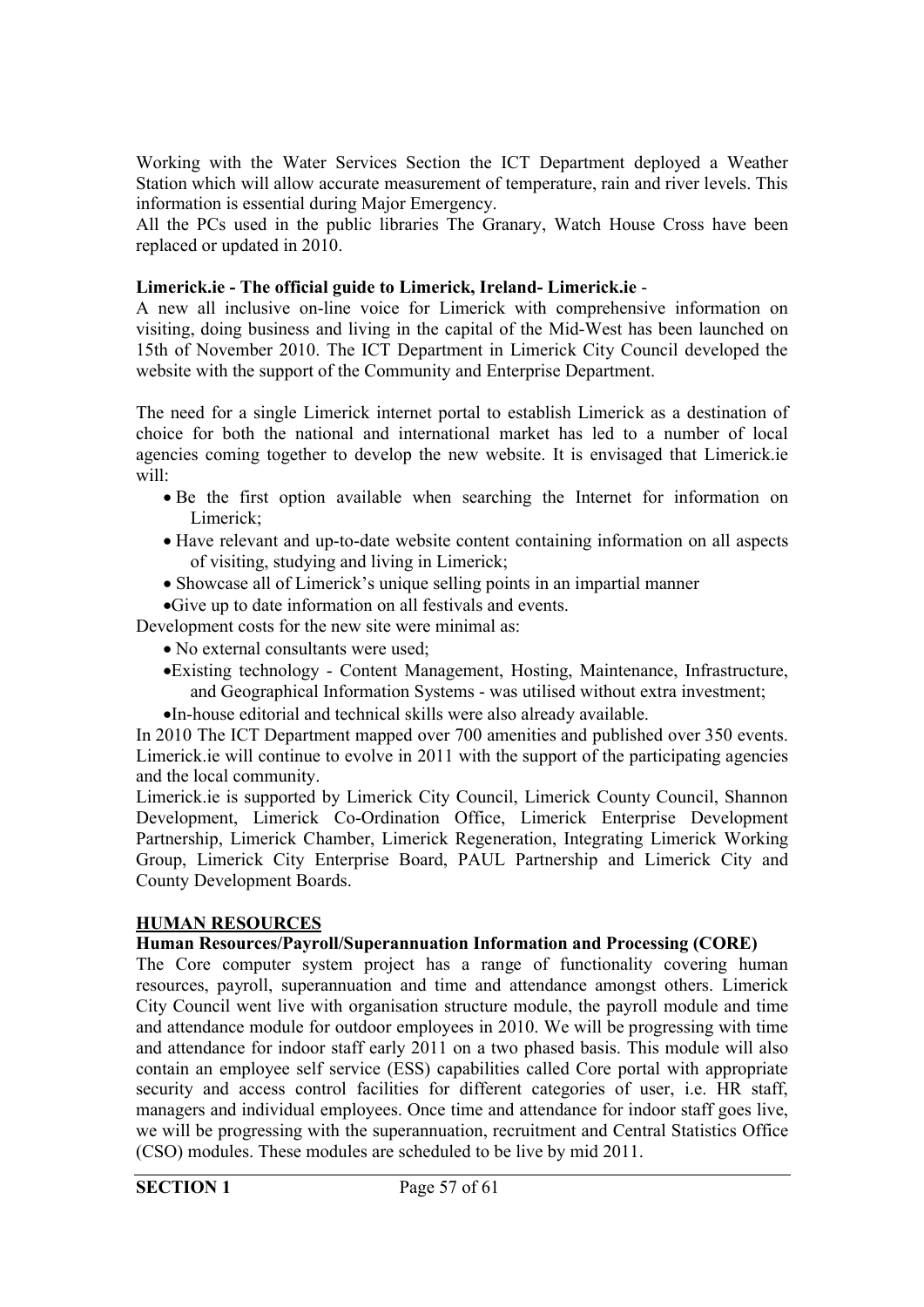Work will then commence on Phase 11 of the project covering training, health and safety and PMDS. The project should be completed fully by end of the first quarter 2012.

#### **Partnership**

City Council continues to have in existence a strong and committed Partnership Team. In these challenging times the Committee members have examined various issues facing the Council and together looked at how services can be enhanced and delivered more efficiently, while maintaining a focus on staff issues. Partnership also undertook a number of projects, e.g. Annual staff briefings, Grapevine publication, Managing Difficult Behaviour, Return to Learning and Pre-Retirement.

#### **Performance Management Development System (PMDS) and Staff Training**

PMDS is pivotal in clarifying roles and responsibilities within all Departments. The Team Development Plans (TDP's) assist in prioritising activities/tasks and setting targets in-line with our objectives in the Corporate Plan. Personal Development Plans (PDP's) clarify roles and also identifies both individual and team training needs which informs the Training Programme. Priority is given to essential training which has been identified by staff and line managers in the PDP as necessary for the job being done by each individual employee. Applications for Further Education courses will be considered having regard to available resources. City Council will continue to use a combination of internal and external providers to meet the training requirements.

#### **Retirements/Resignations 2010**

During 2010, sixteen Officers/Employees retired from Limerick City Council, twelve were due retirement on age grounds and four were due to ill health retirements. The value of the lump sums paid out is as follows:

| Gross Lump Sums paid | €1,097,562.29        |
|----------------------|----------------------|
| Deductions made      | $\epsilon$ 89,415.82 |
| Net Lump Sums paid   | €1,008,146.47        |

Five Officers/Employees resigned from Limerick City Council, one with an entitlement to a non pensionable gratuity and four with entitlements to preserved benefits at retirement age.

For 2011, there are nine planned retirements.

#### **Recruitment**

In accordance with Government restrictions, the level of recruitment has decreased significantly on previous years. However the Council did carry out a number of recruitment processes for personnel with specific expertise**.**

#### **Register of Electors**

The  $2010/2011$  Register was published on the  $1<sup>st</sup>$  February, 2010 and came into force on the  $15<sup>th</sup>$  February, 2010. Work commenced in the summer on the preparation of the Draft Register for 2011/2012 that was published on the  $1<sup>st</sup>$  November, 2010.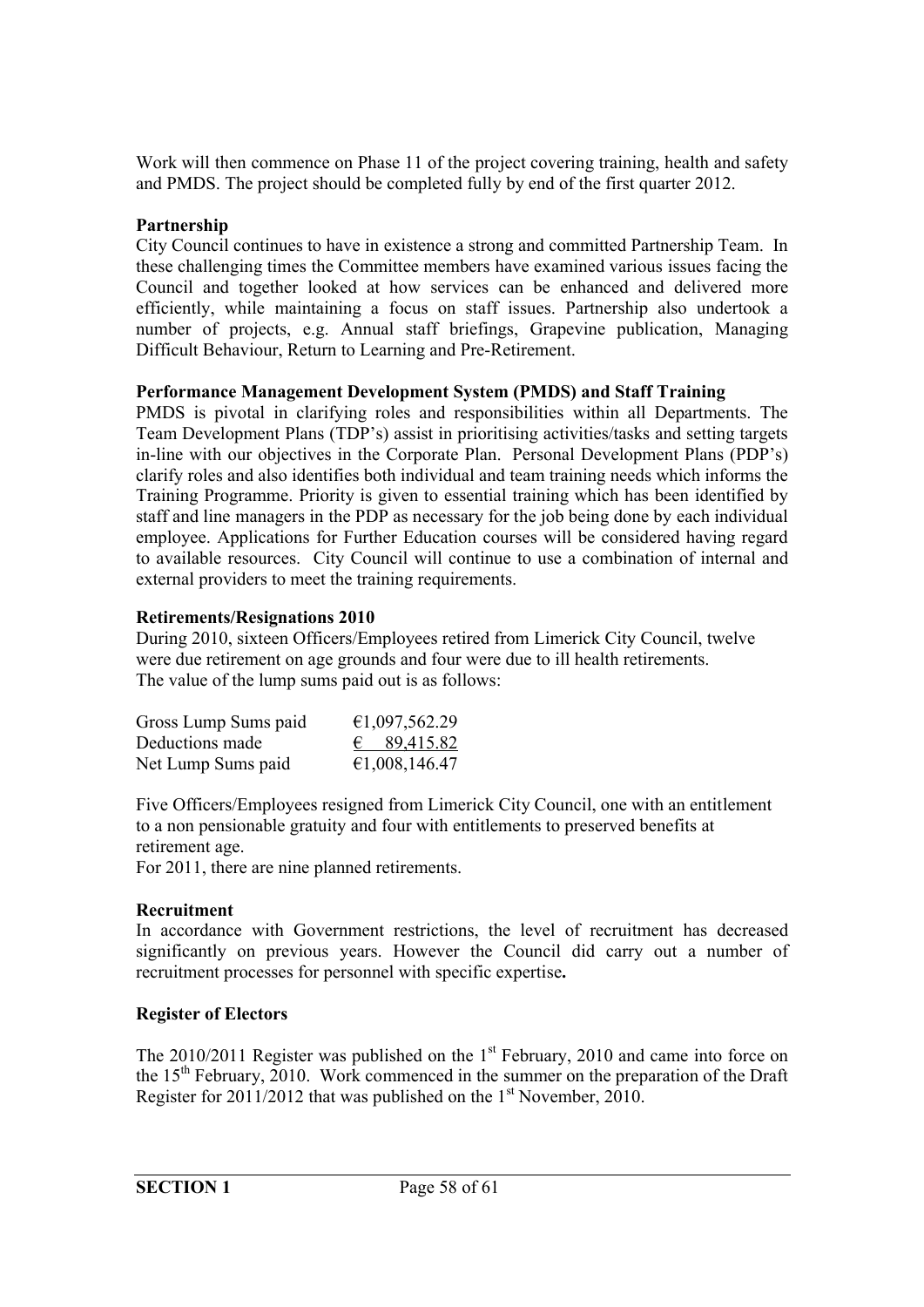#### **Higher Education Grants**

 $608$  applications have been processed to date this year (up to and including  $7<sup>th</sup>$  December, 2010) an increase from 479 over the same period in 2009.

#### **Official Receptions and Meetings**

Details of Meetings, Civic Receptions and Mayoral Receptions for 2010 are as follows (the following figures cover the period up to and including  $30<sup>th</sup>$  November, 2010):

| No. of Council Meetings (including 25 |    | No. of Civic Receptions   |    |
|---------------------------------------|----|---------------------------|----|
| Special Meetings)                     |    |                           |    |
| No. of Area Meetings                  |    | No. of Mayoral Receptions | 56 |
| No. of SPC meetings                   | ററ | No. of Tender Openings    |    |

#### **INTERNAL AUDIT & THE AUDIT COMMITTEE**

Internal Audit is an independent function, attached to Corporate Services which reviews the systems, procedures and internal controls in place throughout the Council. It carries out audits and reviews through its annual audit plan, which is drawn up in conjunction with the Management Team and the Audit Committee. The Audit Committee consists of 3 external members, one former Councillor and the Mayor. It has an independent role in advising the Council on financial reporting, internal control and risk management. Internal Audit interacts with the Audit Committee and the Local Government Auditor in promoting good accounting practices, and value for money throughout the organisation. *Proposals for 2011*

- Preparation of the 2011 Audit Plan
- Completion of Audits and Reviews on areas as outlined in the Audit Plan
- Completion of 3 year Strategic Audit Plan

#### **ARCHIVES**

The records of Limerick Quakers, held by the Society of Friends were microfilmed, digitised and made available online on Limerick City Council's website. A launch was held in April 2010 in the Quaker Meeting House which received national coverage in the media. In a joint project with the Environment Department a series of information panels in limestone outlining the history of Mount St Lawrence was installed in the cemetery. Signage explaining how to find a grave using the location system was also installed. A brochure was printed by the archive section and an online PDF made available on the City Council website. A central electronic filing system was developed for Transportation and Infrastructure using Sharepoint and business classification scheme. The paper filing system has been reconfigured as a mirror image of the electronic system. Users have been trained in using the system and a major move of files off the F drive and U drives has been undertaken.

The papers of Cecil Mercier were acquired by the City Archives. These relate to Ranks Flour Mills and a reception of former workers was held to commemorate the impact that Ranks had on Limerick as an industrial city. This received very positive media coverage. Seventeen new collections have been added to the Digital Archive. These include the records of Limerick Christian Brothers Schools, The Pery Square Tontine, Limerick County Infirmary, Limerick County Militia, Limerick Harbour Commissioners, Limerick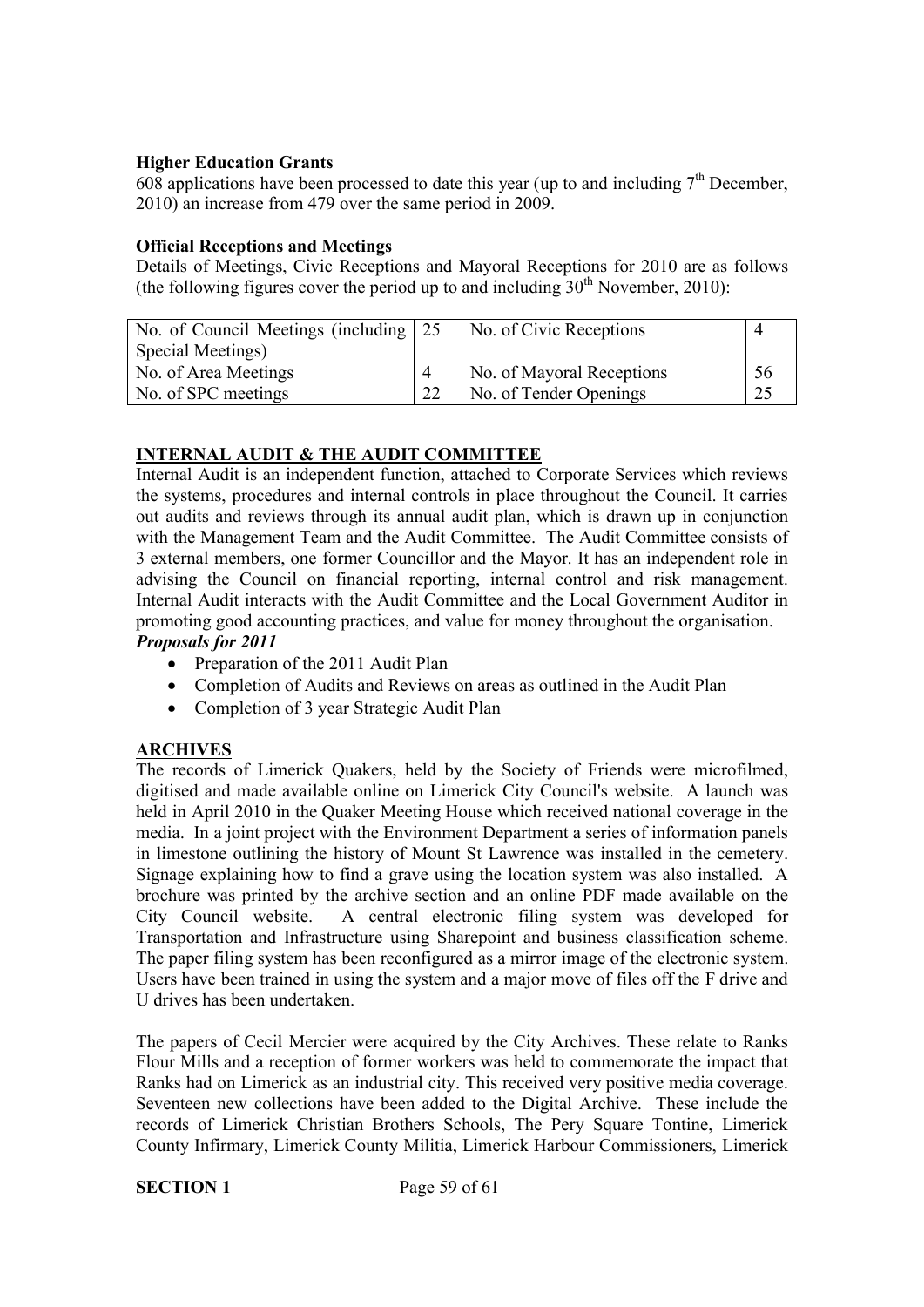Waterworks, a family collection- Lloyd Papers. It also includes the following collections from Limerick City Council: Register of Motor Vehicles, Register of Successful Vaccination, Turf Production, Franchise and Elections, Limerick Police Force, Financial Management, Allotment Schemes, Public Health and Property Management. The papers of the O'Donnell family, a prominent Limerick family who achieved high rank in the British Army, were catalogued and the list made available to the public.

#### **HEALTH & SAFETY**

The provision of safer systems of work improves efficiency and ensures good health. Key activities during 2010 were as follows

- Formation of a new Management Safety Advisory Committee as part of the Safety Management System. Four meeting were held
- Management review of all (23) of the Council's safety statements and the update of the eleven of them
- Election of Safety Representatives to consult with line management on H&S issues. Six meetings of the safety representatives committee were organized.
- Safety Training was provided including: SafePass, First aid, CFR, MMH, Driver CPC, VDU, Safety Representatives, SLG and Working at Heights training
- Safety seminars, toolbox talks and safety inspections were provided
- Organisation of Safety Week 2010 with activities to improve health and safety awareness particularly in the area of Safe Maintenance
- Safety Inspections
- Accident investigation and reporting
- Introduction of safer systems of work

The programme for 2011 plans to build on the previous years' progress and complies with the statutory provisions in relation to H&S in the workplace.

#### **FINANCE DEPARTMENT**

The Finance department will continue to focus on improving the delivery of financial information to all relevant stakeholders.

The Finance Department continued to work closely with its customers in 2010. Given the current economic climate the City Council is more than aware of the difficulties that City Centre Business faces. Payment plans have been agreed with those having difficulties in meeting payments due to Limerick City Council. It should be noted that such arrangements simply spreads the payment of a current charge to ease short-term cashflow difficulties for businesses. It must be made clear however that there is no question of reducing rates outstanding by city business  $-$  all that the Council can do for business is to be flexible in defining the timelines by which rates obligations must be discharged. It must be made clear that all rates must still be paid in full. This is imperative in order for Limerick City Council to maintain and protect its income stream. There is no doubt that the collection of monies due to it will be challenging for Limerick City Council in 2011. The total expected collection percentage for Rates is expected to be approximately 70% for 2010 (for 2009 percentage collection was 70%).

The Accounts Receivable Department is constantly striving to give improved customer service and has a system in place that allows customers pay their traffic fines on line (epayments) and automatically over the phone 24 hours a day. It is planned to introduce